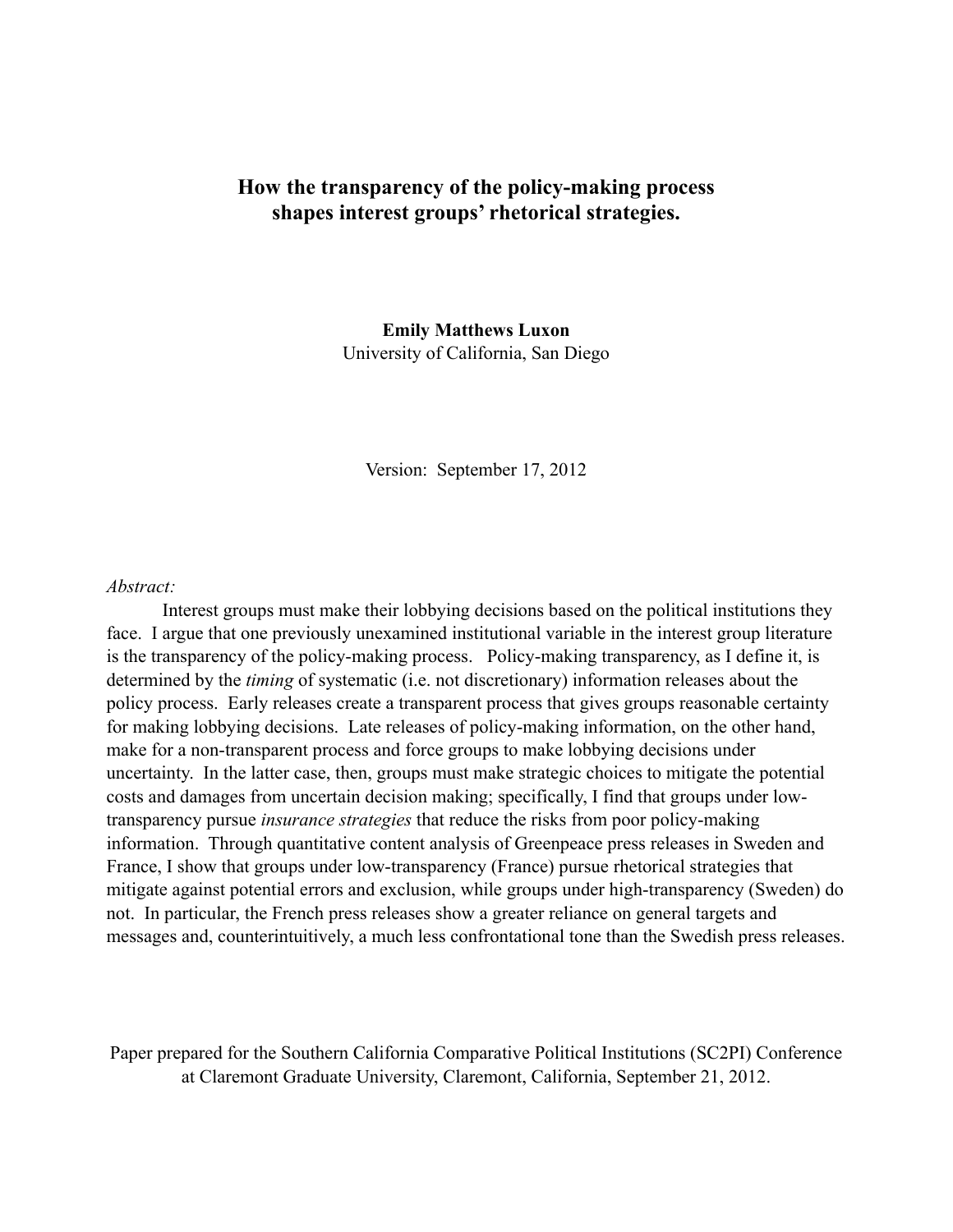On January 12, 2010, the environmental organization *France Nature Environnement* (FNE) put out a press release to make public its "enormous disappointment" about a new law that the French Minister of Agriculture was presenting to the Council of Ministers the next day (FNE 2010). In particular, FNE was upset by several surprises in the Minister's timing and apparent proposal. The organization was taken aback that the Minister planned to present his final proposal for approval in the Council of Ministers the next morning, even though an advisory commission was set to to debate the proposal — to suggest amendments and vote its own approval or disapproval — several hours *after* the Ministers' meeting. In other words, the Minister was evidently bypassing the policy-making process the FNE had been expecting, effectively cutting the group out of the loop and reducing its chances of influencing the bill.

Even more importantly, the FNE was horrified by the supposed text of the new law. In 2007, during a government-organized commission on the environment, the FNE had reached an agreement with forestry organizations that France's new approach to forestry policy would be to "produce more wood while better preserving biodiversity." But, the Minister's proposed text for the bill — that would permanently implement the agreement into French law — was apparently only going to cover the first part of that agreement, "produce more wood," entirely leaving out FNE's environmental goals. Though the group had thought that the full policy frame would be included, apparently it would not be, to the detriment of the FNE's own policy goals. In response to this apparent betrayal, FNE concluded its press release with the statement: "Forestry policy must be freed from the iron yoke of the Ministry of Agriculture!"

Unfortunately for the FNE, its heated and public accusation of the Ministry was unfounded. The organization based its lobbying strategy — presenting a public press release about the failings of the Agriculture Minister — on out-of-date information. The FNE had heard about the contents of the new bill a month earlier, and had selected its lobbying approach with that text in mind; but in fact, the text of the bill had changed in the meantime. The FNE did not find out about their strategic error until a ministry official called them to express his surprise at the cutting tone of the press release. That official let the group know that, actually, the text of the bill had been modified to include the biodiversity goals pursued by the FNE. But, this new text had not been released and the FNE had not been consulted or told of the modifications to the bill.<sup>1</sup>

Because of the lack of information about the actual goings-on in the policy process, the FNE had made a potentially very costly strategic mistake. It had publicly chided the minister and it had cried wolf to its constituents. The former might have led to some loss of access or goodwill on the part of important political actors. The latter might have led to some loss of credibility with its members and supporters. In addition to these costs of the press release, FNE had also invested time and resources in preparing for the advisory commission meeting that, at the last minute, had its potential impact reduced considerably by the Minister's timing. With full information about the process — both timing and content — the group would likely have chosen different lobbying strategies that better fit the real policy-making situation it faced. But what strategies could the

<span id="page-1-0"></span><sup>&</sup>lt;sup>1</sup> This anecdote was related to me by a representative of FNE in February 2010.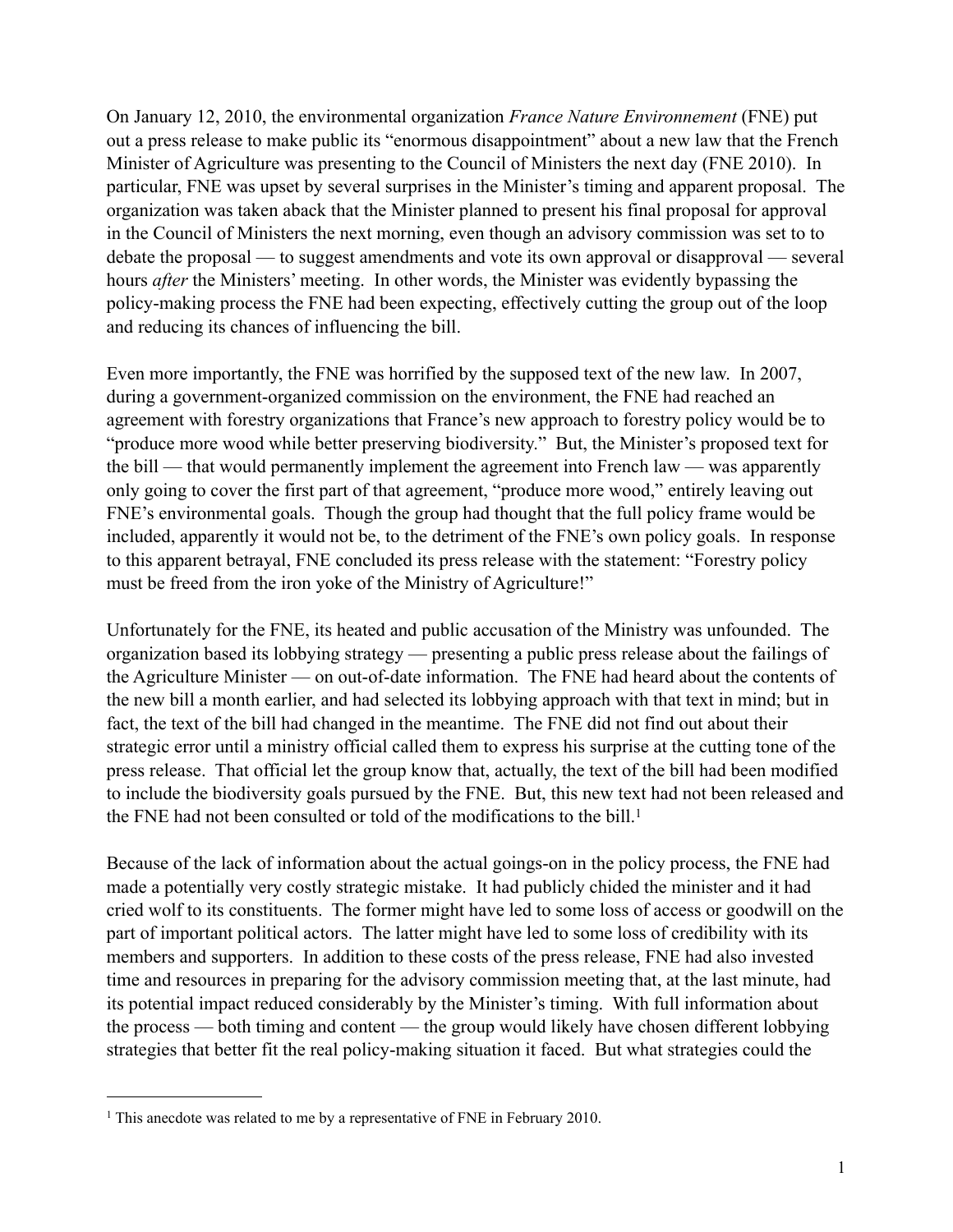group have pursued to mitigate the potential costs of making their lobbying decisions when faced with such poor information and policy-making surprises?

# **Introduction**

Interest groups that care about policy outcomes have a strong incentive to tailor their lobbying actions to the policy process they face. For any given policy issue, this means groups should base their lobbying decisions on what is currently happening in the policy process, and what is coming up in future policy-making stages. By tightly coordinating their best lobbying actions to current configurations of policy-making actors and rules and to the current state of policy bargaining, groups can better select their own lobbying messages and actions to the exert pressure effectively.

But how do these imperatives change if information about the current policy process is not available[?2](#page-2-0) I argue that one critical variable for understanding interest group strategies, which has previously been ignored, is the transparency of the policy-making process that groups face. I challenge the implicit assumption, present in many theoretical studies of interest group behavior, that interest groups hold the informational advantage and make their lobbying decisions with complete information about the policy process. Instead, groups must contend with policy processes whose machinations are not perfectly clear, and thus they may need to make lobbying decisions under conditions of uncertainty.

While transparency is often touted as a panacea for improving democratic governance, no government is fully transparent. So policy making — a key function of government — is carried out within the structures of transparency (or non-transparency) that characterize these governments. For societal actors, like interest groups, who are keenly interested in participating in and influencing policy processes, the timing of information releases about the policy-making process should be critical for their ability to effectively take part. For example, many rules and laws requiring the disclosure of government information (such as Freedom of Information laws), usually do not require any information to be released until *after* formal decisions have been made. But for information to be useful for groups making lobbying decisions, it needs to be available *before* those decisions are made. When information is not available to make lobbying decisions, groups must instead consider strategies that allow them to mitigate the dangers of making decisions under low-information.

In this paper, I focus on interest groups' rhetorical lobbying strategies by analyzing press releases. Specifically, I compare the the government-focused rhetoric in Greenpeace press releases in France (a low-transparency policy-making process) and in Sweden (a high-transparency policymaking process). This analysis indicates that groups do adapt their rhetorical strategies to the imperatives of the policy process they face.

<span id="page-2-0"></span><sup>2</sup> For instance, in the example, above, the FNE was missing information on both the *content* of the bill under consideration and the *process* by which it would be amended and formally chosen.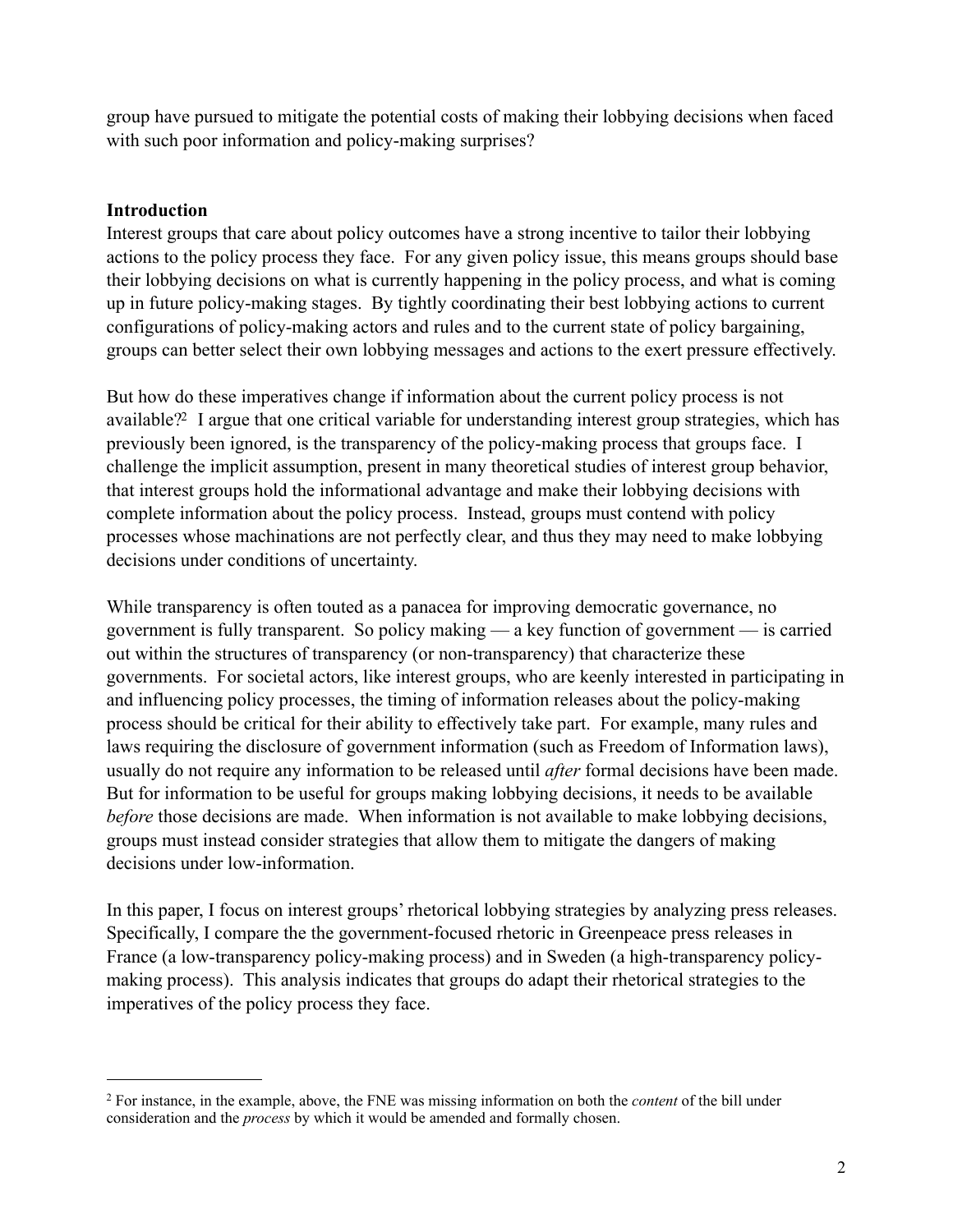#### **A more complete model of lobbying**

While lobbying can take several forms, one of the most important for persuading policy makers to take particular actions is 'informational lobbying' through the strategic provision of information with the intent to influence debate and policy (Grossman and Helpman 2001; Dahm and Porteiro 2008; Bennedsen and Feldmann 1999; 2002b; Broscheid and Coen 2003; 2007; Potters and van Winden 1990; 1992; Klüver 2009; Rasmusen 1993; Milbrath 1960). In general, informational lobbying is thought to be possible because of information asymmetries between interest groups and policymakers. Groups are thought to have privileged access to information about policy options: with a relatively narrow set of interests and issues (i.e. even "the environment" is a narrower issue than the whole of government activity), they are likely to be in tune with the interests of their members or constituents, and have private information about the likely consequences of government action (see, for example, Austen-Smith 1993; Ainsworth and Sened 1993; Hansen 1991; Austen-Smith and Wright 1992). The more complex and difficult the subject under consideration, the more information is needed by policy makers (Loomis and Cigler 2002: 28), and the more difficult it may be for those policy-makers to gather all the needed information on their own (Ringe 2010).

Thus, it is precisely these informational needs of policy makers that provide an opportunity for interest groups to influence policy through informational lobbying. Policy-makers cannot be sure of the consequences of their actions and the likely consequences of their decisions about policy. Groups then can provide the technical, political, and process information about the likely on-theground consequences (see Figure 1). In this relationship, groups are seen as valuable for democratic governance: policy makers need information and groups have information (Hansen 1991; Wright 1996; Heitshusen 2000; Sabatier and Whiteman 1985; Bradley 1980; Bouwen 2002; 2004; Chalmers 2011; Austen-Smith and Wright 1992). Thus, a mutually beneficial exchange can take place; groups give policy makers the information they need, and in return they have the opportunity to influence policy outcomes.





roobying behavior seem to assume. In short, a runer model or interest group loobying must<br>consider the informational needs of groups, in addition to the information they provide to policy  $T_{\text{S}}$  and Political and Political and Political and Political and Political and Political and Political and Political and Political and Political and Political and Political and Political and Political and Political a lobbying behavior seem to assume. In short, a fuller model of interest group lobbying must process and what policymakers want and need. This is not a trivial assumption if we are to apply these ideas comparatively. Indeed, research on delegation and accountability in governments However, this implicitly assumes that interest groups actually know what is going on in the policy suggests that monitoring and gathering information about what various parts of government are doing and considering may not be easy, even for formal actors in other branches of government (Lupia 2003; Strøm 2003). Instead, information flows about government activities are neither automatically available nor easy to gather, contrary to what most theoretical explanations of makers (see Figure 2).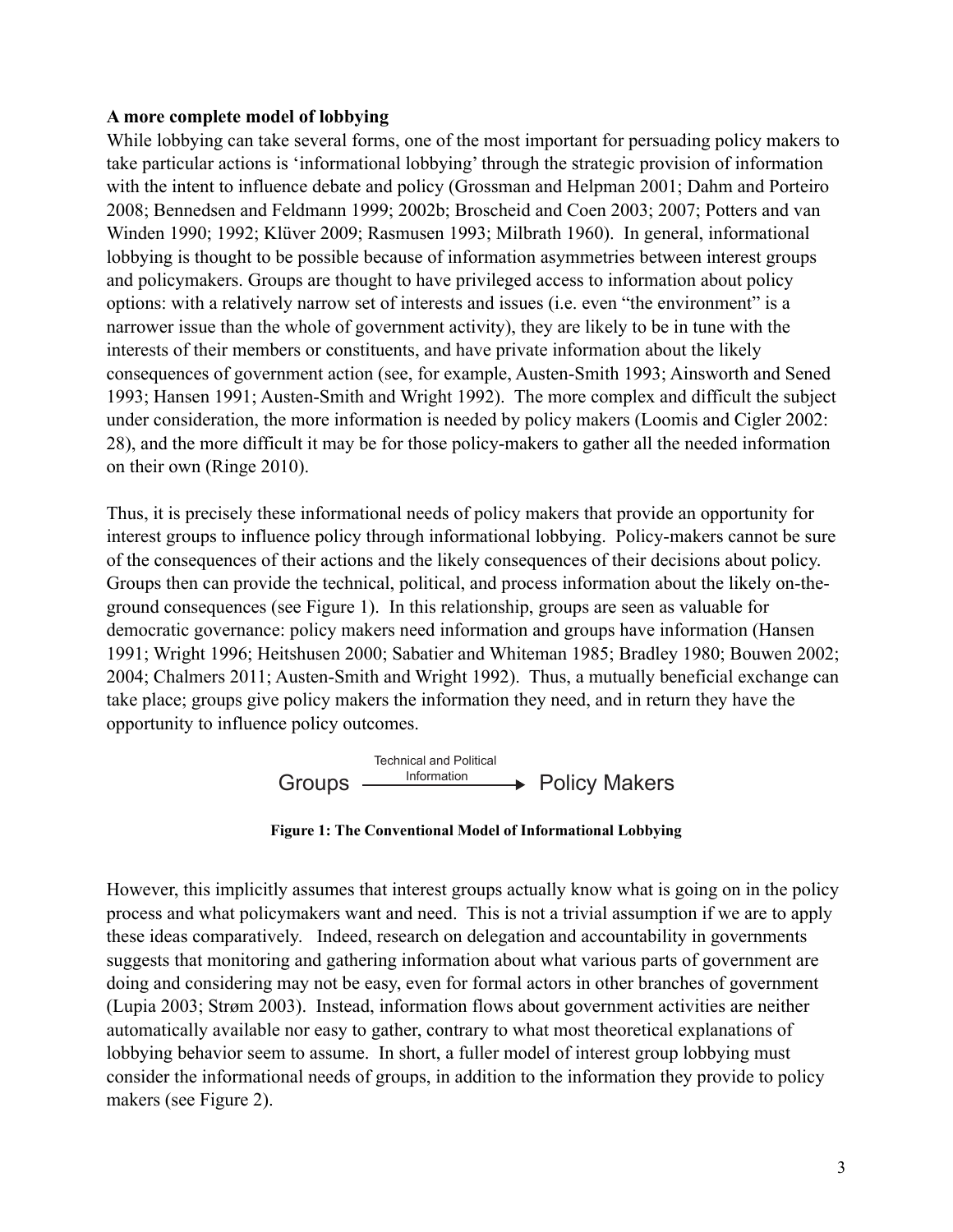

**Figure 2: A More Complete Model of Informational Lobbying**

conducted in the relatively transparent U.S. Congress. In other words, it is possible for most **There** is the United States to gather a good deal of information through monitoring (Loomis and Cigler 2002: 28). This relative openness of the United States government means that the role of **and** Into theoretical models of interest group behavior. Empirical descriptions of interest group While groups' informational needs have been empirically noted, they have not been incorporated behavior in the U.S., for example, have noted that interest groups both need and pursue information about the policy process (Salisbury 1990; Browne 1998; Heberlig 2005; Wright 1996; Kersh 2007). Unfortunately, however, the potential impact of poor policy-making information has not been considered as a variable in its own right since the early work in the U.S. policy process is groups in the United States to gather a good deal of information through monitoring (Loomis and potentially scarce policy-making information has not been investigated in greater depth.

those who have a formal claim to it. The literature on delegation and accountability within That need to consider variation in policy-making transparency becomes apparent, however, in research on other political systems. If we look at studies of formal actors in political systems i.e. actors who have an explicit and legal role in the creation of public policy — there is plenty of evidence that information about the policy-making process is *not necessarily available*, even to **M- ak ni g Information** governments shows that institutional structures create informational asymmetries between various actors. In parliamentary democracies, for example, the formal structure of delegation makes informational asymmetries between executives and parliamentarians very likely (Strøm 2000; Strøm, Müller, and Smith 2010). There are even informational asymmetries within single branches of government. For example, if there is a coalition government, parties controlling different ministry posts may find themselves at a disadvantage in gathering information about the actions of ministries they do not hold (Thies 2001; Laver and Shepsle 1996). Balancing such asymmetries is not necessarily easy, even for formal actors who are legally supposed to hold each other accountable, such as parliamentarians who are supposed to control their executive.

Formal actors do have some recourse, however, for increasing their information about the behavior of other actors in government. In other words, various institutional arrangements — formal and informal — are created to increase the flow of information. For example, legislatures can increase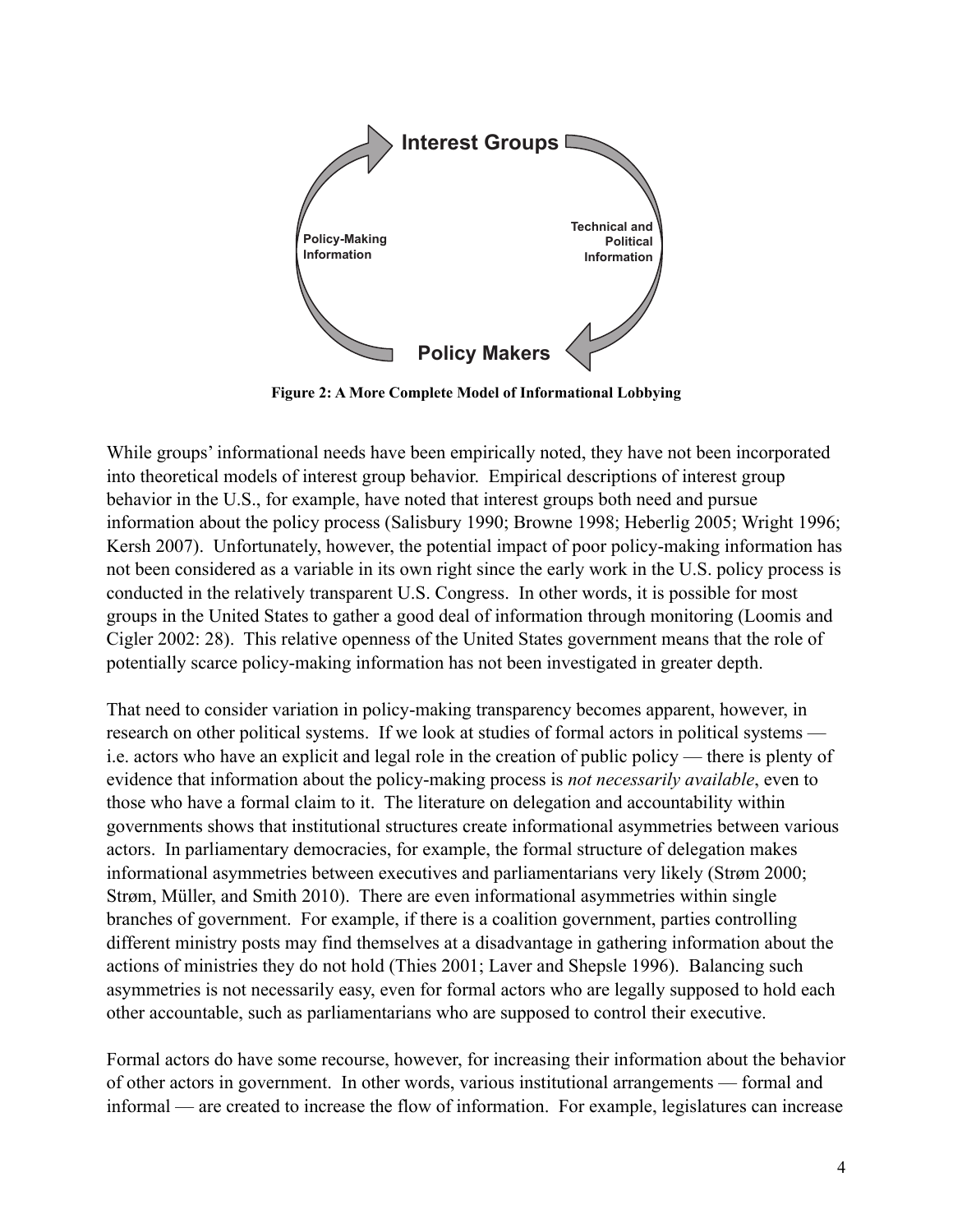their chances of getting information from the executive actors by requiring the disclosure of information at particular junctures, whether to themselves or to a third-party, such as through administrative procedure regulations (McCubbins, Noll, and Weingast 1987; 1989; Gailmard 2009) or simply through requirements that cabinet officials report to parliament on a regular basis (Mattson and Strøm 1995). To counteract informational asymmetries between members of the legislature, MPs can select institutional arrangements to structure how committees work and thus increase the incentives of those committees to report their information to the legislature as a whole (Krehbiel 1991; Baron 2000). To counteract the informational asymmetries between parties in a coalition government with a division of ministries, coalition parties may install junior ministers to act as insider 'watchdogs' who can pass on information (Thies 2001; Verzichelli 2008; Strøm, Müller, and Smith 2010: 524-5). The critical point here is that actors in government need to *actively* create mechanisms to gather the information they need about other stages or actors in the policy-making process.

These studies imply that it is unreasonable to assume that *interest groups* will automatically have full information about the policy-making process. If formal actors with a *legal* claim on policymaking information cannot guarantee their own access to timely and accurate information about the policy process without the creation of elaborate mechanisms to reveal that information, it is very unlikely that interest groups — with little legal claim on that same information and little power to create required accountability mechanisms — will be able to gather that information. Unless policy makers have an incentive to provide information to all groups at once, however, it is far more likely that at least *some* information will remain hidden, or that it will be doled out to some groups but not others. Therefore, it is necessary to problematize how groups get information about the policy-making process. Since groups need information about the policy-making process to be able to accurately tailor their lobbying actions, the level of policy-making transparency should have a real impact on the strategic decisions that groups make.

#### **Defining Transparency**

Transparency, writ large, means that actions, behaviors, and consequences, are open and visible to all. Transparency in politics means that the processes and decisions of politics are open to public view and scrutiny. Practically, it implies that citizens of all types can witness the process of decision making and access the documents produced from that process (Gosseries 2006; see also Stasavage 2004, Felgenhauer 2010). Information about the political process can be released in a variety of ways, and still be considered "transparent." There is transparency when citizens can directly witness a political deliberation as it is conducted, such as viewing a parliamentary debate in real time (Gosseries 2006: 83). And after-the-fact information dissemination is also considered transparency: such as freedom of information acts, and the public provision of documents, *after* a decision has been made (Frankel 2001). In general, the more information released, the more transparent a system is thought to be.

Transparency as information availability, however, may not be enough to create the benefits assigned to it. Transparency, by these definitions, means that the information is available, but it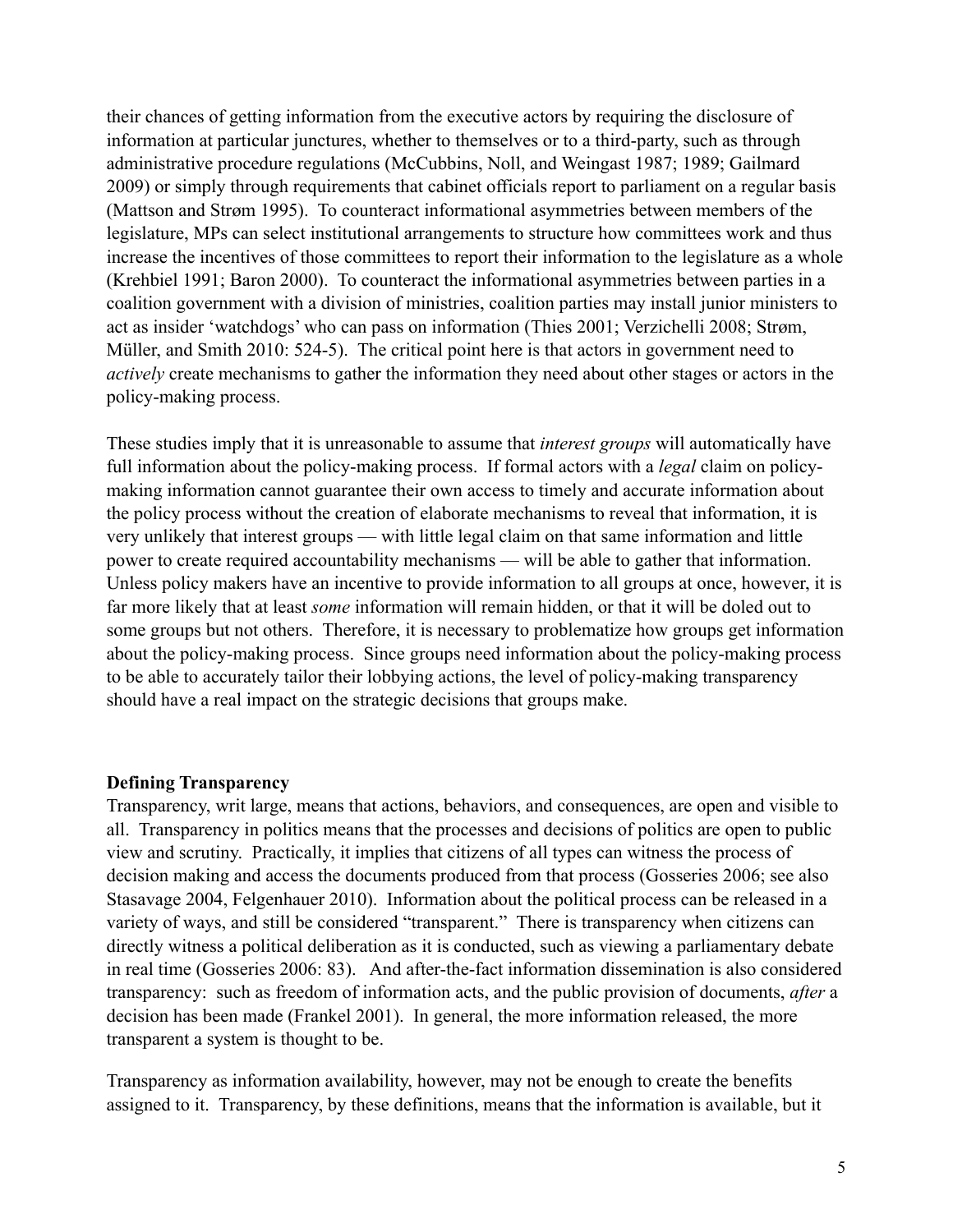does not necessarily mean that the information reaches all stakeholders. For transparency to be truly effective — to help actors make decisions, for instance — the information must reach the relevant parties and be transmitted in a way that allows them to process it and use it (Naurin 2006; Lindstedt and Naurin 2010). For instance, Lindstedt and Naurin (2010) suggest that transparency is not particularly helpful if voters cannot use it to actually hold their politicians accountable: in other words, they complicate the basic notions of transparency, by adding a capability requirement. For transparency to be useful for someone, he or she needs *to be able* to act on the information released. This means that information needs to be *actionable:* i.e. made available in a form and manner that makes it possible for an actor to *use* that information for current and immediate decisions[.3](#page-6-0) 

The implication of this actionability requirement, however, is that there is another, unspoken, component to transparency: *the temporal dimension of the information release*. While it has generally been overlooked in the literature on transparency, the need for transparency to be actionable indicates that the *timing* of information releases must also be a critical component. This temporal dimension *must* be considered for us to understand whether information can really be acted upon; even if information is easy to acquire and to understand, it will still be ineffective or irrelevant unless it is acquired *before* a decision needs to be made. Easy information provided after the fact is helpful only for hindsight or identically-recurring events. Without current usefulness, released information cannot be actionable. Thus, I define policy-making transparency by the *timing* of systematic information releases during the policy process.

## **Ideal Types of Policy-Making Process Transparency**

For groups to be able to lobby effectively, then, they need actionable information as early as possible in the policy process, both across all stages and within each stage. To be able to tailor their arguments to the needs of the various stages of the process and the various policy makers, as well has to have the best likelihood of influencing outcomes in their own favor, groups need advanced warning of what is going on, as frequently as possible. For example, to be able to influence the policy alternatives considered, they need to be know that a particular policy issue is on the agenda. Or, to be able to influence the formal choice between policy alternatives, they need to know what those alternatives are and who is making the decision.

Given that no political system is likely to provide perfect actionable information for interest groups, how can we understand the effects that *different systems* have on the amount of actionable information that *is* available for groups?

A policy-making process that was fully transparent would have information released moment by moment. Not only would interim and final decisions be announced as soon as they were made,

<span id="page-6-0"></span><sup>3</sup> In a democracy, for example, the critical public actors are likely to be engaged citizens and groups. However, the basic construct of "actionable information" holds for any actor making any decision (i.e. an investor will be better served with "actionable information" about a particular company before she must decide whether or not to invest in it).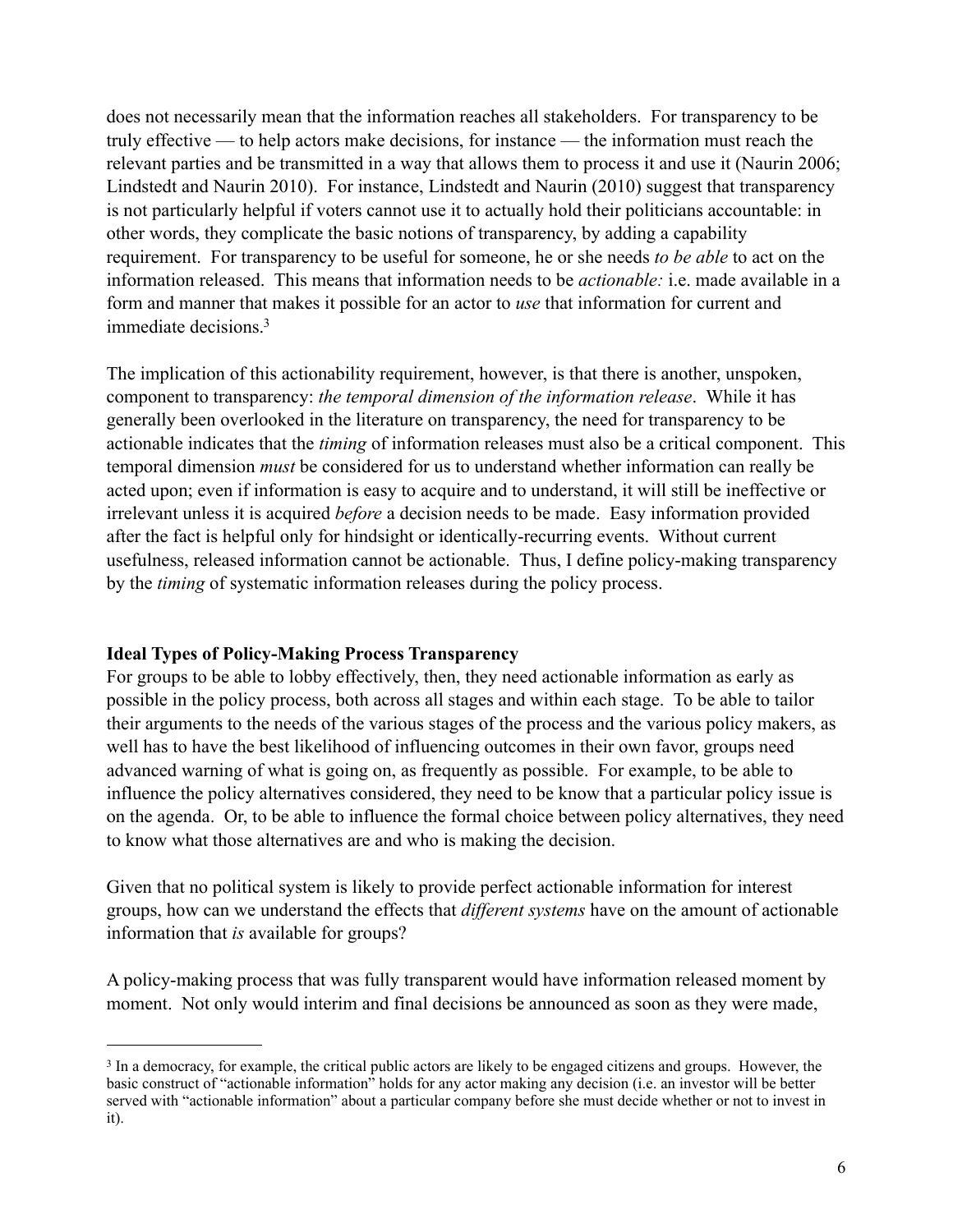but the options considered in deliberations would become public as they changed. In other words, at every point in the process, policy-makers would release information about what was being considered, who was involved in the discussion, and when a decision would be made. This is an ideal type, as it should be reasonably clear that this would be highly impractical; the information overload would be impressive. Nor would it necessarily be desirable.<sup>4</sup> However, under such a system, any group would have access to all information about the policy process. While the information would not necessarily be costless (if it is published in a national register, for example, rather than formally announced to all interested parties), any group that is reasonably paying attention should not be surprised about what is coming out of the policy process. The key to this idea type of full transparency is that all possible information about deliberations and decisions would be released, *before* and while those deliberations and decisions take place.

If groups were facing such a completely transparent policy process, they would be able to exactly tailor their lobbying actions to the exact situation they faced at each of the stages of the policy process, updating their lobbying approaches with each new piece of timely information. In other words, perfect transparency and actionable information would allow groups to lobby in a fully adhoc manner. By knowing exactly what is on the table in detail, who is taking part in the deliberations and decisions, and when the decisions will be made, there would be no strategic concerns that missing information might cause the group to make errors when selecting the best approach for lobbying on a given issue. Each lobbying action would then fit the immediate context.

At the other end of the transparency spectrum, we have the ideal type of a perfectly nontransparent policy process. In the most extreme case, no one would have any idea about the policy process until new regulations were announced; no policy makers would ever release information about what they were doing or considering. Under such a system, all groups would be surprised about what comes out of the policy process, every time. Groups would not be able tailor their strategies to what was currently going on in the policy process; instead, they would have to strategize based on prior information about the process and outputs, rather than on *current* information. Groups would not be able to update their information or strategies until it was too late, and the policy was finalized and promulgated.

This pure-opacity ideal type, too, is unlikely to be found in the real world. Certainly, no democratic polity can be perfectly opaque; and we should expect that at least some information would be released. Since policy makers need their own technical and political information to make policy, they would likely need at least *some* societal interests to help them out. However, we can also imagine an ideal-type of an non-transparent *democratic* policy process. Under such a system, policy makers might dole out as little information as necessary for them to get what they want from certain interest groups. Most information would be private, and thus only *certain*

<span id="page-7-0"></span><sup>4</sup> For example, increased transparency in decision-making may lead to decreased legitimacy of political decisions (Licht 2011; Curtin and Meijer 2006), increased incidence of undesirable or unwise decisions (Levy 2007; Stasavage 2004; Prat 2005; Fox 2007), increased incidence of collateral damage (Prat 2005), decreased incidence of innovative policies (Curtin and Meijer 2006), and decreased quality of deliberation (Stasavage 2004).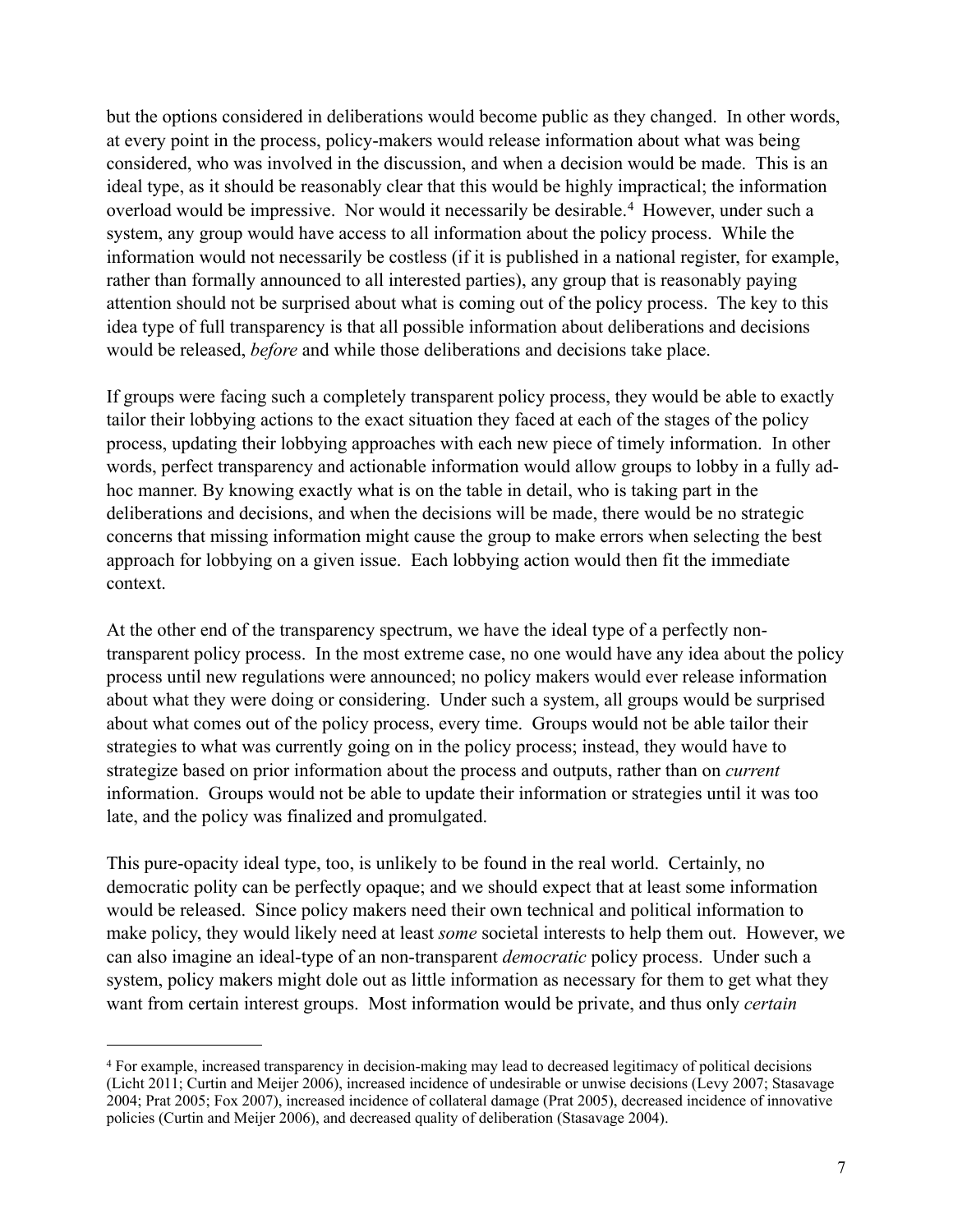groups would have information about the policy process. Those lucky groups would be able to update *some* of their strategies, based on the incomplete information they were given for a particular policy issue, though it might not be enough for them to make effective choices. Most groups would have to lobby in the dark.

Of course, these ideal-type completely transparent or non-transparent policy-processes do not really exist in the real world (at least not under democratic systems). However, as should be clear, there are a wide range of possibilities that fall between perfect transparency and perfect opacity. Thus, the critical task is to determine what actionable information groups actually get from the policy processes they face, and when and how that information is released.

#### **Characterizing Real-World Transparency**

The key variable for characterizing policy-process transparency is *the timing of systematic releases of policy-making information* during the policy-making process. All democratic policymaking processes have some number of critical junctures where information is publicly released about the policy-making decisions up to that point, whether required by law or simply as a byproduct of other institutions.<sup>5</sup> For example, this might be through publication of decisions in federal registers or legislative proceedings; or, it might be through direct notification of all members of the polity who will be affected by a decision. However, the critical characteristic for systematic information release is that a particular type of information—a formal decision, a list of potential options, a roster of policy makers—is reliably provided to the public in a particular way at a particular point in the policy process.[6](#page-8-1) For groups, systematic information about the policyprocess is an important source of information on which to make their lobbying decisions. Thus, such systematic information releases set the *minimum level of transparency* of the policy-making process[.7](#page-8-2)

To be most useful for groups as *actionable information*, however, the systematic release of information is more useful early in the policy process. A policy process that systematically releases information early will be much more transparent than a process that only has late

<span id="page-8-0"></span><sup>&</sup>lt;sup>5</sup> For instance, the simple act of moving policy proposals from one branch to another during the policy process, usually has the by-product of bringing policy decisions to light (Strom 2000: 281).

<span id="page-8-1"></span><sup>6</sup> Note that this does not necessarily mean that getting systematic information is costless for groups. For instance, if government always releases information about executive decisions through the online publication of cabinet-meeting minutes, a group would need to expend time and resources reading over the minutes to determine whether anything of relevance was covered.

<span id="page-8-2"></span><sup>7</sup> It is worth noting, however, that systematic release requirements that occur after policy decisions have been made do not have much impact on the minimum level of transparency, as it is defined here. Many transparency advocates point to the importance of freedom of information (FOI) laws in making government democratically accountable; however, most freedom of information laws do not necessarily increase the actionable information about the policy process. Instead, they focus on making information available after the fact; this may allow voters and societal interests to hold their government representatives accountable over the long term, but it does not directly help interest groups lobby on any given issue. Indeed, FOI laws usually explicitly exempt exactly the type of actionable information that groups need; "all FOI laws provide some protection for the internal thinking process of government" either by exempting the preparatory documents of government completely or at least until decisions have been finalized (Frankel 2001: 8-10).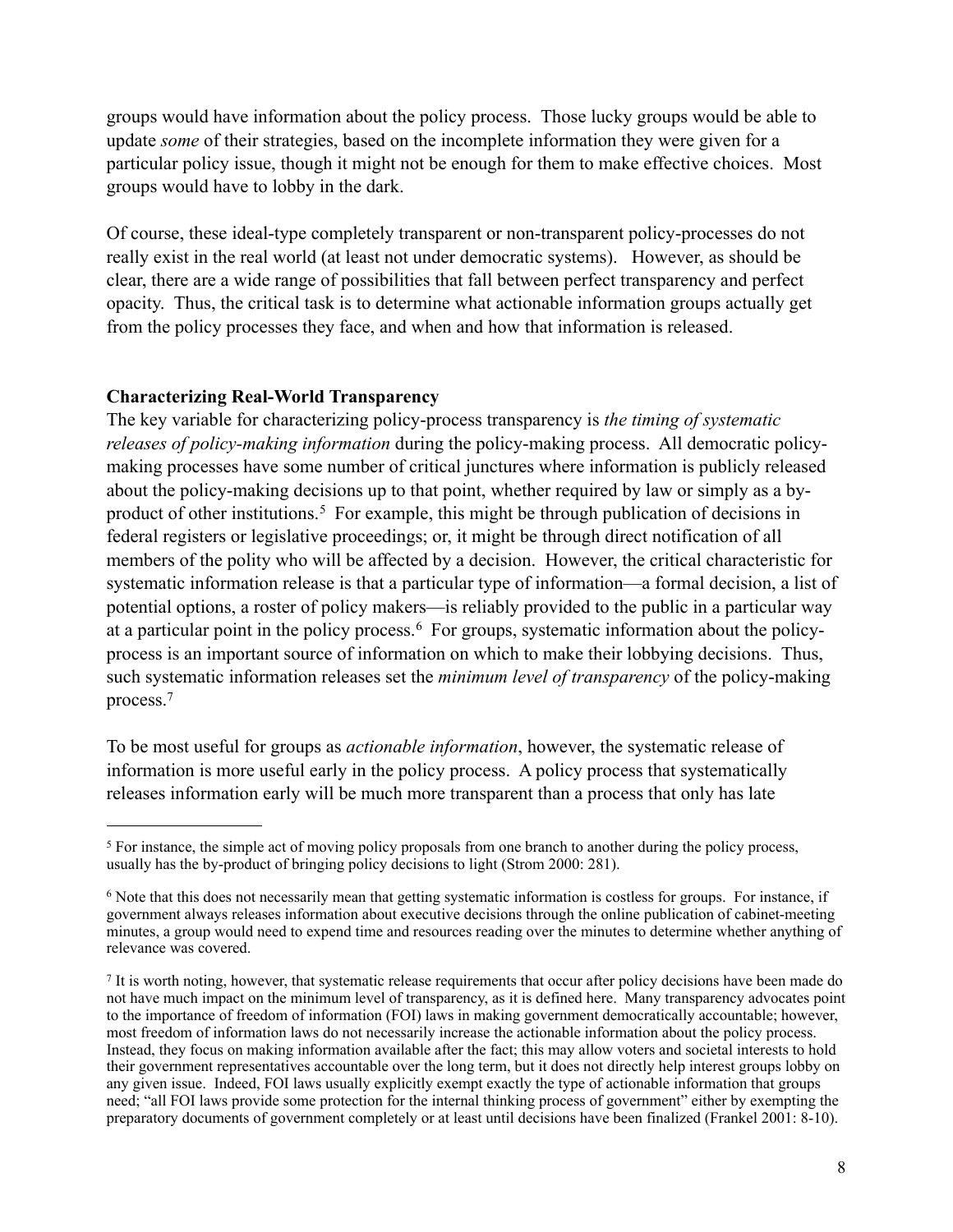systematic releases. For example, a stylized high-transparency policy-making process (see Figure 3), would have systematic information releases at each formal decision point, starting with the earliest decisions (such as agenda setting), as well at the interim decision stages where policy options are winnowed down to those on which the formal choices are made. A group that is reasonably well versed in the institutions of the government they face will know about the policymaking junctures where government actors inform the public about their actions and behaviors. If governments always publicly release policy-making information at a particular point in the process, groups can count on that information if they monitor for its release.



**Figure 3: High-Transparency Policy-Making Process in a Parliamentary System**

On the other hand, a low-transparency policy-making process would focus its systematic releases much later in the process. For example, no systematic information releases would be made at the agenda-setting and earliest elaboration (policy winnowing) stages. Instead, information would only be systematically released at end of major decision stages; the groups would then know which proposals were chosen, but would have had no information on the process by which those proposals were chosen (and thus would have little chance to influence them). In a lowtransparency parliamentary system, for example, where major decisions are made in the executive branch prior to the first formal choice (when the cabinet presents its policy proposal to parliament), this lack of information may mean that a group will only be able to propose amendments and particular regulations, instead of having the opportunity to shape the bounds of the policy proposal (see Figure 4). In particular, the later in the process that systematic releases of information occur, all else equal, the less certain groups can be about what is going on in the policy process.



**Figure 4: Low-Transparency Policy-Making Process in a Parliamentary System**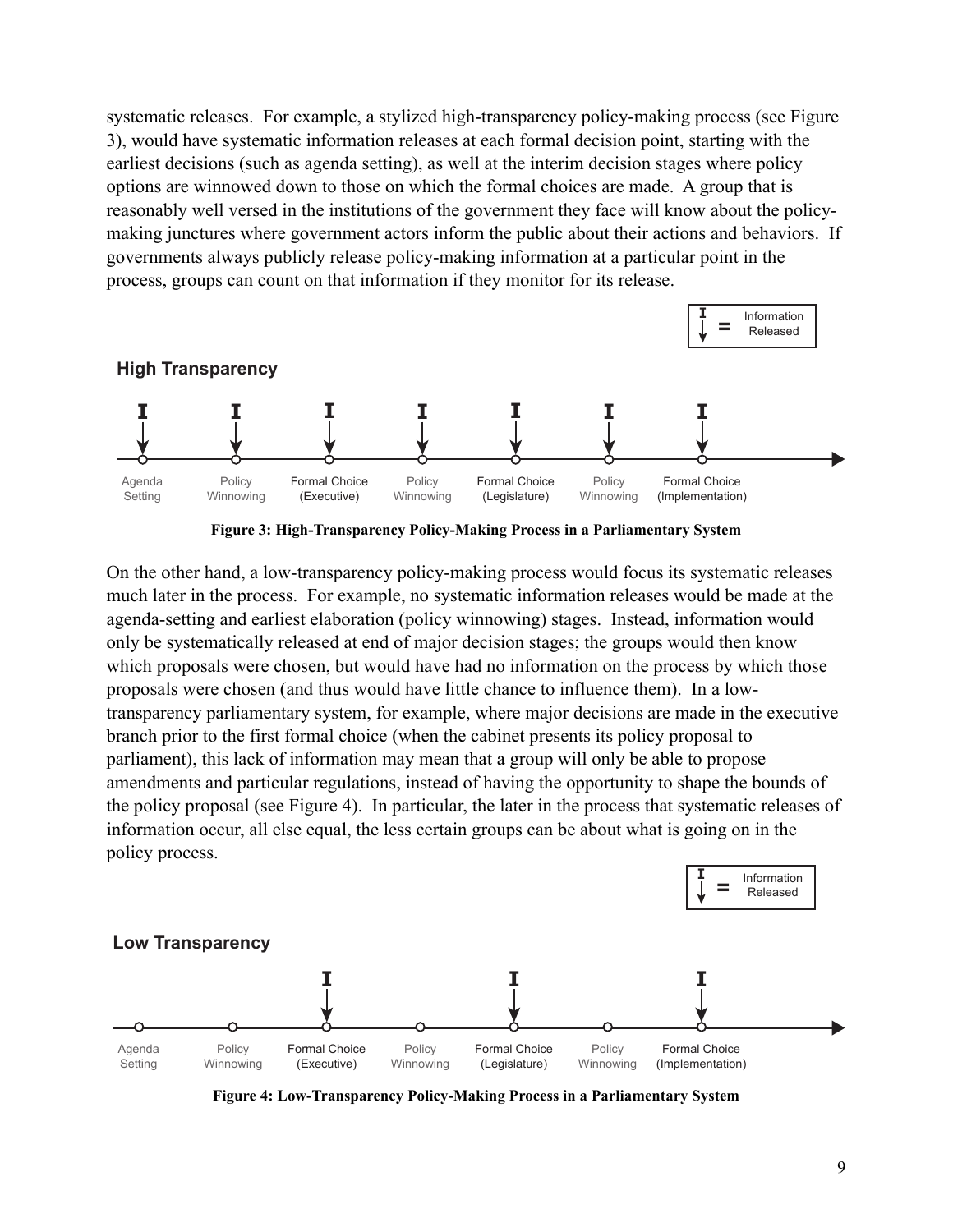As noted, systematic information release sets the minimum level of transparency in the policy process. However, since no policy process is perfectly transparent with all options and decisions systematically released, there will always be information about the policy process that is not provided in such a reliable and public way. The residual category is *discretionary release of policy-making information.* Any information that is not released systematically can be released at the discretion of policy makers; they may choose to divulge information publicly or privately, to all groups or to only a few, early or late in the process.<sup>8</sup> If policy makers have discretion over the release of certain information, then they can decide whether or not to share that information "with a limited number of favoured external recipients," to the disadvantage of any outside that circle (Kierkegaard 2009: 8, 22). Discretionary information can also be released to the public, such as through publication of information on a ministry website; $9$  in such cases, groups would need to be vigilant in their monitoring of potential avenues of information dissemination lest they miss the new information and fail to take action on it.

While discretionary information release may increase the level of transparency for a specific case of policy-making, it is not necessarily reliable enough to increase the level of transparency or the policy-making process for all groups across all policy-making instances. This means that groups will use discretionary information to structure their lobbying decisions, but that it is not as useful or reliable as systematic information. While they may be privy to discretionary information, they cannot be entirely sure that they have *all* or *any* of the relevant information, as they might if there were systematic releases of information to the public.

## **Lobbying Strategies under High Transparency**

Groups facing a policy-making process with high transparency will have early systematic information about what is being considered in the policy process, as well as when it will be considered and decided, and who is involved in the process. Thus, groups with this information can determine how best to lobby at each moment in the policy process for a particular issue: the groups can target the policy-makers who are most important at a given moment in the policy process; the group can tailor its message so that it narrowly fits the discussion under way in the policy process; and the group can select a tactic that best fits the imperatives of the current policy moment. When groups have information about what is going on well in advance of policy-making actions and decisions, they will be even better placed to narrowly tailor their lobbying activities.

<span id="page-10-0"></span><sup>8</sup> Gersen and O'Connell (2009) note that even if the content of information releases are not discretionary, such as the requirement that U.S. executive agencies publicly announce new rules and regulations, the timing of the release may be discretionary. Indeed, if an agency can choose when to release information, it can use the timing to "change the cost structure of the public and private interest groups who are in the business of monitoring them"; in other words, "strategic timing can allow the monitored to choose the monitors" (Gersen and O'Connell 2009: 1163). Solutions for decreasing the costs for groups to get the information include mandating the timing of information release (Gersen and O'Connell 2009), though imposing timing constraints on the regulatory rule-making process (rather than simply on the timing of information release) causes agencies to substantially change their usual policy-making procedures (Gersen and O'Connell 2008), ultimately making the process less clear, rather than more transparent.

<span id="page-10-1"></span><sup>9</sup> However, to be discretionary, rather than systematic, such public announcements must be relatively random; for example, if a ministry only publishes some information some of the time, then it is discretionary.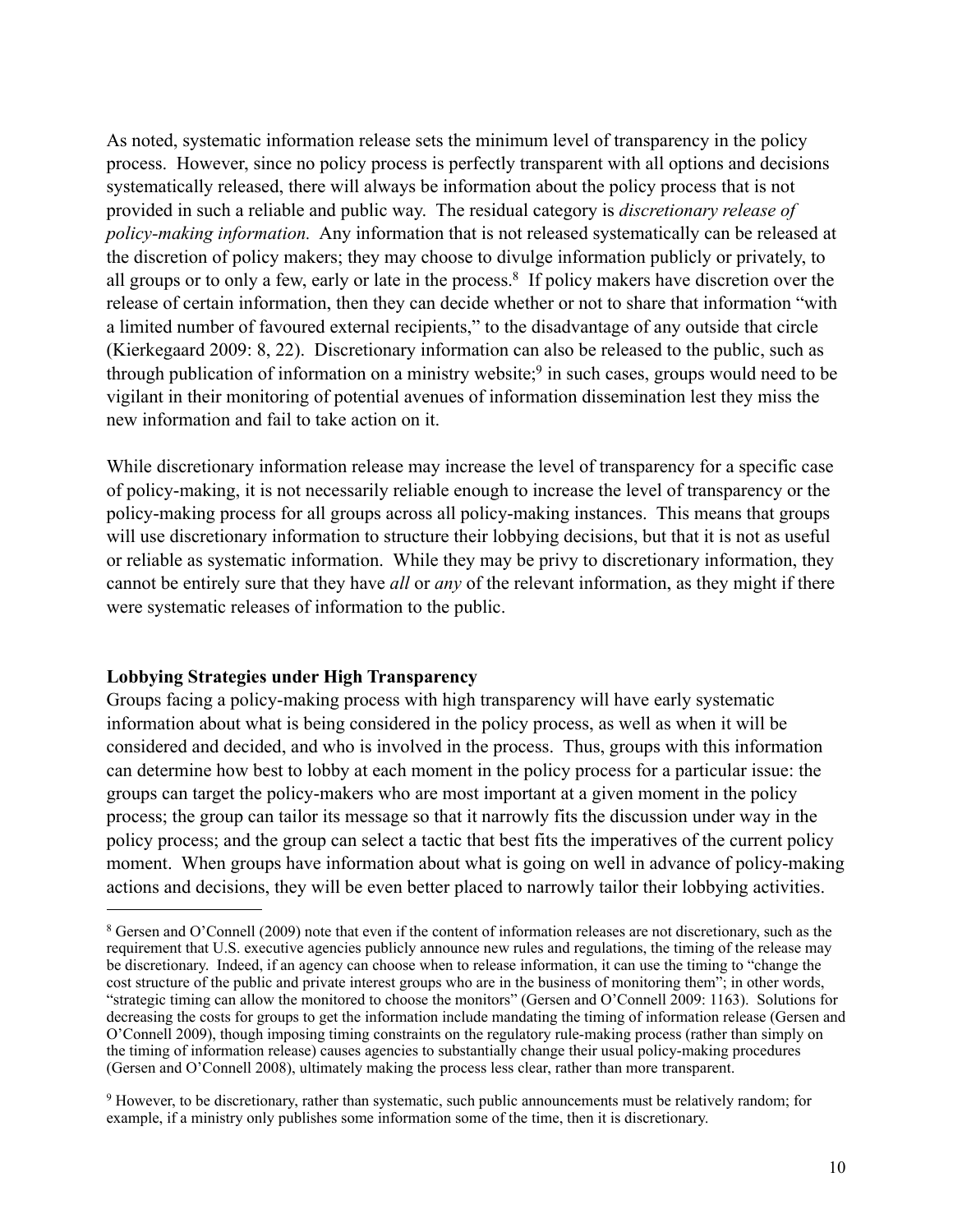With advance warning, groups will have the time to consider and construct their lobbying actions, and potentially gather the resources needed to implement them (i.e. conduct the research needed to convince policy-makers; take the time to negotiate a coalition between several different groups; mobilize constituents to send letters and sign petitions, etc.).

Choosing lobbying strategies on a case-by-case basis is very reasonable given the normal constraints of policy making. As the policy process is highly complex, no two policy issues are dealt with in exactly the same way. Small changes in the affected societal interests, involved policy-makers, or the point in the electoral cycle, might have real effects on the way the policymaking process plays out. Groups, then, are likely best served by trying to adapt their lobbying strategies to the exact situation that faces them. In this sense, groups are "reactionary" to the current political situation, rationally choosing the strategy that best fits the moment, and often few (or no) alternative approaches are considered (Victor 2007: 829-830). In other words, groups have an incentive to pursue their strategies in an ad-hoc manner, as an immediate response to the current policy process, if at all possible.

## **Lobbying Strategies under Low Transparency**

To accurately and effectively tailor lobbying actions to the current policy process, however, *a group must have information about that current process*. Without such information, groups are likely to make potentially costly errors when implementing their lobbying strategies.<sup>10</sup> When faced with low-transparency policy-making environments, groups need to make lobbying decisions without knowing exactly what is going on in the policy process. They may not know the substance of the policy proposals on the table; they may not know which policy makers are currently most important; and they may not know when deliberations will occur or decisions will be made. In other words, groups must implement their lobbying strategies under conditions of *uncertainty*.

At the most basic, to make a decision under uncertainty is to select one's actions and behaviors without being completely sure how certain choices will lead to the desired outcomes, nor whether one's actions will lead to potentially unintended consequences (Shepsle 2010: 31; McKenna 1986: 8). The less clear the link between actions and outcome, the greater the uncertainty. This is a less than ideal way to make decisions, as it "implies unavoidable ex-post mistakes whose consequences cannot be reliably evaluated in advance...and may be virtually boundless" (Faucheux and Froger 1995: 32). In other words, making decisions under uncertainty can result in poor decisions with harmful outcomes.

For interest groups, the negative consequences of making lobbying decisions under uncertainty can arise in several ways: through nasty surprises, costly errors and wasted resources. Surprises occur when information is revealed late in the policy process. For example, a group may not know that the government is elaborating the details of a policy that will have a negative impact on

<span id="page-11-0"></span> $10$  For example, groups will be more likely to choose tactics, targets, or messages that either fall flat (i.e. have no or little impact) or cause harm (i.e. have a negative impact on the group).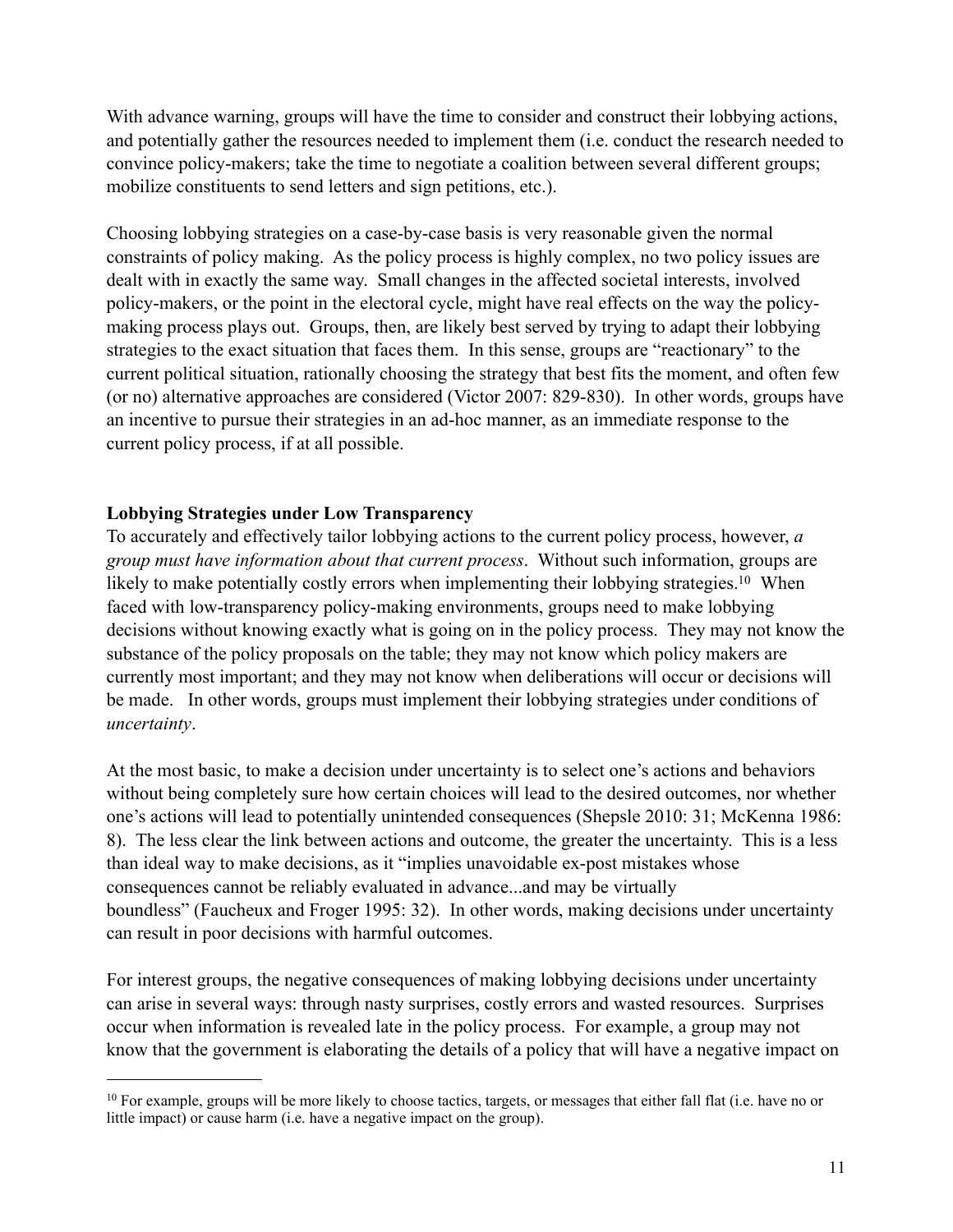the group. If the group only finds out about this new policy when the government deposes the proposed bill in the legislature, the group will be in a difficult position; the group would have already missed the selection of alternatives and bargaining that took place while drafting the bill, and thus must now deal with the bill as it is. If the group has little sway in the legislature, the consequences may be disastrous. If the group does have influence in the legislature, it may still have a difficult time overturning the preferences of the government. The surprise will be even more pernicious if there is little time to respond to the new information; for instance, if the group needs to put together an effective last-minute lobbying action to counter the new bill, it may not have the time or the resources it needs to do so. Thus, surprises may lead to lobbying failures where groups are not able to respond to issues affecting them and their constituents.

Costly errors and wasted resources arise when groups implement lobbying actions that are a poor fit to the current stage in the policy process. For example, a group might make costly errors if they target the wrong policy makers or select an inappropriate lobbying message. A group could expend resources and political capital trying to persuade an actor who is not currently the most critical player in making policy decisions on a particular issue; for example, lobbying bureaucrats when the real decisions are currently being made in the legislature is unlikely to be the best use of resources. Or a group might lobby with a poorly tailored message that presents information that is not useful or relevant to policy makers at a particular point in the process. For instance, it may not be very helpful to argue in favor of taking up a particular policy issue (an agenda-setting lobbying message) at a legislative hearing set up to discuss that issue; simply by holding the hearing, the legislators are already showing that they think it is important to address that issue (i.e. the agenda is already set). In this context, a better message would lay out arguments for why particular responses or policy solutions to that issue will be technically or politically successful in meeting the legislators' goals (Burstein and Hirsh 2007).<sup>11</sup> These poorly chosen targets and poorly tailored messages can be costly errors for groups if they decrease the chances of successfully lobbying for their constituents' interests, or they waste resources that could be better used elsewhere.

These negative consequences give groups the incentives to pursue insurance strategies. This is because groups should generally be risk averse, particularly if they are established groups with reputations to protect.<sup>12</sup> Given their role in society — as intermediators between the policy process and their members — groups have a great deal to lose from poor performance, especially

<span id="page-12-0"></span><sup>&</sup>lt;sup>11</sup> Of course, this type of error is not likely to arise from a lack of transparency unless the legislature neglects to tell invited groups what the topic of the hearing will be. However, it illustrates what a poorly tailored message might look like.

<span id="page-12-1"></span><sup>&</sup>lt;sup>12</sup> Risk aversion means that one is less willing to take chances that might incur losses, even if there is a possibility of gains. Specifically, a risk-averse actor prefers sure consequences to probabilistic outcomes (and thus probabilistic benefits/costs) (Hirschleifer and Riley 1979: 1381). In addition, there is also evidence from psychology that groups are more likely to be risk-averse than individuals; i.e. acting on behalf of many leads groups to make more risk-averse decisions than individuals acting on their own behalf (Gong, Baron, and Kunreuther 2009).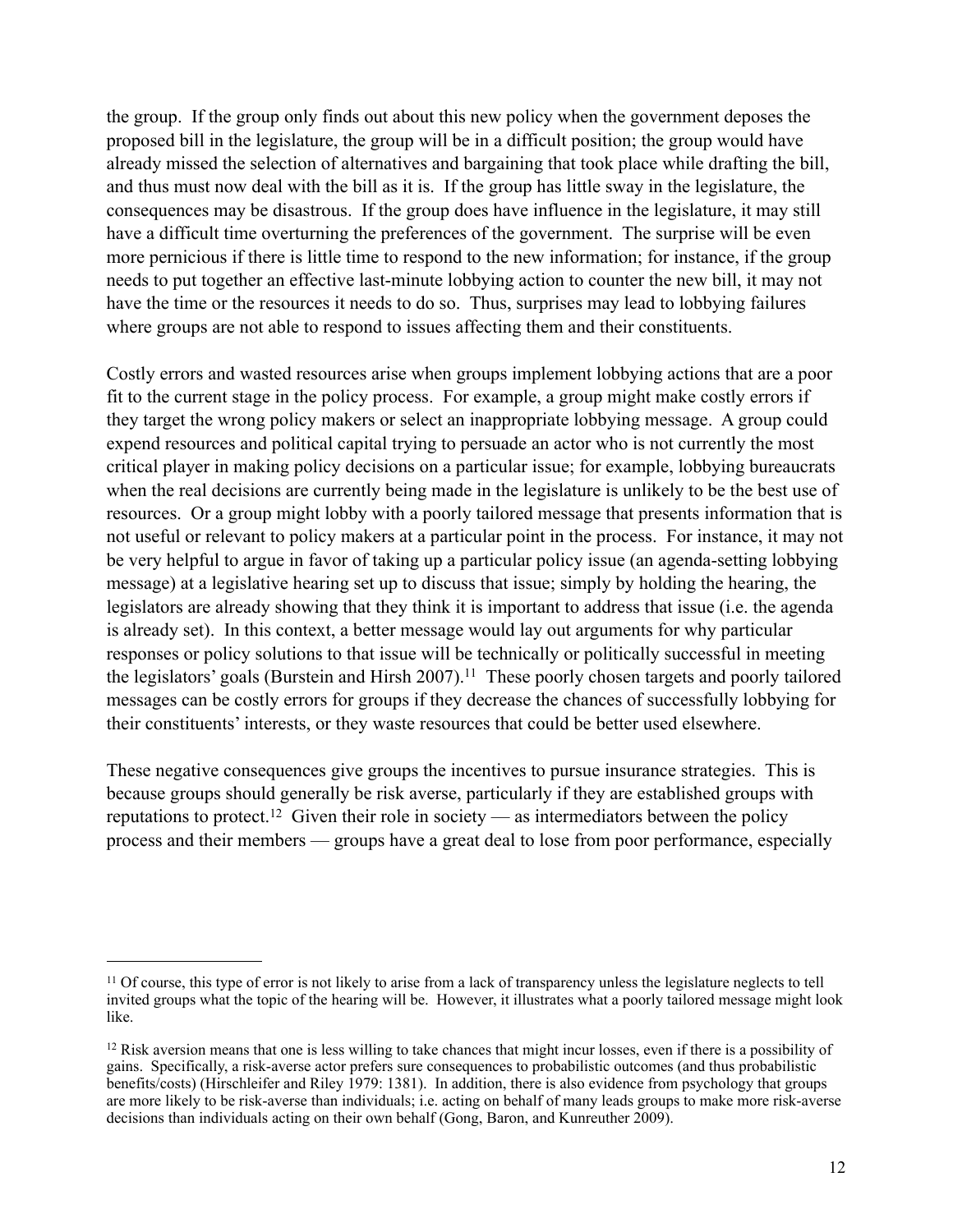if they are repeat players in the lobbying game.<sup>13</sup> Groups are useful to policy makers because they provide relevant and useful information about policy options and policy consequences; groups are useful to their members and constituents because they defend their common interests in the political arena. Consistently failing to achieve either role could threaten the organizational existence of the group, or at the least, the security of the leaders and representatives of the group.

For instance, a group's credibility with policy makers depends on its success in providing necessary information and support to those policy makers; groups that fail to provide adequate "messages" to those policy makers may lose their reputation as an important and indispensable source in a particular policy arena.<sup>14</sup> On the other side, a group's credibility with its own constituents will depend on its success in representing their interests at least reasonably successfully. Even if groups provide non-policy benefits to their members, at least some of their cachet comes from successfully pursuing their own mission statements. In addition, groups are expected to protect their constituents from potentially negative consequences from policy, and to alert them to potential dangers to their interests. The worst outcome for groups is that policy change happens without any forewarning for their members (Andres 2009: 200). At the very least, groups need to show their adherents that they are *being active* on their behalf; neglecting to act looks bad, especially if there are negative consequences to members. In the long run, failure to lobby effectively and at least reasonably successfully may mean losing constituents, donations and support. Thus, groups are likely to be risk averse, and should generally prefer to take mitigating actions, if necessary, to reduce the chances of surprises, errors and wasted resources.

So what strategies can groups pursue to mitigate and reduce these negative consequences? General theories of decision making under uncertainty are again useful. If actions under uncertainty can only be chosen on a case-by-case basis, the chooser has relatively few options for how to respond.<sup>15</sup> Either she must choose an action (or inaction) based on the current state of information, or she must wait until she has gained more information before deciding (Hirschleifer and Riley 1979). In both cases, the best she can do is to imagine all the possible consequences for her action with the knowledge that her imagination may not be broad enough to consider all possible 'states of the world' that might arise (McKenna 1986: 8). While waiting for or seeking out additional information may make suggest new options for action that were not previously imaginable (McKenna 1986: 4-5), there is always the possibility that it will be too late to respond effectively once that new information is known. In other words, choosing an action under

<span id="page-13-0"></span><sup>&</sup>lt;sup>13</sup> Groups that arise to lobby for a single issue and then collapse afterwards, or groups that are not established and organized, may not have quite the same calculations. In other words, the level of risk aversion is likely to be higher for groups who have something to lose, whether that be reputation and access to policy-makers or the support and donations of members. Permanent groups who lobby regularly are more likely to fit the risk-averse profile.

<span id="page-13-1"></span><sup>&</sup>lt;sup>14</sup> In addition to losing reputation, they may also lose access to sources of discretionary information.

<span id="page-13-2"></span><sup>&</sup>lt;sup>15</sup> For some types of decision making—such as decisions about globally complex problems, like what to do about global warming—actors may be forced to make their decisions on a case-by-case basis since there is historical information by which to construct a reasonable response; actions may need to be taken with little information at all (Faucheux and Froger 1995: 31).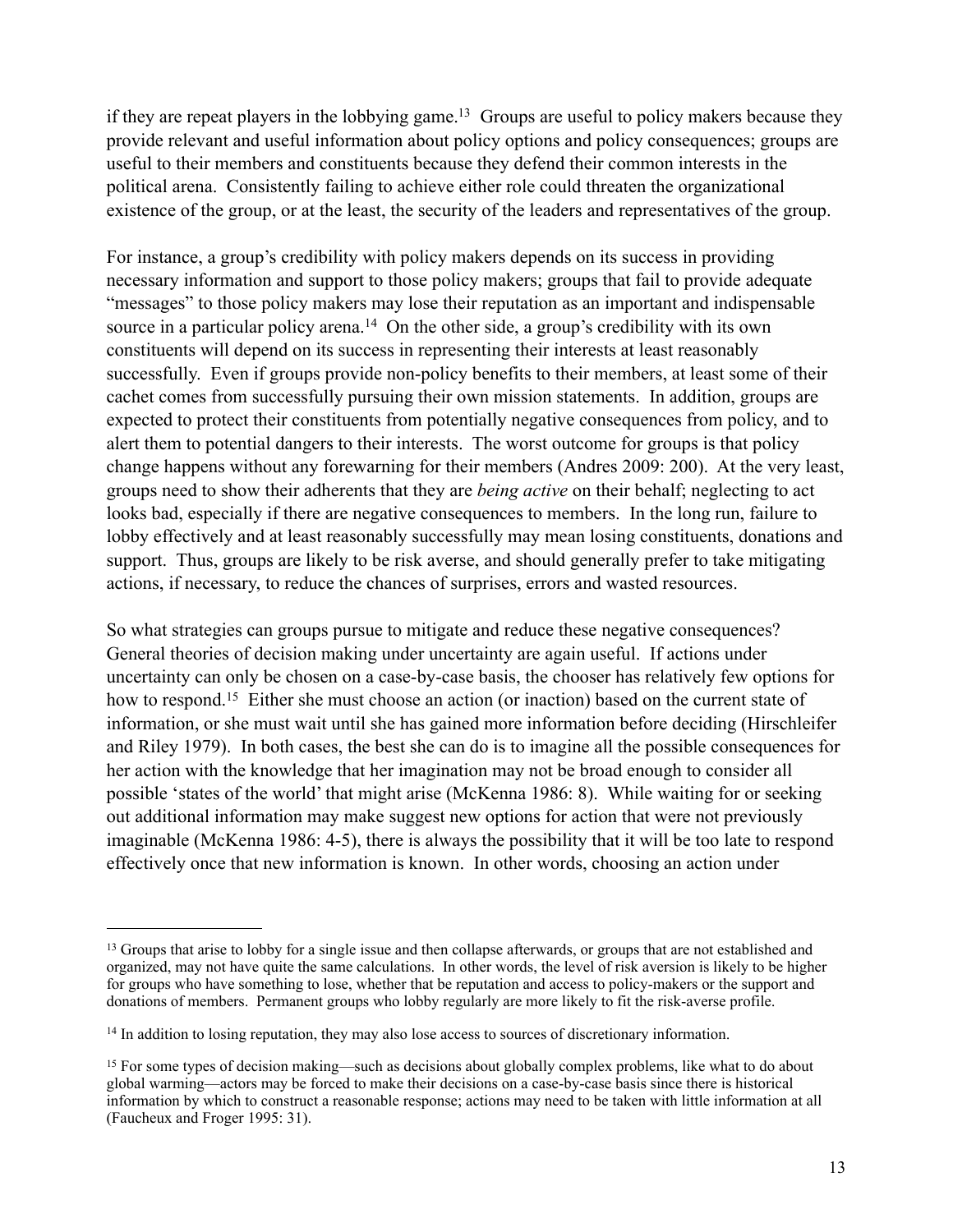uncertainty means doing the best one can under the circumstances, knowing that one's choices may not be the right ones.

However, not all types of decision-making under uncertainty require decisions to be made only on a case-by-case basis. Indeed, any information that makes it possible to predict *at least certain aspects* of the decision environment, also makes it possible to devise "insurance" strategies that mitigate against potential errors, even if other aspects of the decision environment remain uncertain. This means that any predictable patterns of outcomes, due to historical knowledge or prior information, allows the decision-maker to hedge against surprises, errors, and wasted resources[.16](#page-14-0) 

Luckily for interest groups, most well-developed policy-making processes are reasonably stable. The complexity of the policy-making process may make it impossible for groups to predict the details of the current policy process or actual outcomes for specific cases of policy making; however, since national policy processes generally follow particular policy-making patterns, groups with any experience in the lobbying process will have at least some precedent from which to anticipate general outcomes *across all cases of policy*. Thus, any group that lobbies regularly is likely to have a reasonable idea about the types of actors and procedures involved in policy making, as well as the potential pitfalls, even if the specifics of the current case are not known.<sup>17</sup> Because groups will have *some* information about the policy process, they have the opportunity to pursue strategies that mitigate the potentially negative outcomes of lobbying under uncertainty. In particular, groups can devise "insurance" strategies that mitigate negative outcomes *across all policy decisions,* even if they have limited information for any single policy issue.

Insurance strategies that can respond to low levels of policy-making transparency will need to either address the causes or consequences of lobbying under uncertainty. First, these lowtransparency-adapted strategies should address groups informational needs, whether to *increase*  the amount of information available to groups or *decrease* the likelihood that groups will miss critical information either by accident or by exclusion from discretionary information. Second, these strategies should mitigate the negative consequences of surprises, costly errors and wasted resources, by *decreasing* the chances of using poorly tailored lobbying actions or *increasing* the chances of responding effectively to last-minute surprises.

Each of these strategic choices suggests observable implications for group behavior in lowtransparency environments. However, as argued above, the use of these strategies under low transparency should be gauged *relative* to their use under high transparency. In other words,

<span id="page-14-0"></span><sup>16</sup> In essence, this means parsing out the "risk" from the uncertainty of the environment: if any aspects of the environment are predictable, then it is possible to assign some probability to outcomes, which is a situation of risk. As a probability game, risk can then be countered with risk-mitigating strategies. In technical terms, one can have two different types of non-certainty: where actions and outcomes are known to be probabilistically linked, non-certainty is called risk; where the probability of actions leading to outcomes is not known, non-certainty is called uncertainty (Shepsle 2010: 31).

<span id="page-14-1"></span><sup>&</sup>lt;sup>17</sup> This may not be the case, however, for a group that is new to lobbying or that lobbies infrequently.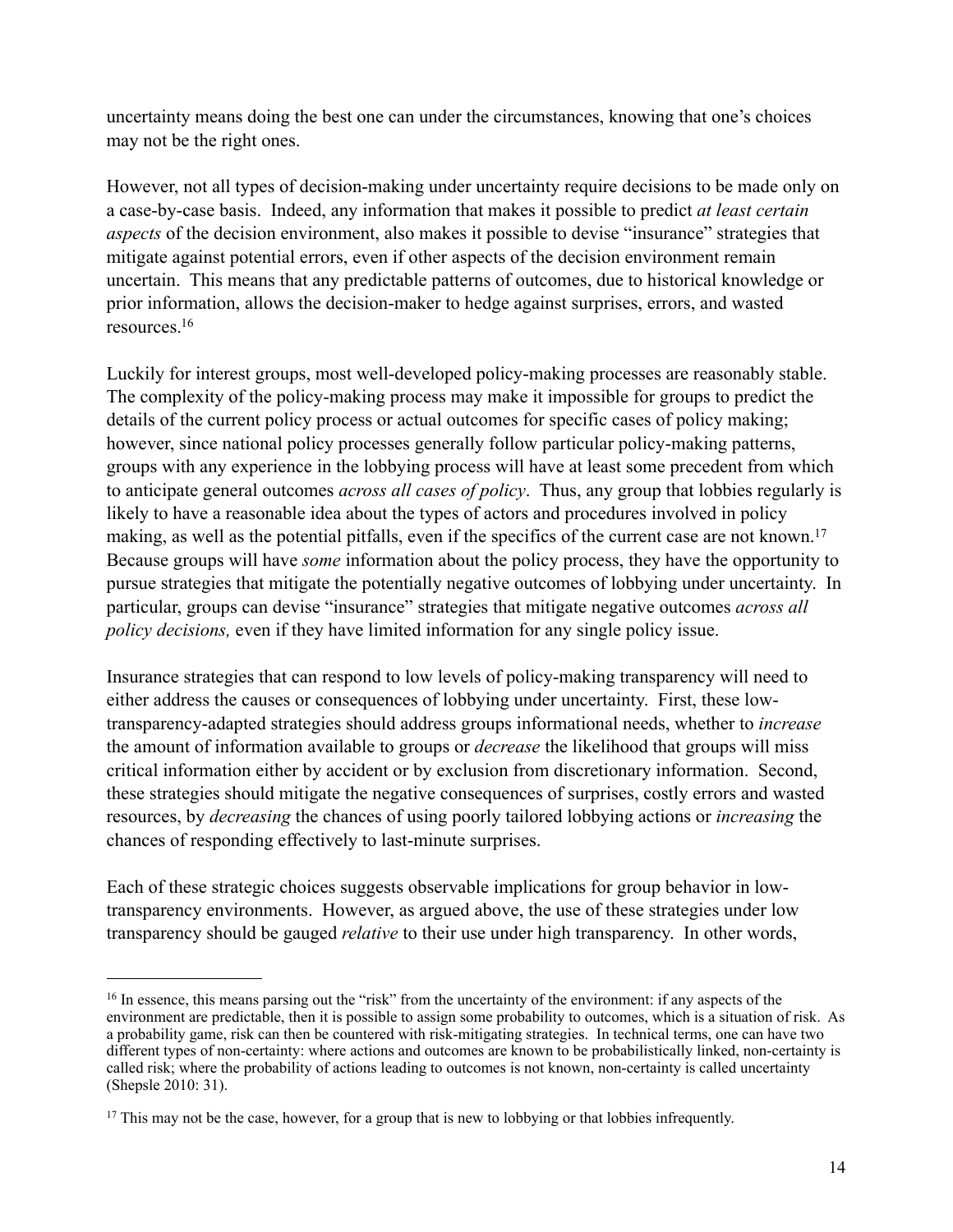groups facing high-transparency environments should be relatively *less likely* to use these mitigating strategies, while groups in low-transparency environments should be *more likely* to use them[.18](#page-15-0)

## *Strategies for Improving Information and Preventing Exclusion*

The first of the "insurance" strategies under low transparency is to increase the chances of getting discretionary information from policy makers about what is going on in the policy process (options on the table, policy-makers involved in the process, etc.). The core dilemma of this information-enhancing strategy, however, is that discretionary information is very much at the discretion of policy makers. In other words, policy makers can decide whether or not they want to reveal particular information. Though some omission of information may be accidental, it may also be deliberate. Thus, where information is only available at the discretion of policy makers, groups will be very dependent on the goodwill of those policy makers for improving their information. The groups *need* policymakers to find out what is going on in the policy process (Andres 2009: 200; Salisbury 1990: 227). Groups who are not considered credible or positive partners for policy making may even be actively excluded by policy makers. This could be systematic (i.e. a particular group is *never* a reasonable partner to give information to) or situational (i.e. a particular group is not given information in this particular case).

Perhaps most dangerous for groups is that some useful lobbying actions, namely protests or other public actions, can cause a backlash from policy makers. For example, the American Agriculture Movement put together a very public protest in Washington, D. C., in 1979, when they held a "tractorcade" on the Washington Mall; as Browne (1998: 75) noted, the immediate consequence was that "they lost their access, promptly." Thus, provoking policy makers may put groups in a tenuous position. Very public and confrontational actions "may tear down relationships and create distrust among policymakers. The threat of a disruptive legal suit or the staging of a large-scale, media-seeking protest have such effects...Protests too often embarrass government officials, making them look unresponsive and ineffective to the public" (Browne 1998: 77-78). When groups are dependent on discretionary information, there is a real danger that a group who publicly embarrasses or criticizes policy makers will lose its informational privileges in the future. Such a group would likely be at a future disadvantage when trying to gather information about the policy process.

Thus, groups facing policy processes with low transparency will need to be relatively cautious about their public lobbying of policy makers. In order to avoid upsetting policy makers, these groups will need to soften the edges of their confrontational strategies or make strategic arrangements to ensure their access to discretionary information if they are unable to temper their confrontation. While this does not necessarily mean that groups in low transparency will use fewer public tactics than groups under high transparency (since public tactics are an important part

<span id="page-15-0"></span><sup>&</sup>lt;sup>18</sup> To reiterate, this relative difference is because groups in high-transparency environments have less need to pursue strategies, 1) that improve their information, since information is already available; 2) that decrease the chances of poorly tailored lobbying actions, since they have the information needed to narrowly tailor their actions; and 3) that help them respond effectively to surprises, since information availability means that there will be few surprises.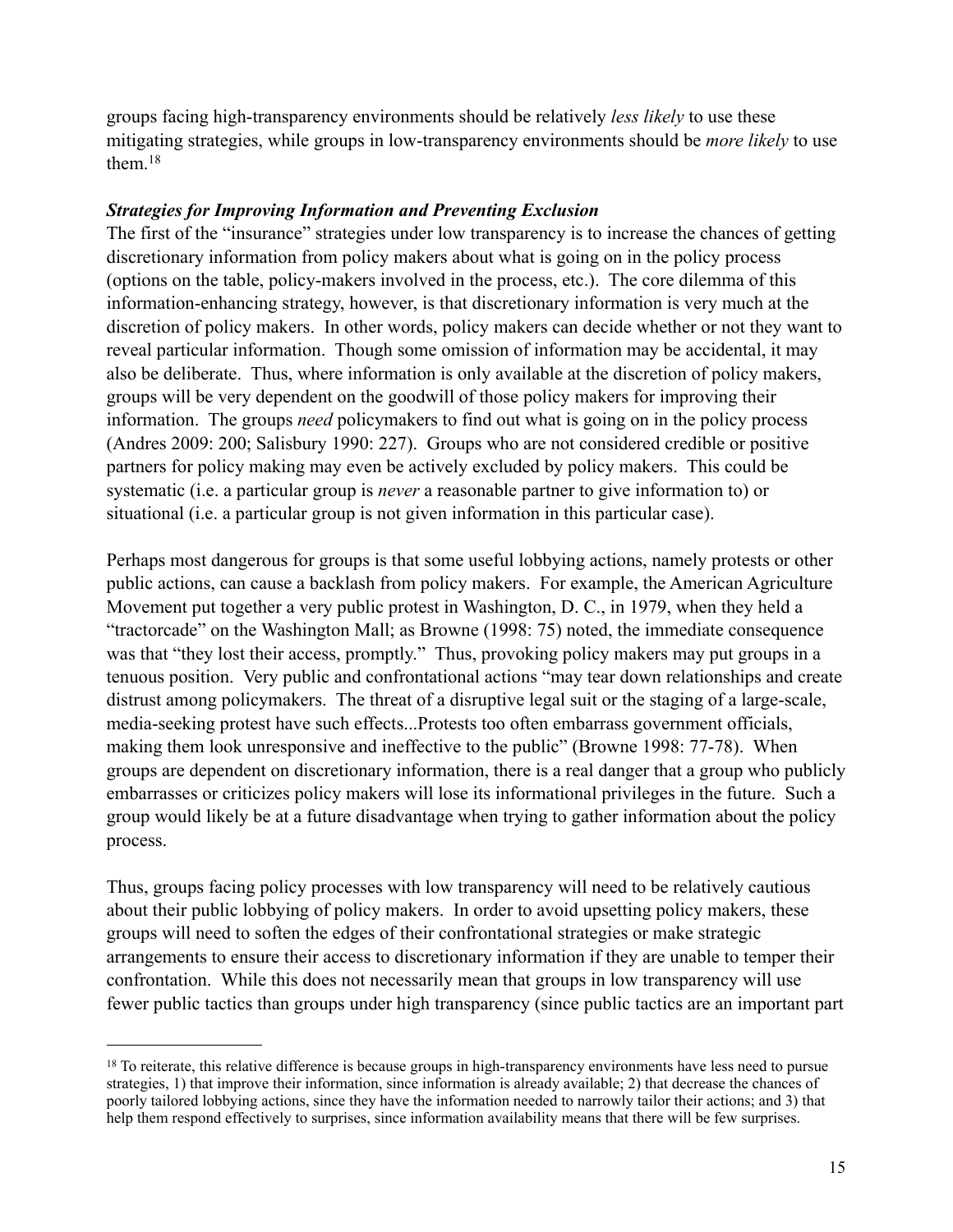of lobbying strategies for groups with less direct access to policy makers), they will nevertheless need to balance out their public criticisms with public statements meant to placate policy makers. Groups faced with high transparency, on the other hand, will not need to temper their public statements, since the high transparency environment makes it more difficult for policy makers to exclude them from policy-process information.

#### *Strategies for Avoiding Errors*

In addition to strategies for improving information acquisition, groups will also need strategies that can mitigate the potentially negative consequences of lobbying in a low-transparency environment. Without information about the policy process, groups will have a more difficult time tailoring their lobbying actions to the particularities of the current policy moment. In particular, groups may find it difficult to decide exactly what type of message to send to policy makers. Because policy makers are busy, they need groups' lobbying messages to be to the point, relevant, timely, and useful (Sabatier and Whiteman 1985; Bradley 1980); thus, it is the group's responsibility to figure out how much and what policy makers know about the policy issue at hand when crafting their messages (Victor 2007: 830-1). Groups can maximize the impact of their lobbying effort if they figure out what information policy makers are missing, overlooking, or undervaluing. But with low transparency, how will a group know what the most critical information is likely to be?

Broadly, a narrowly tailored message is likely to be very effective, since it will address exactly the issues on the table and the needs of policy makers at a given moment.<sup>19</sup> The dilemma for groups under low transparency, however, is that a narrowly tailored message is likely to be poorly tailored; if the group doesn't know exactly what is going on in the policy process, the lobbying message it constructs may not fit with the current policy process. If it is tailored to the wrong aspect of an issue or the wrong point in the process, it will be more easily ignored or dismissed by policy makers. Thus, a very narrow and specific message has a greater chance of failure under low transparency. In the long run, then, a group under low transparency will have fewer successes if it pursues a strategy of narrowly tailoring lobbying messages.

The group's strategic choices are fairly restricted. It can decide that it will wait to send lobbying messages until it has more information about the current policy process, or it can try to send a lobbying message even if it does not have full information. The former choice, sending no message until there is more information, may mean that the group chooses not to lobby at all. If no lobbying messages are conveyed to policy makers, there is a much higher chance that a policy will be chosen that does not line up with the preferences and needs of the group. So, waiting, in order to send a narrowly tailored message later, may create costs from negative policy outcomes; but it may also create costs for the group if its constituents feel that the group did not actively try to fight for their preferences when the issue was on the table.

<span id="page-16-0"></span><sup>19</sup> For example, a narrow message might provide particular technical policy details for a proposal currently on the table, specifics on how or why a particular policy choice will successfully obtain a set of policy goals, or why an alternative to the specific proposals already on the table would be more effective in achieving the policy makers' policy goals.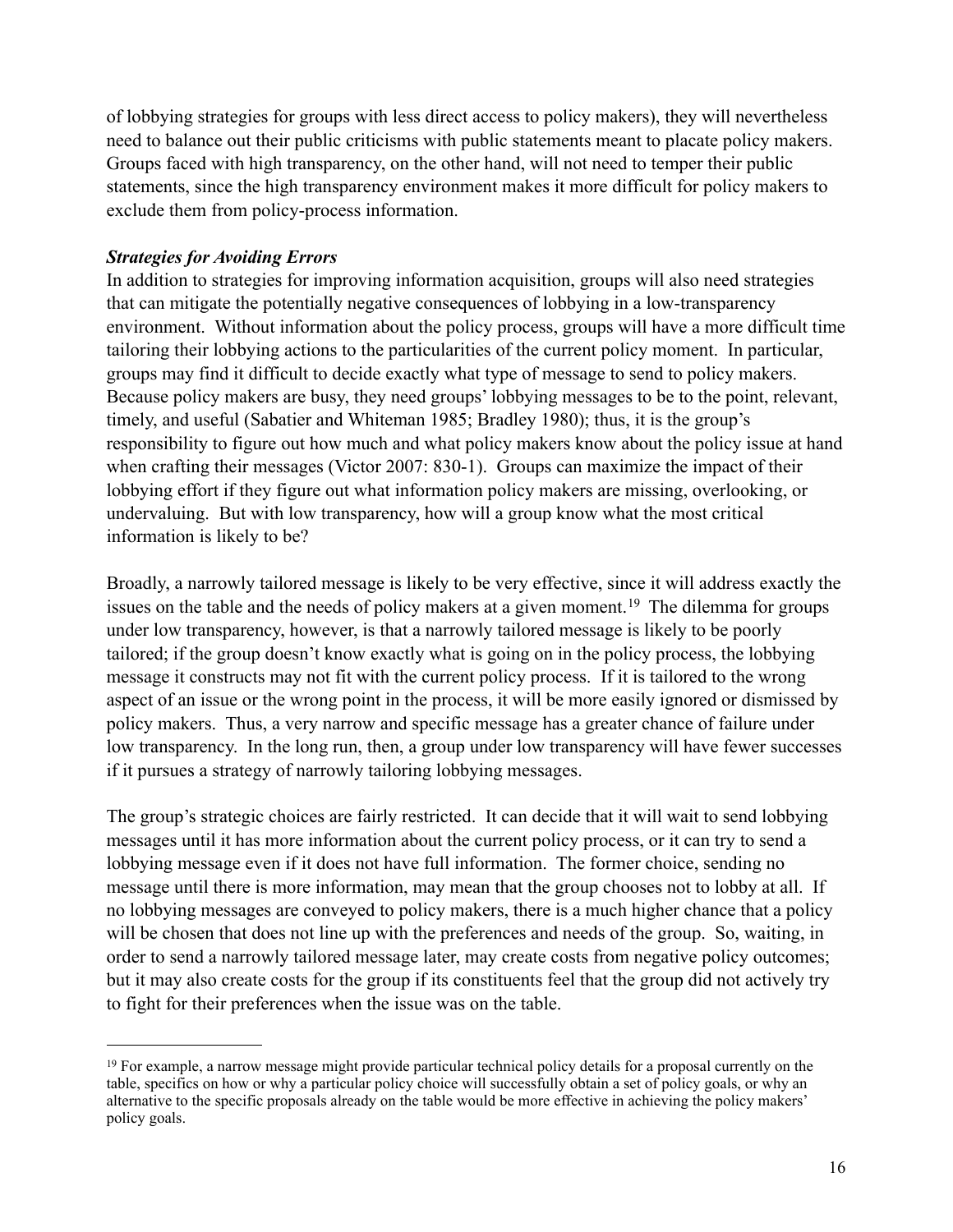Strategically, then, a group may be better served by sending a lobbying message, even if it cannot be narrowly tailored. The alternative to the narrow message is to send a more general one. General messages cannot be as clearly tailored to particular issues on the table, because by their nature, they cannot deal as well in the important details of policy issues.<sup>20</sup> Nevertheless, they are well suited for laying out the reasons why particular policy issues should be on the agenda, and how they might generally be resolved. This means that a general message may be more applicable to a wider sweep of the policy process, and has a greater chance of fitting (at least generally) with the current issue on the table.

Groups under low transparency, then, have the incentive to approach their lobbying messages more generally. Compared to groups under high transparency, the low-transparency groups should be more wary to use narrow, specific, messages when they may be missing information about the policy process, and instead will be relatively more likely to use general messages. In other words, low transparency groups should adapt their lobbying strategy to approach the policy process more generally, rather than trying to achieve narrow tailoring when there is little information.

#### **Empirical Analysis**

In the remainder of this paper, I test these hypotheses by looking specifically at the rhetorical lobbying strategies of interest groups. In particular, I study one particular lobbying action employed by interest groups: the dissemination of public lobbying statements through press releases. While using press releases is not usually a stand-alone strategy for groups, they are one of the explicitly public tactics that groups can choose. Critically, for my research question, however, I expect that the patterns of press release dissemination and content should vary with the level of policy-making transparency across countries. In other words, the overarching lobbying strategies implemented through the press releases are tailored to the informational imperatives of the policy process. Groups should adapt their government-focused rhetoric to the imperatives of the policy-making process they face. Groups facing low-transparency environments should use rhetoric that insures against exclusion and errors.

#### **Rhetorical Lobbying with Press Releases**

While much of the literature on press releases focuses on their creation by corporate or other private entities, these releases are also very relevant for politics. Since the press release is a tailored message intended to reach some audience, a wide range of political actors — from policymakers to non-state actors — use it to call attention to the particular activities they have pursued; to present information about what is going on in the political arena; and to present alternative frames or policy options on a range of issues.

<span id="page-17-0"></span><sup>&</sup>lt;sup>20</sup> Since messages have a "fixed" length, due to the time and attention span of message recipients, a broad message will not be able to go into as much depth on the issues contained within it as a more narrowly-tailored message might.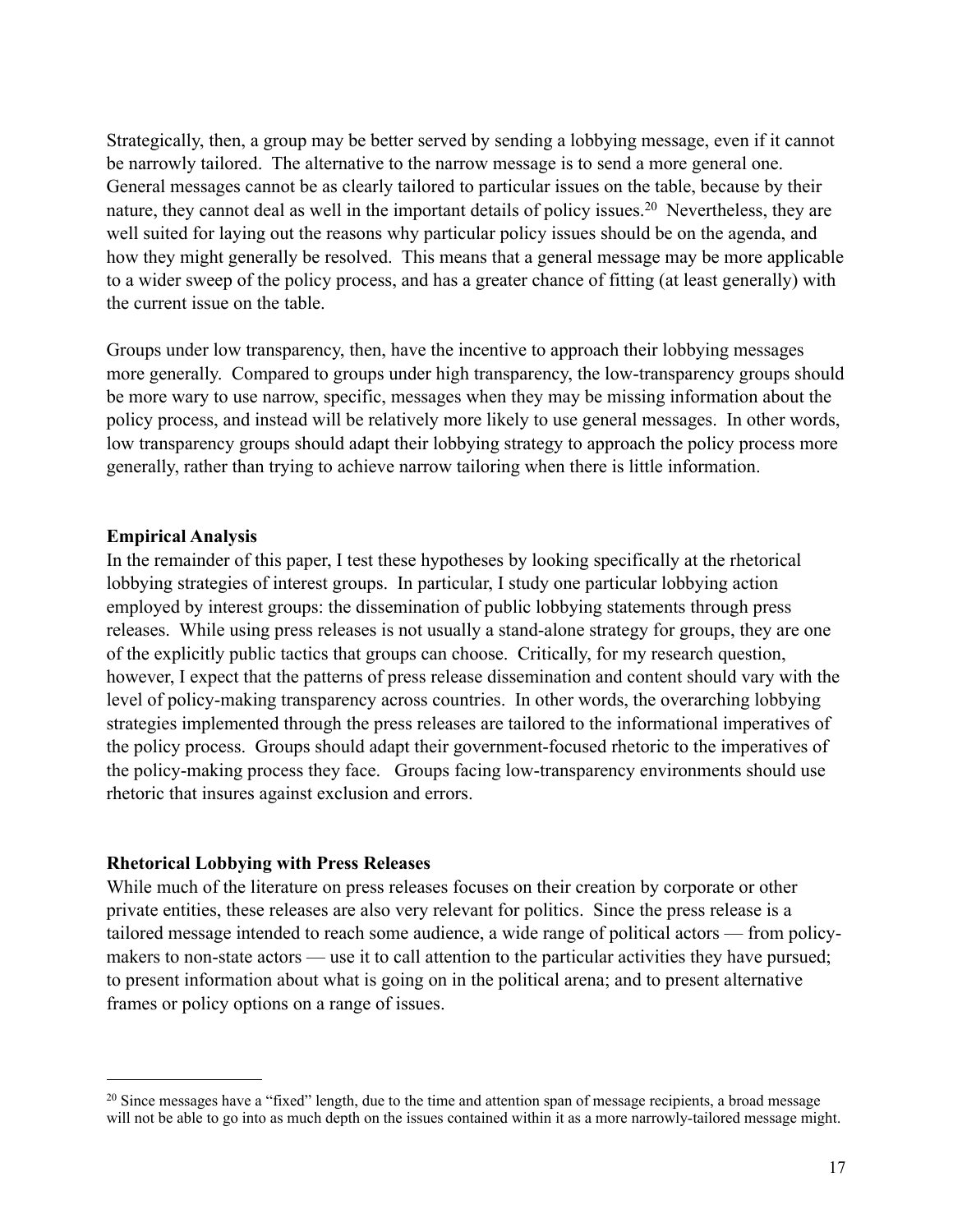For non-state actors such as interest groups, press releases can be used as one approach for lobbying governments. In particular, we can consider press releases targeted at governments as one way to do informational lobbying, where particular information is provided to policy makers through a public message. Groups can use the press releases to complement or enhance their lobbying efforts, either to directly influence policymakers who might read them (as written in the media or the original press release) or to indirectly influence those policy makers by reaching their constituents[.21](#page-18-0) The purpose of such a press release, then, is to pressure policy makers to act in line with a group's preferences.

However, the very public nature of the press release adds an additional layer to such lobbying efforts. Targeting a broader public audience with the lobbying message makes the press release part of an inherently "outsider" lobbying strategy. They serve to widen the audience, and thus potentially increase the salience and visibility of an issue. In particular, by highlighting political issues and government actions in public, they are specifically designed to expand the scope of the conflict — to bring more actors into the political discussion and increase the salience of the issues for citizens at large (DeGregorio 2009; Bakir 2006; Kollman 1998; Schattschneider 1960). Such audience widening is usually sought when groups want to increase the pressure for their point of view by mobilizing supporters for their positions, or at least raising the specter of mobilization (Baumgartner et al. 2009: 156; DeGregorio 2009).

This means that the press-release strategy is more useful when insider strategies — dealing directly with policy-makers — have been unsuccessful (Bakir 2006). In other words, the benefits of using press releases in a lobbying strategy are more likely to accrue when other, more direct, means of lobbying are already being or have already been used. Baumgartner, et al., (2009) found that, in general, insider strategies such as personal contacts with policy makers were pursued by a much higher proportion of lobbyists when compared to outsider strategies like press releases or press conferences. For example, press releases are a "basic (and low-cost)" lobbying approach that is one of the top two most used outsider tactics in Washington, D.C., and still, they are only used by "about a third of all advocates" (Baumgartner, et al., 2009: 156). Thus, while using press releases is not necessarily a dominant tactic for all (or most) lobbyists, it is still important option when an outsider strategy is implemented.

However, there is little reason to use press-releases if direct lobbying actions are having the desired impact on the policy-making process. Instead, press releases can be used to pressure policy makers to take actions that they are not inclined to take without the possibility of greater public interest and involvement. This means press releases are more likely to be useful in calling attention to the failings of government actors, since there is little need to bring in the public if the government is already behaving as desired.

<span id="page-18-0"></span><sup>&</sup>lt;sup>21</sup> Press releases from groups are not, of course, limited to lobbying governments. It is also possible that groups may pursue other goals, such as persuading and pressuring other non-state actors, highlighting critical issues, or simply furthering the group's organizational survival by reaching out to current or prospective members. These goals are not necessarily mutually exclusive.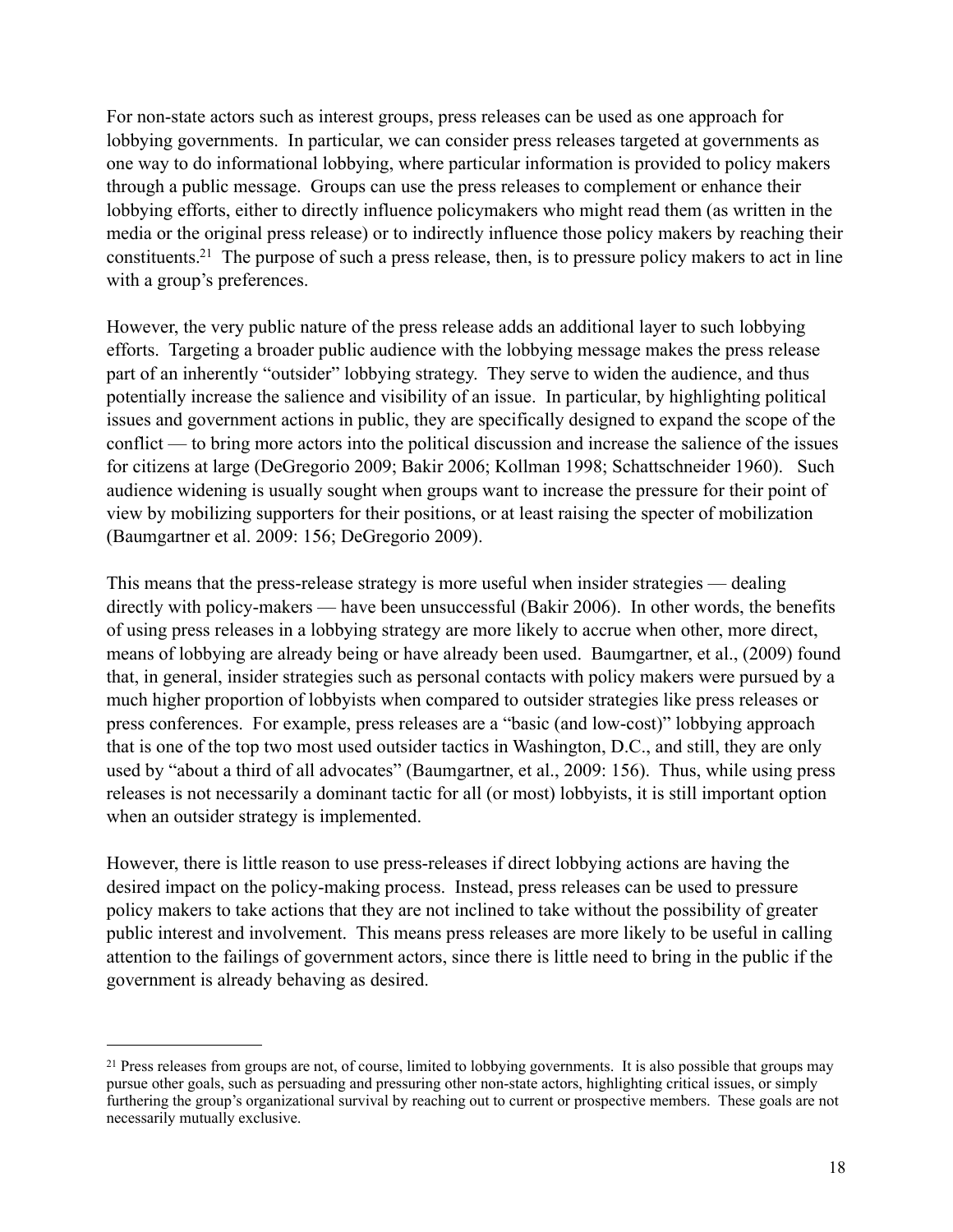While the goal of government-targeted press releases is to increase the incentives for government actors to take action on particular policy issues, these incentives are created by reaching several different audiences. Most simply, press releases can be read by government actors directly, and can inform them of the group's particular preferences. However, unless a government actor is inherently sympathetic to the group, this is not likely to create strong incentives to act on the group's behalf. Instead, groups can target the government by reaching a broader public, whether the government actor's constituents or the group's constituents. Either way, the threat to the policy maker is that some subset of the public may be moved to act by the group's message. In addition, if the press release is picked up and its content disseminated by journalists and news organizations, the strength of these incentives are likely to increase; media attention broadens the public impact and increases the chances that government actors will be pressured by more than just the group itself.

The potential benefits of pursuing a press-release strategy, then, may depend on how well groups are able to put pressure on government actors through their statements. The greatest benefits are likely to occur if groups can get their statements picked up by the media; this suggests that groups need to maintain an "objective style" to increase the chances that journalists pick up the pressreleases for the news (Aronoff 1976; Van Hout and Jacobs 2008; Jacobs 1999a; Jacobs 1999b; Sleurs and Jacobs 2005). However, greater pressure will be exerted through the general public if the content of the press releases points out information that might inflame public sentiment to demand that the government change its behavior. Thus, the greatest *benefits* are likely to accrue if groups can walk the fine line of presenting negative statements about government actors and actions in the most objective tone possible.

However, there are also potential *costs* to pressuring government by bringing negative attention to the government actors and actions. Groups who do use press releases in their strategic toolkit, have to take an explicit decision to make a particular issue or grievance public when they publish a press release. Instead of bringing the issues directly, and privately, to the relevant government official, they present them for everyone to see. Thus, press releases about policy-making and government actions inherently have a *confrontational* edge to them: they reveal government actions and behavior, which might otherwise remain less well-publicized, and they lay out policy and issues with the clear implication that government actors are not paying them the attention they deserve. They are intentionally putting the spotlight on government, and to be most effective, are doing it with the intent of embarrassing government into taking action.

Thus, there may also be real costs to pursuing press releases a strategy, especially if they cast policy-makers in a negative light. Confrontation may be mistaken as intransigence or an unwillingness to compromise, which could cause government actors to see them as less attractive to include in policy-making negotiations. In addition, they may alienate potential allies in government, which may increase the chances that a group will be denied access to future information about the policy process. For example, Browne (1998: 75) notes the example of an American agricultural organization that lost its access following a disruptive protest on the National Mall; the groups actions so irritated "Washingtonians" that policy-makers shut them out.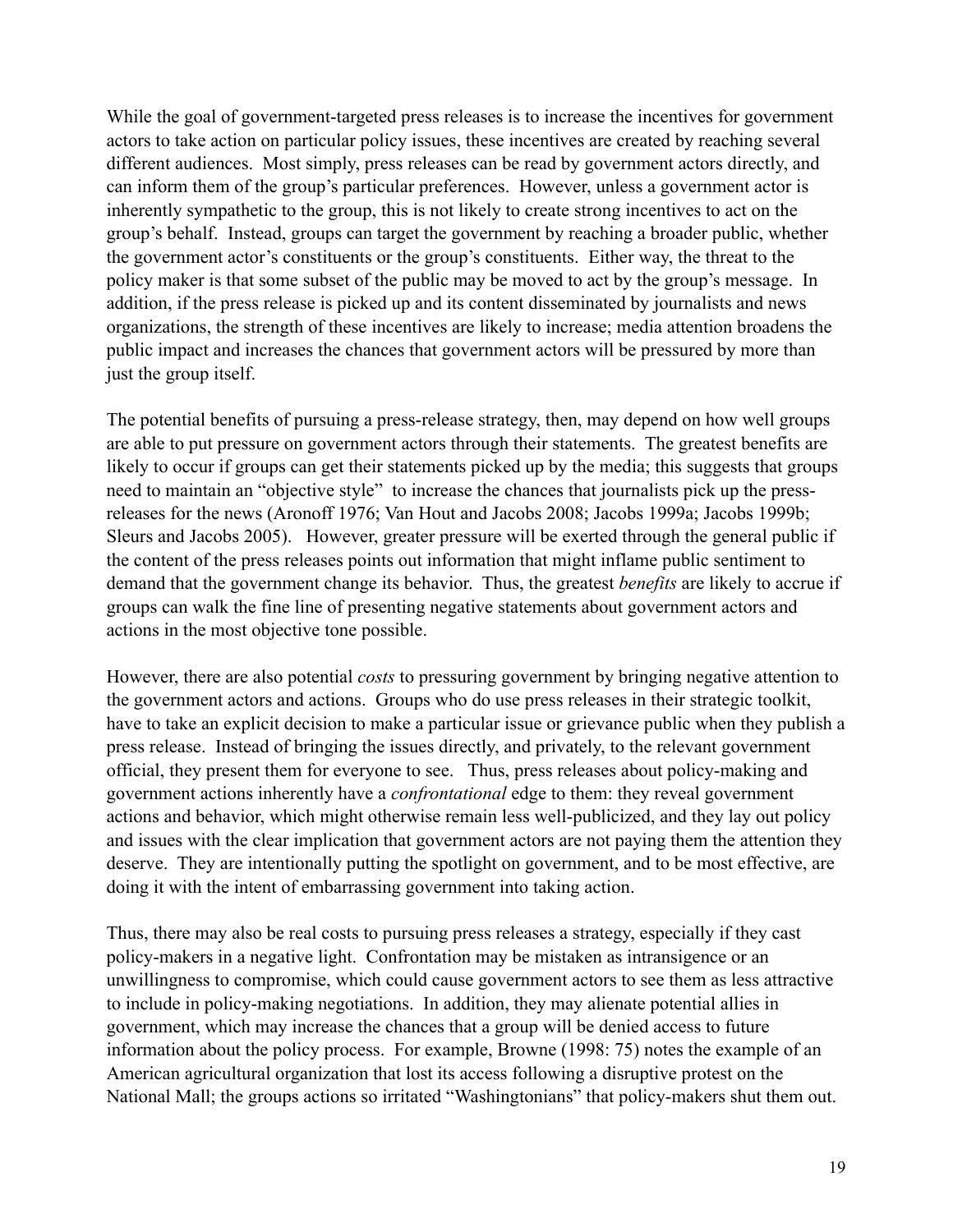Saunders (2009) adds that groups that have "constructive relationships" with government actors are unlikely to want to compromise those relationships by being excessively confrontational or critical of those same government actors[.22](#page-20-0)

In other words, the groups who are most likely to seek the benefits of government-targeted press releases are those who are already losing an argument on a particular policy issue or who are already excluded from the policy process. Groups who are productively engaged in insider lobbying should be less willing to bear the costs of producing press releases, because they have no need for the potential benefits of press releases. However, groups who *need* the benefits that press releases provide will need to factor in the potential costs when writing them.

These potential dangers mean that we can consider the content of the press release as a *strategic rhetoric* on the part of interest groups. Once a group has decided to use press releases, their goal is to gain the benefits of additional lobbying, by either directly or indirectly pressuring government to act (via the public and government constituents), without incurring the potential costs of confronting government directly and publicly. Groups should therefore tailor their government-targeted rhetoric to best achieve this goal.

That said, there are limited set of statement types that a group can use to convey its messages to government. Press releases can be used to *explicitly* lobby governments in two basic ways: by informing the public about what government *is* doing or by informing the public about what government *should be* doing[.23](#page-20-1) In the former case, the dominant rhetorical strategy will be descriptive: the group reports on current and future government actions. By their very nature, descriptive statements are inherently judgmental. Simply deciding to call attention to a particular government actor means that an interest group is providing some sort of judgment about the acceptability of their actions, whether positive or negative, explicit or implicit. The alternative rhetorical strategy is to be prescriptive: the group presents its own preferences for what government should do. Such statements can be general or specific about what actions government should take, and they can emphasize new paths for government to take or simply advocate that a government cease a prior activity.

While the broad statement types are limited, however, the particular choices within each can be strategically tailored by groups to achieve their goals of maximizing the benefits while reducing the costs of using press releases. The pattern of choices made across press releases, then, shows the overall rhetorical strategy that groups pursue through press releases. These strategies should match the demands of the policy-making processes that groups face. Indeed, studies of the

<span id="page-20-0"></span><sup>&</sup>lt;sup>22</sup> Indeed, Saunders (2009) notes that this is very likely to be a consideration even for groups with only a tenuous relationship with government. For example, groups like Greenpeace which specialize in public protest strategies may still be unwilling to appear too radical, lest they jeopardize their credibility for constructive dialogue even more.

<span id="page-20-1"></span><sup>23</sup> It is also possible for groups to *implicitly* lobby governments simply through the general education of the public on a variety of issues. In other words, merely by pointing out some event or issue, a group can hope to sway public opinion on the matter. However, in this chapter I focus exclusively on explicit lobbying, where groups directly address government actors through their press releases, in order to more accurately tease out the impact of transparency on rhetorical lobbying strategies.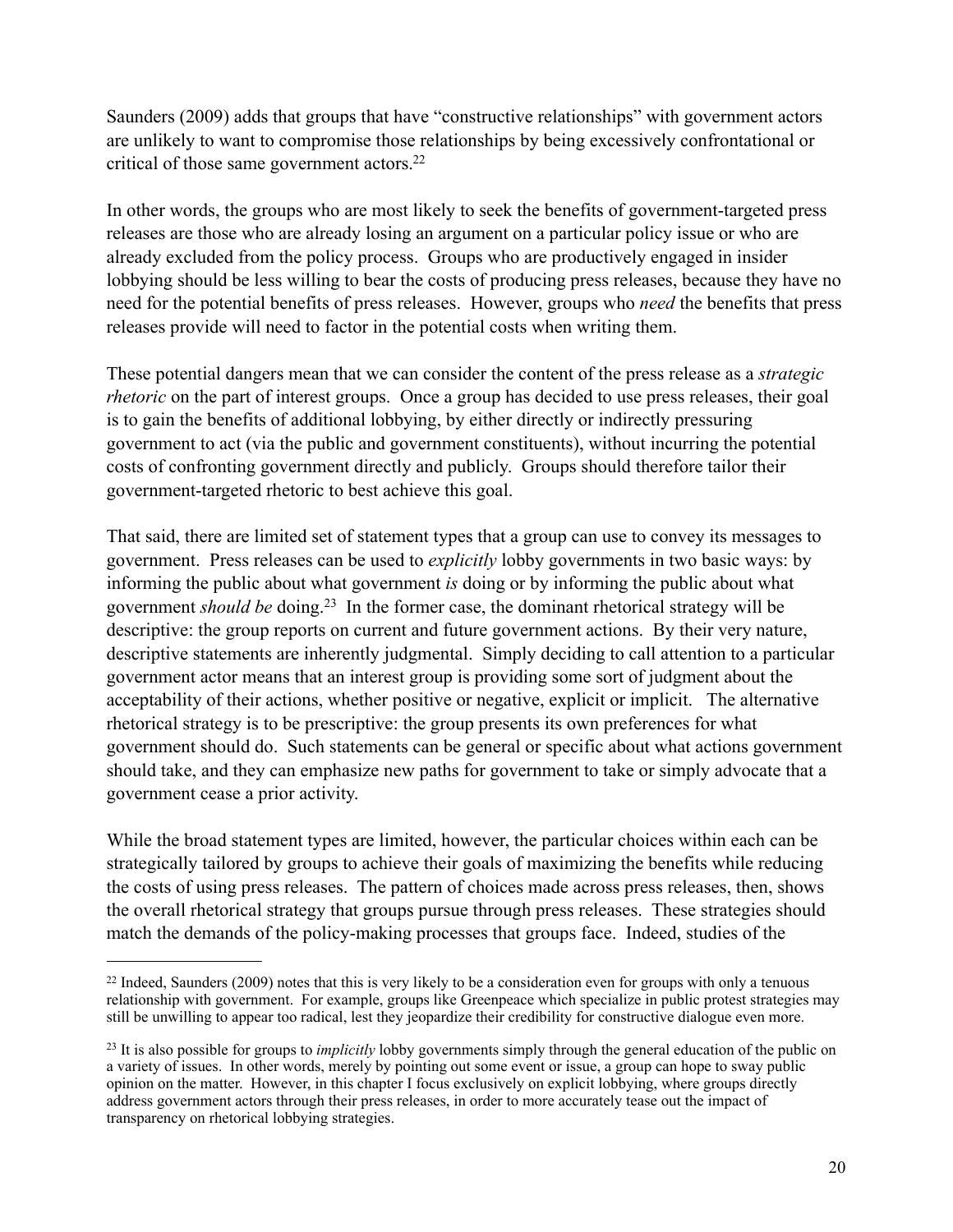political uses of press releases show quite clearly that the specific content and language of press releases vary as a function of the political environment, as well as with the attributes and goals of the press release authors[.24](#page-21-0) Policy-makers in the US, for example, tailor their messages to the core characteristics of their districts (Yiannakis 1982; Grimmer 2010), while international organizations, such as Amnesty International, tailor their use of press releases to the characteristics of the targeted countries and the international arena (Ron, Ramos, and Rodgers 2005).

Because the content of press releases varies based on the political environment in which they are produced, they can be used to investigate the positions and actions of actors in different political environments (cf. Constantelos 2004; DeGregorio 2009). Thus, the specific content and language used by groups in their press releases — their rhetorical strategy — should reflect the lobbying environment in which groups find themselves. In particular, groups should balance the potential costs of exclusion and alienation from the political process, that might arise from confronting or embarrassing policy makers, with the potential benefits of presenting a public message that effectively pressures those policy makers to implement the group's preferences during the policymaking process.

#### **Policy-making Transparency and Rhetorical Strategies**

The question, then, is: how should the *transparency* of policy-making institutions affect the rhetorical strategies of interest groups in their press releases? Since interest groups must make their lobbying decisions based on the policy-making environment they face, the strategies they use in their press releases should follow the same pattern. The content of press releases, particularly as they relate to discussions of government, should follow a particular rhetorical strategy that is adapted to the level of transparency of the policy process. Differences in rhetorical strategy should be apparent in the tailoring and framing of statements about government actors in the press releases. I compare groups in a high-transparency and low-transparency environment, Sweden and France respectively[.25](#page-21-1) 

## *Insurance against errors:*

The transparency of the policy process should affect the tailoring of press-release statements. Groups faced with conditions of high transparency should be more likely to present specific statements in their press releases, while groups faced with low transparency should use relatively more general statements.

Interest groups provide information and prescriptions to policymakers in the hopes of influencing policy. To be successful, however, that information needs to be carefully tailored to the matter at

<span id="page-21-0"></span><sup>&</sup>lt;sup>24</sup> This is also considered true for non-political texts. As Riffe, Lacy, and Fico (2005: 11) note: "Communication content may be viewed as an end product, the assumed consequence or evidence of antecedent individual, organization, social, and other contexts."

<span id="page-21-1"></span><sup>&</sup>lt;sup>25</sup> See Appendix for a discussion of why France and Sweden should be characterized as low- and high-transparency, respectively.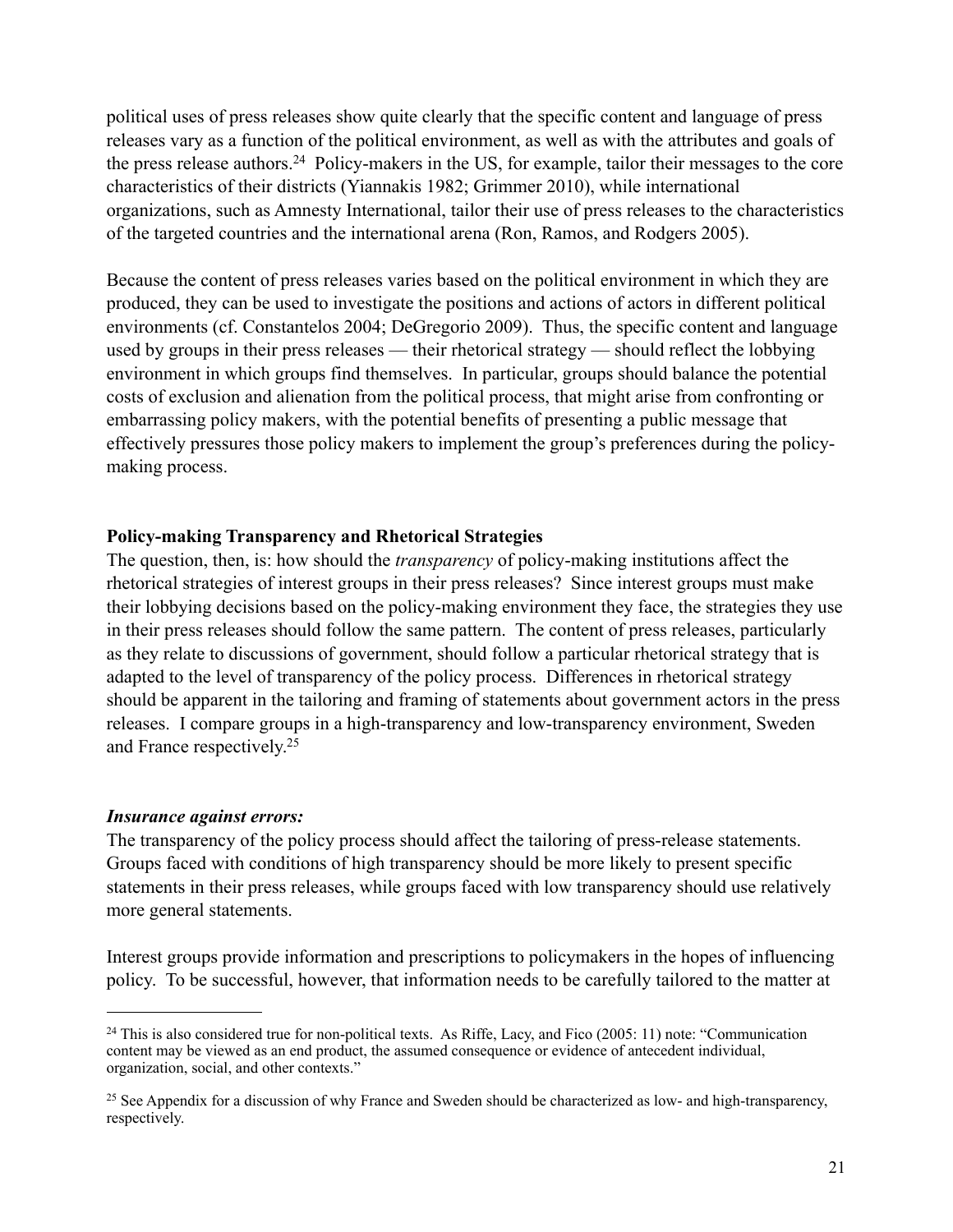hand. Since policymakers are busy, they want lobbying messages to be to the point, relevant, timely, and useful (Sabatier and Whiteman 1985; Bradley 1980). This means that groups must frame their statements carefully, to most accurately match the *immediate* needs of policy makers. For example, policy makers considering whether or not to include a policy issue on the agenda may need a message grounding an issue in societal problems; at the alternative specification stage, however, policy makers considering the best way to address an issue may need more focused information to elaborate one possible solution compared to others; and even later, at a voting stage, policy makers may need more information about the likely political consequences of voting for or against a particular policy proposal. What is timely and relevant to policy makers can change from moment to moment.

If groups had perfect information, we would expect them to provide specific statements at all times, narrowly tailored to particular points in the policy process. On the other hand, without perfect information, providing specific statements can be dangerous; providing a statement that is narrowly tailored to the wrong aspect of an issue or the wrong point in the process could lead to its easy dismissal by policy makers. Under less than perfect information, a good compromise is to present information more generally; the general statement may not be as appropriate for any one moment, but it will be more applicable to a wider swathe of the policy process. In other words, groups who face high transparency environments should present a relatively greater number of specific prescriptions than groups in low transparency environment. Thus, I expect that Swedish groups will tend to use specific prescriptions, while French groups will use general prescriptions in their press releases.

**Hypothesis 1:** French groups should be more likely to use general prescriptions. Conversely, Swedish groups should be more likely to use specific prescriptions.

#### *Insurance against exclusion*

The transparency of the policy process should have a strong impact on the framing or tone used by groups in their press releases. The statements used by groups in both France and Sweden should use their press releases to call out the failings of government actors; however, French groups must be more wary of the negative consequences of appearing confrontational, and so should seek to counterbalance negative statements with more positive statements.

As argued above, press releases are explicitly outsider strategies that are more likely to be used if groups consider it necessary to appeal to the public, namely when insider lobbying has failed to produce desired results or when constituent mobilization is needed to pressure government actors. Thus, we should expect press releases to be used particularly when groups are unhappy with government actors and actions or suspicious that they are being shut out of policy-making processes. This means that groups in both countries should particularly use their press releases to make negative statements about government, such pointing out what they are doing wrong or what they are ignoring.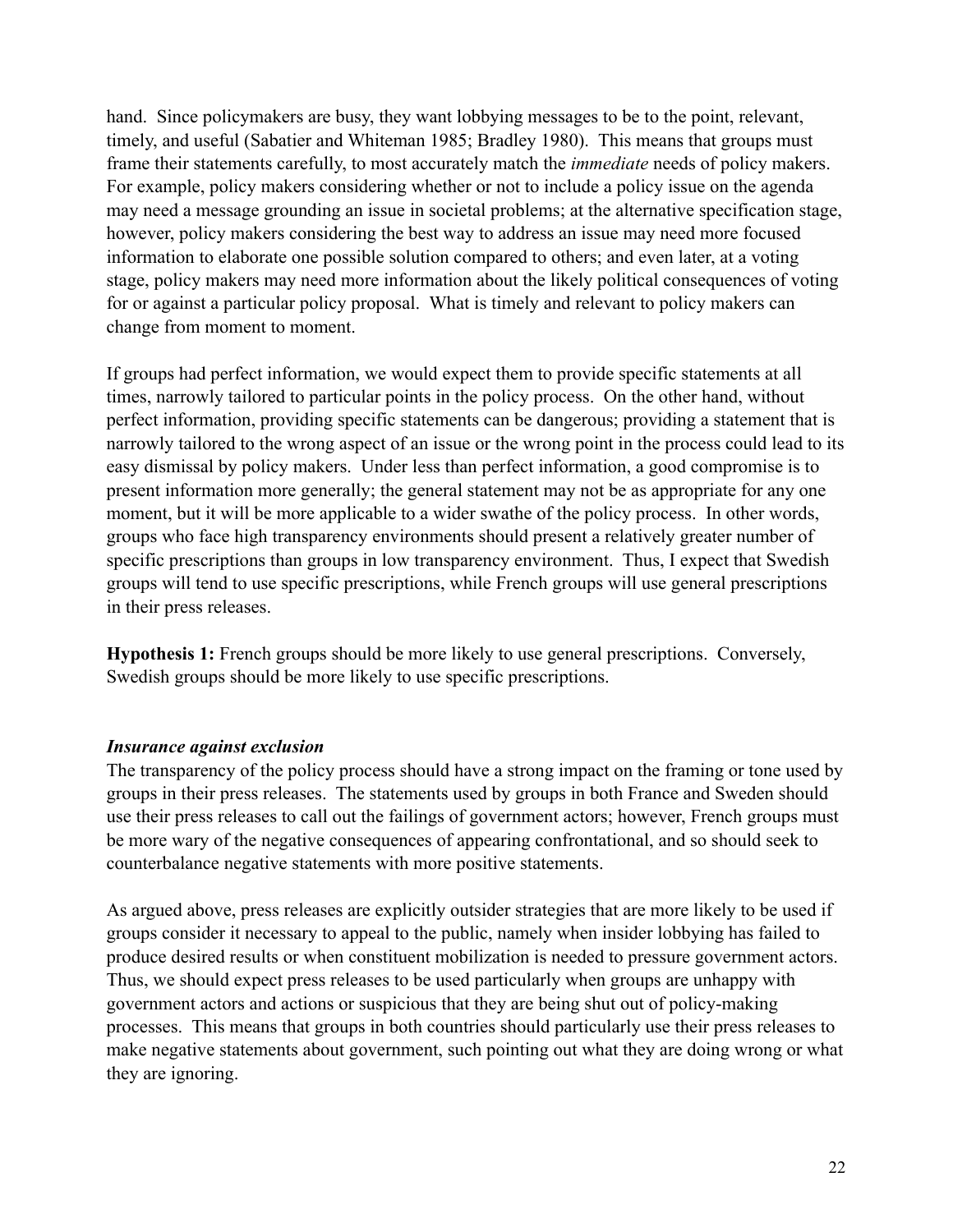However, public confrontations may also anger or embarrass the government actors who are the targets of the press releases. While naming and shaming may be an effective way to bring pressure to bear on government, it can also lead to a loss of goodwill, cooperation, or access to policy-making information and decisions. However, these costs are *not* the same in low transparency and high transparency environments. Since French policy making is relatively opaque, groups are more dependent on discretionary information about the policy process (and on the government actors who dispense that discretionary information); with mandatory information releases only occurring very late in the process, groups can be more easily excluded from the policy process if government actors choose not to divulge information to a particular group. In contrast, Swedish politics is relatively transparent; groups can rely more on the automatic releases of policy-making information early in the policy process, and thus do not need to depend as highly on policy-makers for discretionary information. The implication is that French groups can be effectively shut out from policy-making information if policy makers choose not to share; thus, they must be more cautious about antagonizing policy makers into excluding their group and more attentive to supporting their allies to maintain access. Swedish groups, on the other hand, do not need to overly prepare for exclusion, since it is much more difficult for them to be shut out of policy-making information.

In other words, French groups will need to be more wary of excessively antagonizing government actors. Given that some amount of negative framing is probably necessary to make the press releases useful, French groups will need, instead, to strategically temper the confrontational edge by also presenting the positive actions of government actors and trying to frame their prescriptions somewhat more positively. For instance, groups could present at least some positive information about important government actors[.26](#page-23-0) They could also frame their prescriptions as constructive feedback, by emphasizing what government actors could start doing better rather than by emphasizing what government actors are doing wrong.<sup>27</sup> By framing their public statements in a less confrontational manner, groups under low transparency can better hedge against the serious costs of being cut off from discretionary information about the policy process.

It is important to note that this hypothesis is counterintuitive when applied to France and Sweden. In general, French politics is considered conflictual and confrontational, while Swedish politics is considered highly consensual (see Premfors 1981). The broader literature would thus lead us to expect that French groups should be more confrontational than Swedish groups. However, if the implications of policy-making transparency are correct, then exclusion from the policy-making process under low transparency will mean that groups may be at a strategic disadvantage. To counter this, French groups will need to consider the drawbacks to public confrontations in a way

<span id="page-23-0"></span><sup>26</sup> For example, a purely confrontational message might read: "Minister X has completely failed to address issue Y." A less confrontational message might include something positive to temper a negative statement: "Minister X has done a really great job with issue  $\overline{Z}$ , but has failed to address issue Y."

<span id="page-23-1"></span> $27$  For example, a constructive prescription framing what government could improve might read: "Minister X could better protect forests by implementing Y." A less constructive prescription would emphasize what government actors are doing wrong: "Minister X needs to stop doing Z because it is not protecting forests."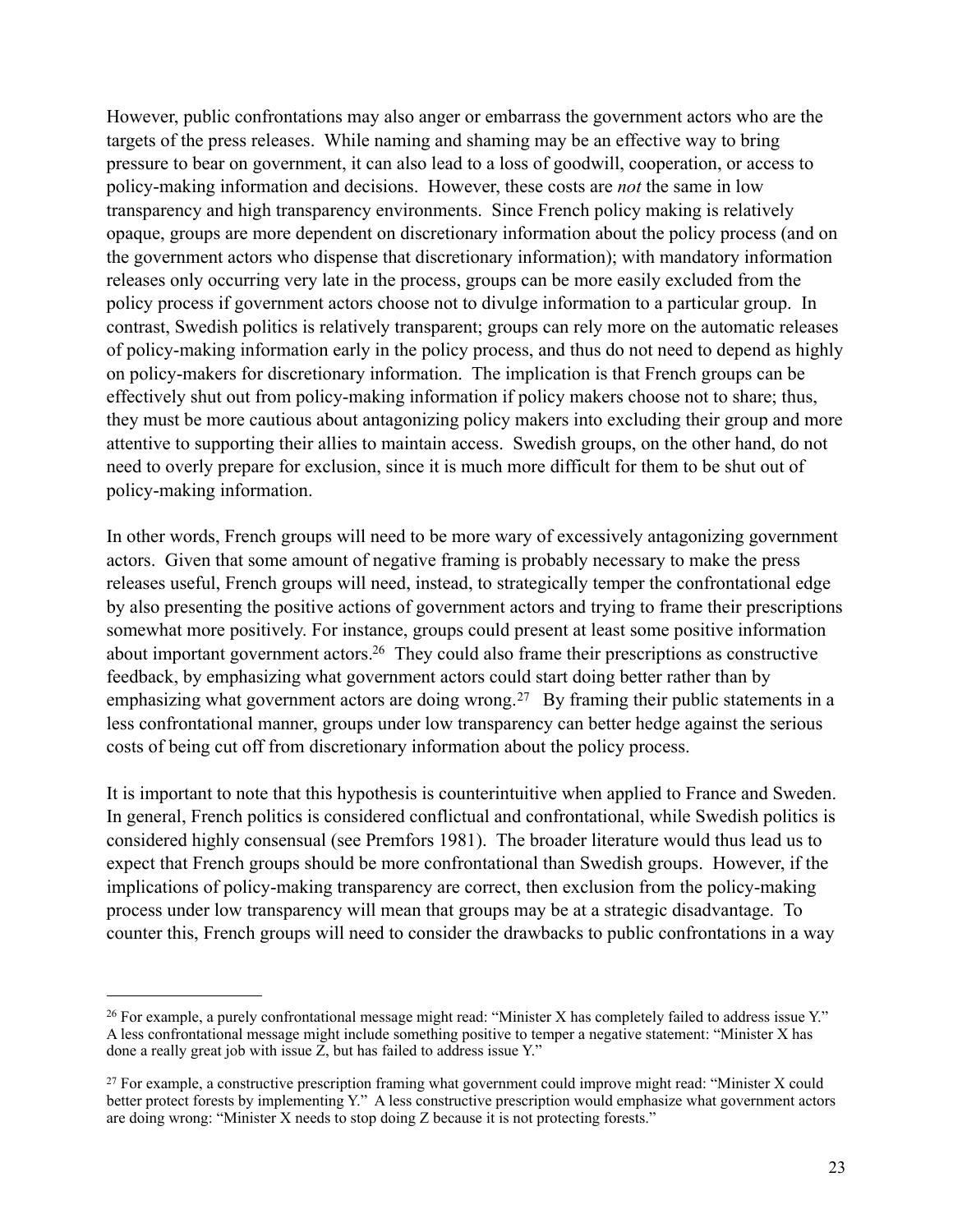that Swedish groups will not. Thus, we can expect the former to be relatively less confrontational in their press releases than the latter[.28](#page-24-0) 

**Hypothesis 2:** French groups should be more likely than Swedish groups to use positive prescriptions.

**Hypothesis 3:** French groups should be more likely than Swedish groups to use positive descriptions.

## **Research Design**

To test for differences in rhetorical lobbying strategies under different levels of transparency, I compare a single interest group's government-focused rhetoric in both a high-transparency country (Sweden) and a low-transparency country (France)[.29](#page-24-1) I focus on the press releases of Greenpeace, which lobbies on behalf of environmental causes. Greenpeace is an excellent case to test the impact national institutional differences because it is an international organization with a strong internal hierarchy: its internal structure provides a control for organizational-level variables, such as organizational culture, agenda, approach, and policy preferences. While the organization has national branches in many countries, the agendas and campaign methods are set by the international directorate, and the national groups are simply expected to carry out that agenda at the local level. Leaders of the national branches are selected because of their adherence to the goals and methods of the international organization, reducing the likelihood that they will stray. In addition, defying the international directorate means running the risk of losing the right to use the Greenpeace name and resources (Auger and Ferrante 2004). Thus, each national branch can be seen as a close approximation of the international branch, with far less variation between them than would be expected for more-independent organizations. Because of these intrinsic controls, differences in strategic behaviors of national Greenpeace branches can be more fully attributed to the national context, rather than to the internal characteristics of the groups.

The rhetorical corpus under investigation includes all publicly available press releases in the forestry campaigns of Greenpeace France and Greenpeace Sweden published between October

<span id="page-24-0"></span><sup>&</sup>lt;sup>28</sup> Note that this does not mean that French groups will shy away from conflict. As argued, using press releases as a lobbying tactic is *inherently confrontational*. Instead, this hypothesis states that French groups must be more conscious of the potentially negative consequences of confrontation, and will therefore be more likely to strategically temper the confrontational edge to their press releases when possible (given that the press release is *already confrontational*). Swedish groups, on the other hand, can use the inherently confrontational press release without worrying that it is too confrontational.

<span id="page-24-1"></span><sup>&</sup>lt;sup>29</sup> See Appendix for discussion of the transparency levels in these two countries.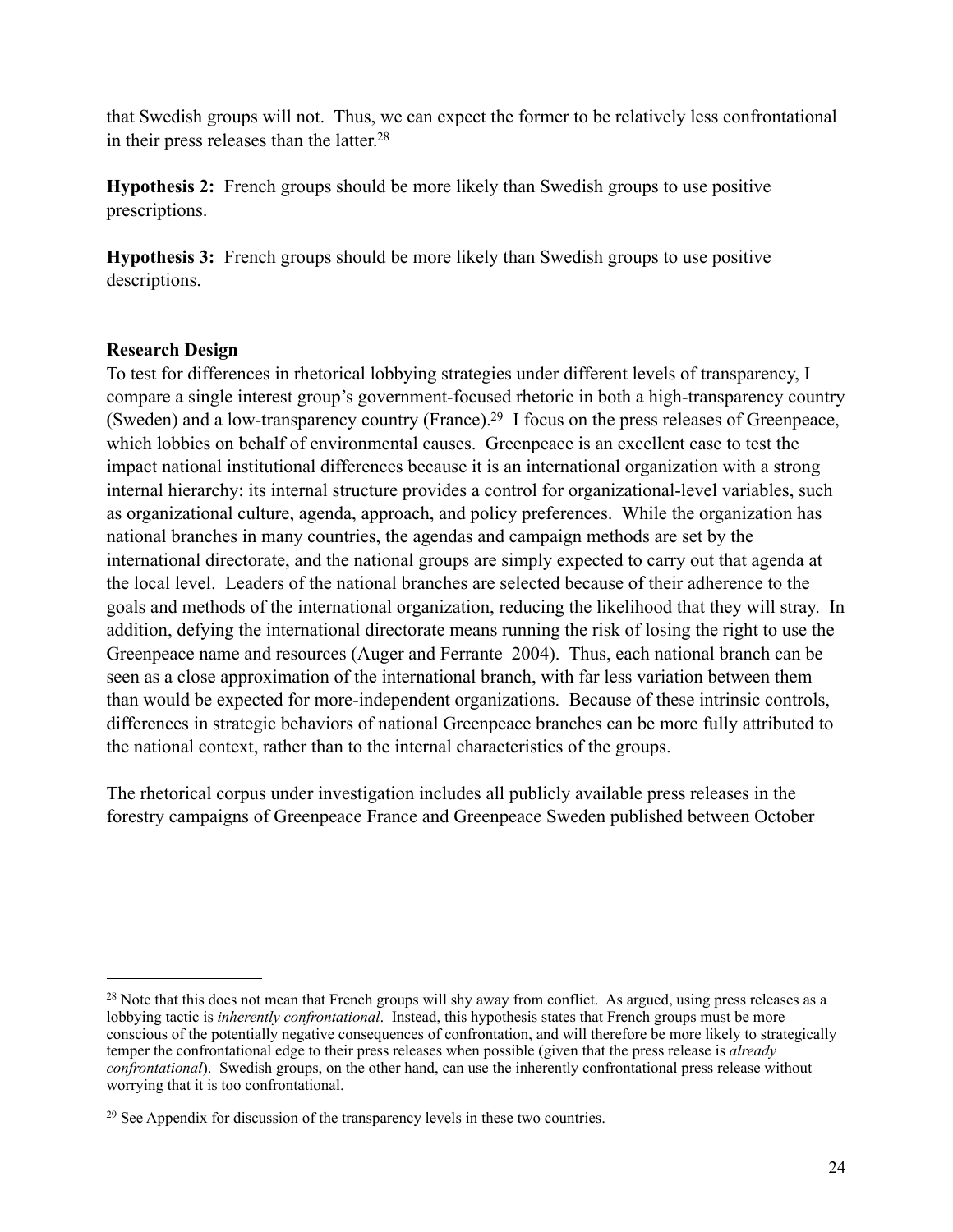2007 and April 2011.[30](#page-25-0) Focusing on a single campaign controls for substantive content that is not directly related to the national political sphere (such as a common focus on biofuels and oldgrowth tropical forests), as well as for possible variations in institutional effects across different policy areas. Matching the time frames for the corpus of press releases for each country makes it possible to control for any international events or international-directorate prescriptions that might skew the rhetoric used by each national organization.<sup>31</sup> International events that might have concerned Greenpeace, for example, are the UN climate change conference in Copenhagen (December 7-18, 2009), the Deepwater Horizon oil spill in the Gulf of Mexico (beginning April 20, 2010), and the Fukushima nuclear disaster (beginning March 11, 2011).<sup>32</sup>

The specific time frame, covering 43 months between October 2007 and April 2011, also helps control for national- and EU-level events. Both Sweden and France were governed by center-right parties over the duration of the time frame: the UMP in France held both the Presidency, under Nicolas Sarkozy, and the Prime Ministership, under François Fillon; the Moderate Party in Sweden held the Prime Ministership under Fredrik Reinfeldt.<sup>33</sup> In addition, both France and Sweden held the EU Presidency once during the selected time frame.<sup>34</sup> National governments are thought to have agenda-setting powers while they hold the EU Presidency, which might give groups — with policy interests at the EU level — an incentive to put greater pressure on their own governments. Finally, the time frame also includes European Parliament elections held in both countries in early June 2009. Since these political events are equally represented in each country over the time frame, it reduces the chances of biased results due to major political events.

The corpus includes 101 press releases published by Greenpeace France and 22 releases published by Greenpeace Sweden, for each of their forestry campaigns. The number of press releases varied from zero to eight releases per month (see Figure 5). The output patterns also vary over time, which is to be expected as Greenpeace in general maintains a campaign-based activity, with

<span id="page-25-0"></span><sup>&</sup>lt;sup>30</sup> In this content analysis, I use purposive, rather than random, selection of the press releases included in the study (Riffe, Lacy, and Fico 2005: 100-1). While a random sampling of press releases across all groups and topics would allow for greater generalizations, such a broad approach would have made it much more difficult to control for critical variables that might have biased the results, such as organizational characteristics or substantive-policy focus. In addition, since the total number of Greenpeace forestry releases was small enough for manual coding, I selected the full set of releases available, rather than sampling from within those releases. Thus, the corpus is a census, not a sample, of Greenpeace forestry releases.

<span id="page-25-1"></span><sup>&</sup>lt;sup>31</sup> For example, if the international office puts out a statement, it may be picked up by both organizations and reprinted in their own national press releases.

<span id="page-25-2"></span><sup>&</sup>lt;sup>32</sup> However, none of these events were actually covered by the forestry campaigns.

<span id="page-25-3"></span><sup>&</sup>lt;sup>33</sup> The time period does cover a national election in Sweden on September 19, 2010. Prior to the election, the Moderate Party held power as a coalition government (2006-2010); after the election it maintained control of the government, but as a minority government. It is unlikely that this introduces bias into the variable counts from the corpus, however, as the Greenpeace Sweden forestry campaign posted no press releases from June 2010 through April 2011, a much longer period than can be attributed to the political changes from the election alone, especially as it did post press releases for its other campaigns during this time period.

<span id="page-25-4"></span><sup>34</sup> France held the post from July 2008 to December 2008, and Sweden held it from July 2009 to December 2009.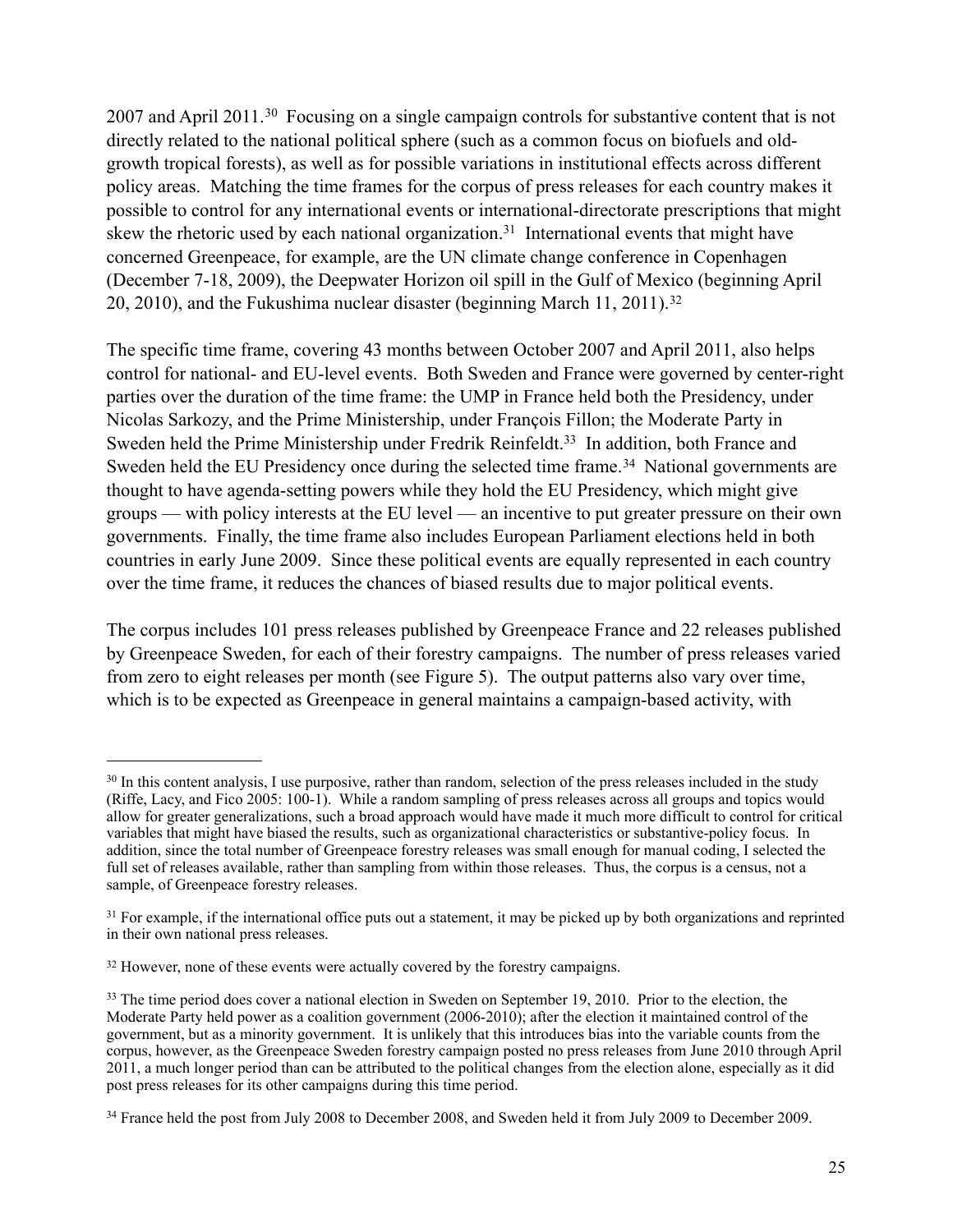greater output as certain actions and events occur.<sup>35</sup> Both organizations, however, show greater activity in 2007-2008 and have a drop off in the creation of forestry related press releases over time. This, in part, is due to fewer explicit short-term campaign actions, which require quick bursts of publicity, in the later portion of this set of releases. The almost-total lack of forestry press releases after July 2010 is likely due to the passage that month of an illegal-timber ban in the EU, which Greenpeace had lobbied for in a ten-year campaign at both the EU and national levels[.36](#page-26-1) It is likely that the national branches redirected their resources towards other policy issues after that major victory for the forest campaign.



# **Content Analysis**

I use quantitative content analysis to compare the government-focused rhetoric of the two groups' press releases. Quantitative content analysis focuses on the counting and measurements of textual material, with a goal of summarizing the critical and relevant features of a particular corpus of texts (Neuendorf 2002; Carley 1993). For example, textual variables can be created by counting the particular words or concepts that appear. By quantifying a text in this way, its analysis can be both systematic and replicable (Riffe, Lacy, and Fico 2005). The texts can then be compared on the frequency of single words used or on the frequency of similar conceptual categories (Krippendorff 2004: 283-4).

As this study compares the differences between two corpora of press releases, it lends itself to bivariate statistical analyses, an approach that is widely used in content analysis (Neuendorf 2002: 178-80). Most of my analyses use categorical variables constructed by counting particular units (words, paragraphs, press releases, instances of particular substantive content, etc.), and then

<span id="page-26-0"></span><sup>35</sup> <http://www.greenpeace.org/international/en/campaigns/>

<span id="page-26-1"></span><sup>36</sup> <http://www.greenpeace.org/international/en/campaigns/forests/solutions/Political/>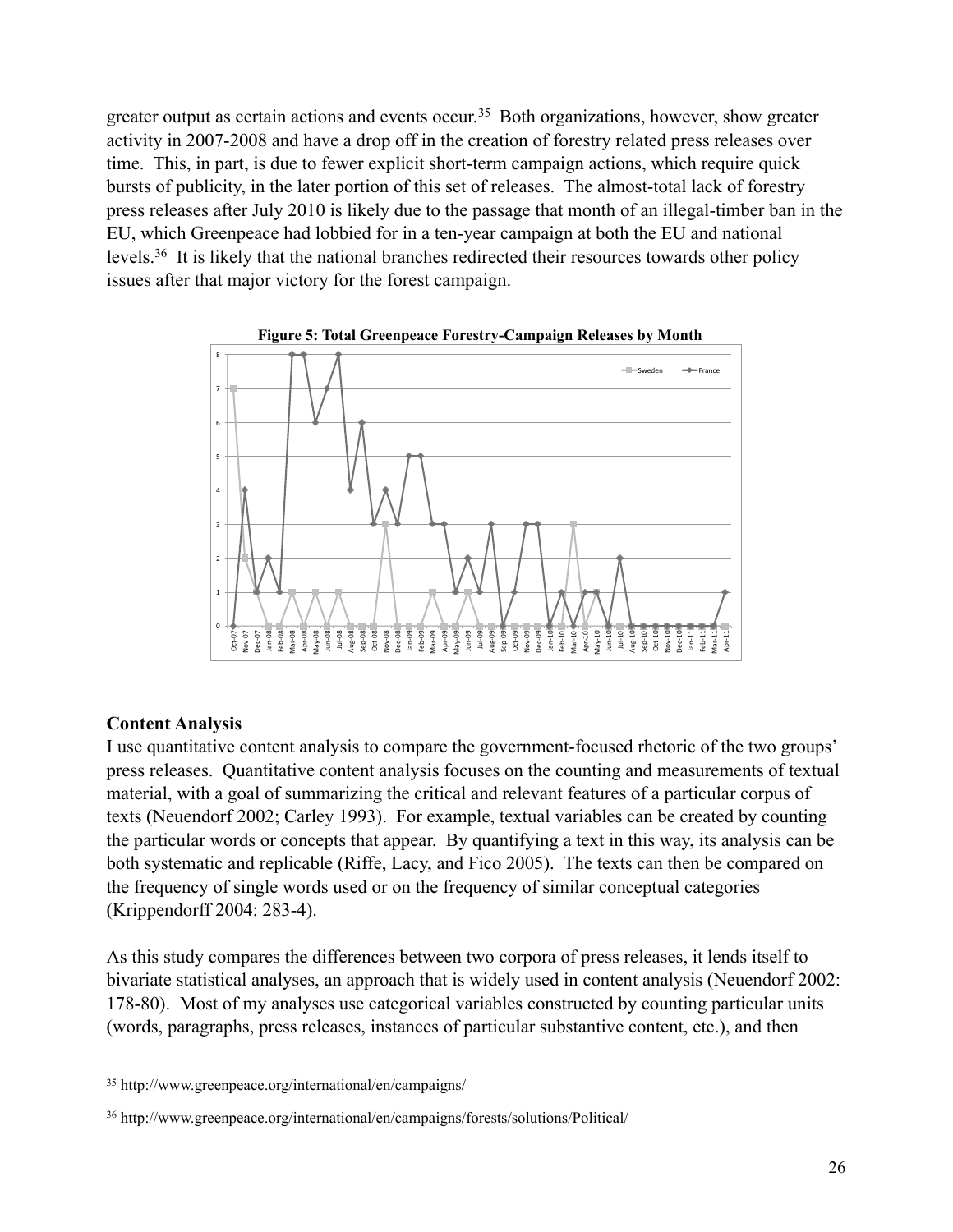comparing the counts across the two sets of releases. For the statistical analysis of these variables, I perform either the Pearson's chi-squared statistic with Yates' continuity correction, or the Fisher's exact test (Horton and Kleinman 2011: 78).<sup>37</sup> These tests indicate whether a difference between the two corpora of releases is statistically significant, and thus reasonable to interpret.

In this study, I focus only on text that discusses own-government actors. While this approach does not allow inferences about the press releases as a whole, it does make it possible to narrowly examine a single aspect of the press releases: statements aimed at government (for example, see Green 1991). In other words, it allows a detailed comparison of the ways that each branch lobbies its own government through its press releases, both in the manner each discusses those actors and in the way each presents its own policy preferences to those actors.

The coding process involved first identifying all mentions of government actors, and then coding the substantive context in which those government actors were mentioned. In my analysis, I coded own-government mentions manually.<sup>38</sup> These own-government mentions included any explicit naming of individual government actors or their positions, the government as a whole, and any government entities (including all executive, legislative, judicial, and general actors, as well as own delegations to, and own Presidency of, the EU).<sup>39</sup> Overall, Greenpeace France mentions government actors 235 times in its press releases (in 37 of 101 releases). Greenpeace Sweden mentions government actors 62 times (in 13 of 22 releases).

| Category of<br><b>Mention</b> | Includes                                            | Examples                                                                     |
|-------------------------------|-----------------------------------------------------|------------------------------------------------------------------------------|
| Executive                     | President, Government,<br>Ministers, Agencies, etc. | "Nicolas Sarkozy"<br>"le gouvernement"<br>"Regeringen Reinfeldt<br>"l'ADEME" |
| Legislative                   | Parliament, Legislators, Parties,<br>etc.           | "Riksdagen"<br>"riksdagsledamöter"<br>"miljöpartiet"                         |

#### **Table 1: Categories of "Own-Government" Mentions**

<span id="page-27-0"></span><sup>&</sup>lt;sup>37</sup> While for large samples the difference in p-values between the two tests are negligible (Dallal 2000), Yates' continuity correction performs less well for very small frequency counts. When the frequency counts are extremely small (or zero), Fisher's exact test provides a true expected observation count, and is thus more reliable (Agresti 2002: 91-2; Blalock 1979: 292-7).

<span id="page-27-1"></span><sup>&</sup>lt;sup>38</sup> For the manual coding, I used a mark-up software that is more often utilized in qualitative analyses of texts, called TAMSanalyzer (Weinstein 2011). Neuendorf (2002: 82) notes that putatively qualitative programs can be very helpful in cataloging and coding by allowing for extensive and complex text mark-up, which can then be used for counting and measuring the relevant variables for quantitative analysis.

<span id="page-27-2"></span><sup>39</sup> For example, general mentions take the form of: "France should pursue policy x," or "Swedish politicians should change law y." These appear as direct statements about the political sphere, even though they may use the general terms "France" or "Sweden". General mentions *do not* include statements such as "France imports illegal timber," as such phrases do not clearly implicate political actors or behaviors.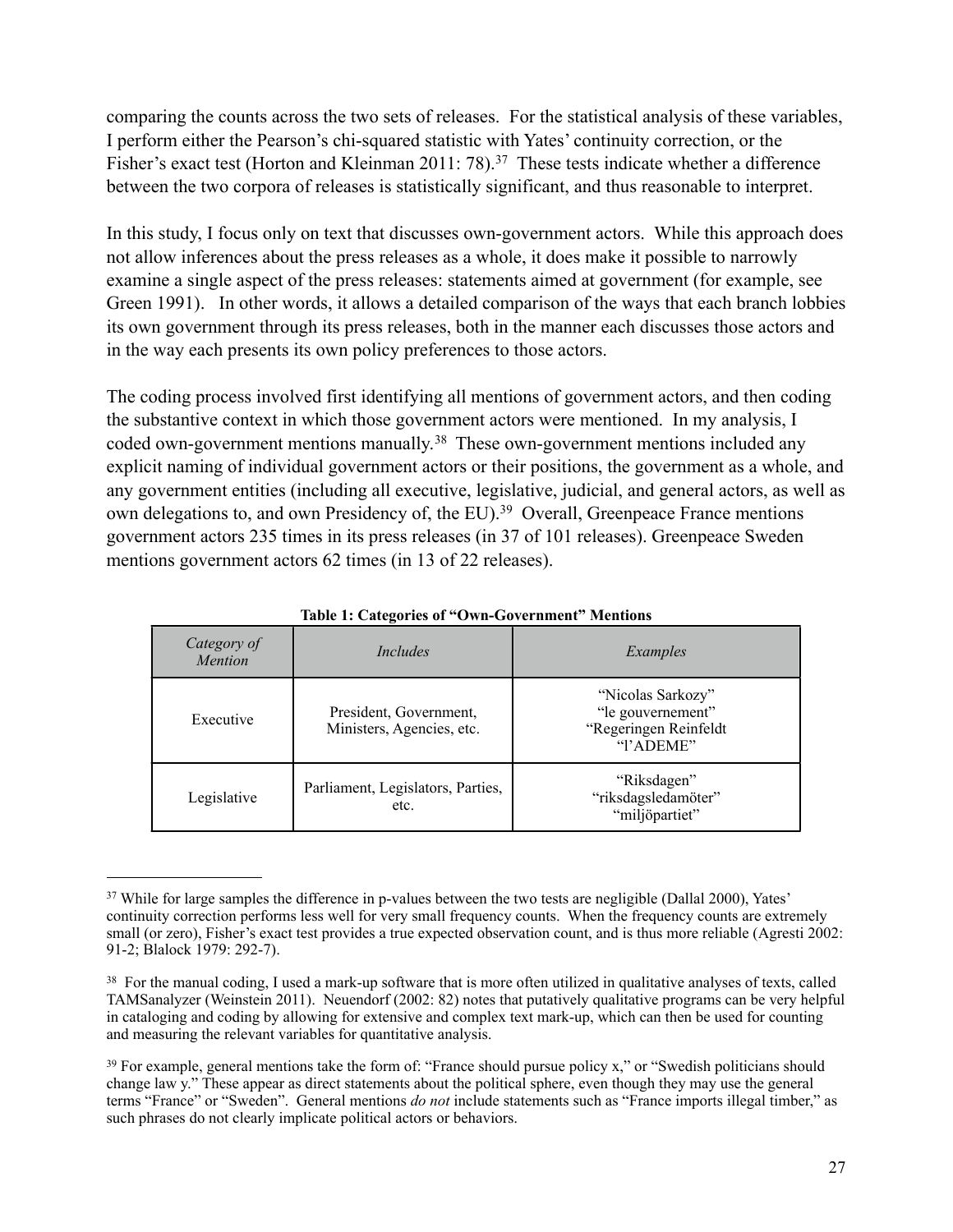| Category of<br><i>Mention</i> | Includes                                                                               | Examples                                                                                                       |  |
|-------------------------------|----------------------------------------------------------------------------------------|----------------------------------------------------------------------------------------------------------------|--|
| Judicial                      | Judges, Courts, etc.                                                                   | "Le Procureur de la République"                                                                                |  |
| General                       | Use of country name as political<br>referent, general mentions of<br>politicians, etc. | "la France"<br>"Sverige"<br>"svenska politikerna"<br>"décideurs politiques"                                    |  |
| European Union                | Own presidency of the EU,<br>Own EUMPs, etc.                                           | "députés européens françaises"<br>"svenska ledamöter i Europaparlementet"<br>"la présidence francaise de l'UE" |  |
| Other                         | Government Committees and<br>Commissions.<br><b>State-Owned Companies</b>              | "klimatberedningen"<br>"Grenelle de l'Environnement"<br>"Sveaskog"                                             |  |

The substantive context of each own-government mention was then coded.<sup>40</sup> In other words, I look at the statements that each group makes concerning its own government, to get at the differences in *how* the groups shape their rhetorical strategies towards their own governments. Beyond simply which government actors are mentioned, this context makes it possible to see exactly how the Greenpeace branches are targeting and attempting to pressure their government actors through their press release statements.

The substantive context of government-aimed rhetoric can take several rhetorical forms. First, the groups can *describe* what their government is doing, and that description can present a positive, negative, or neutral judgment about those government actions. These judgments can be made explicitly or implicitly. Second, the groups can prescribe what they think their government should be doing, and that prescription can be for a general or specific action the government should take. These prescriptions can also be framed positively or negatively. All statements about government actors can be coded into these mutually exclusive categories.

Descriptive statements describe actions or events that have already occurred or will occur in the future; for example: "the Minister of Agriculture will be attending a meeting of agricultural ministers in Brussels." Prescriptive statements describe actions or events that *should* or *must*  occur (or *should have* occurred); in other words, they either overtly or implicitly point to actions that the particular political actor should take. For example: "the Minister of Agriculture needs to emphasize the dangers of deforestation during his meeting in Brussels." Statements were coded as prescriptive if they at least clearly implied that action should be taken, even if that statement did not explicitly lay out a specific action to take. For example, a call to action is implied in

<span id="page-28-0"></span><sup>40</sup> The substantive context is the sentence or argument thread in which the own-government mention appears. To ensure a narrower reading of the context, I limited my coding to the 150 characters before and after the mention in the text; I only extended the context to the end of an otherwise truncated sentence if the narrower context was too indeterminate, and thus uncodable. I used the TAMSAnalyzer software to identify the 300 character margin around each mention (Weinstein 2011).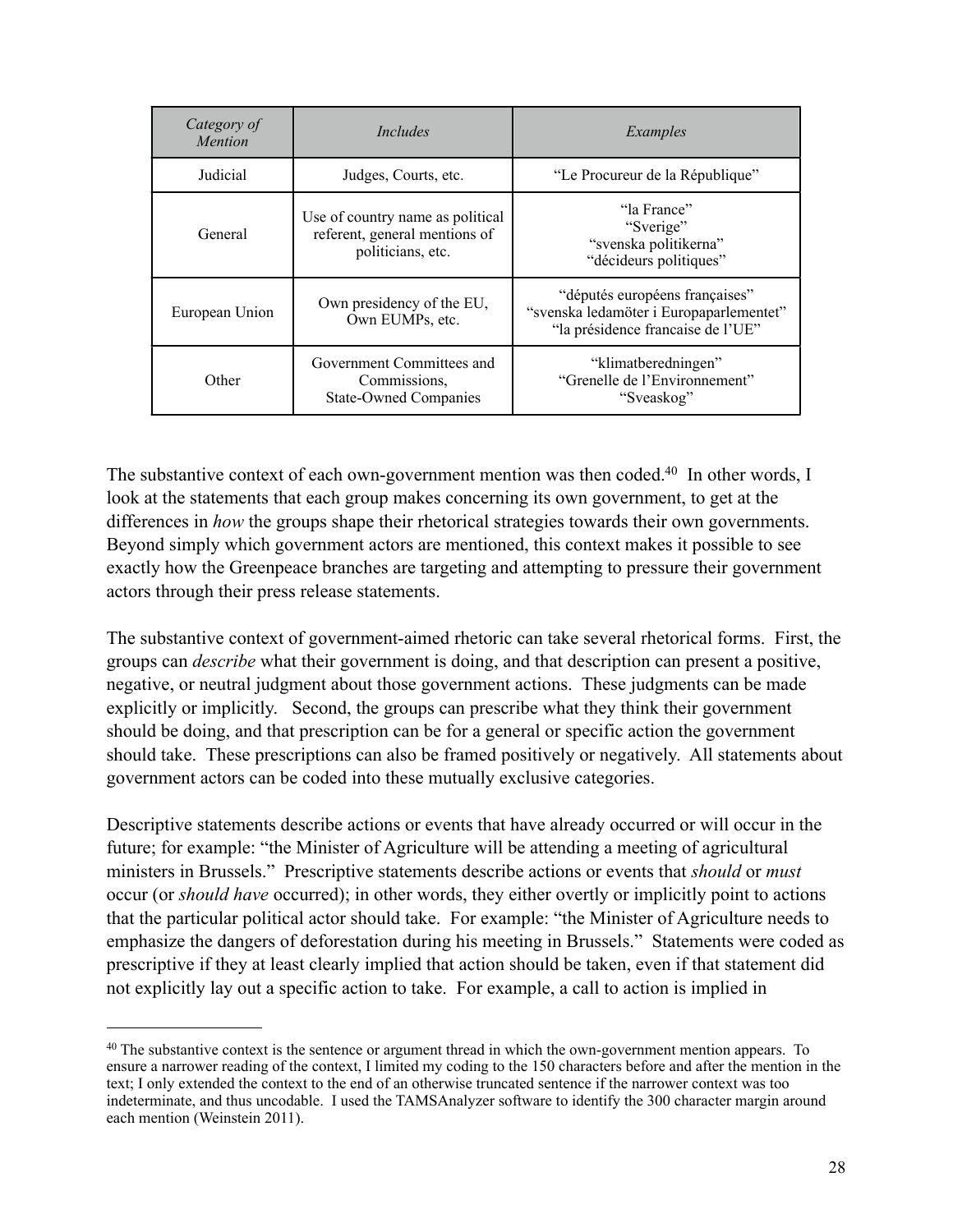statements such as: "What will the President do to prevent climate change?" or "We hope that France will take the correct path in future negotiations.["41](#page-29-0)

Both types of statements can act as pressure on a government, because they present information to the broader public about what government actors are or should be doing; either way, they can serve to expand the audience for a particular issue and increase the incentives for government actors to do as the group prefers[.42](#page-29-1) Prescriptions are more direct, laying out what Greenpeace wants from government actors. Descriptions, on the other hand, provide information about government actors' behaviors and often also pass judgment on government action or inaction, and thus can indicate approval or disapproval. While a description does not directly provide a path to gaining Greenpeace's approbation, it can name and shame government actors to the recipients of the press releases. Either type of statement can be effectively deployed for lobbying.



**Figure 6: Greenpeace Use of Prescriptive vs. Descriptive Statements**

|  |  |  |  | Table 2: Greenpeace Use of Prescriptive vs. Descriptive Statements <sup>43</sup> |  |
|--|--|--|--|----------------------------------------------------------------------------------|--|
|--|--|--|--|----------------------------------------------------------------------------------|--|

| # of Total Mentions | <b>France Count</b> | Sweden Count | <i>p-value</i> |
|---------------------|---------------------|--------------|----------------|
| with:               | (Proportion)        | (Proportion) | (Test)         |
| Descriptive         | 142                 | 48           | $0.0197**$     |
| Statement**         | (60.4%)             | (77.4%)      | (Pearson's)    |

<span id="page-29-0"></span><sup>41</sup> The former example implies that the President *should* do something, while the latter implies that there is a correct path that France *should* take.

<span id="page-29-1"></span><sup>42</sup> Assuming, of course, that a relevant (and preferably important) subset of the general public actually agrees with the organization. Though it is not part of this analysis, the actual pressure exerted by a press release should depend on the perceived reception by its audience. If the government actor does not believe that the group's position is also supported by the general public, for example, the government actor will probably have little incentive to act on the group's wishes.

<span id="page-29-2"></span><sup>43</sup> For all tables, the significance levels are identified with: \*  $p<0.10$ , \*\*  $p<0.05$ , \*\*\*  $p<0.01$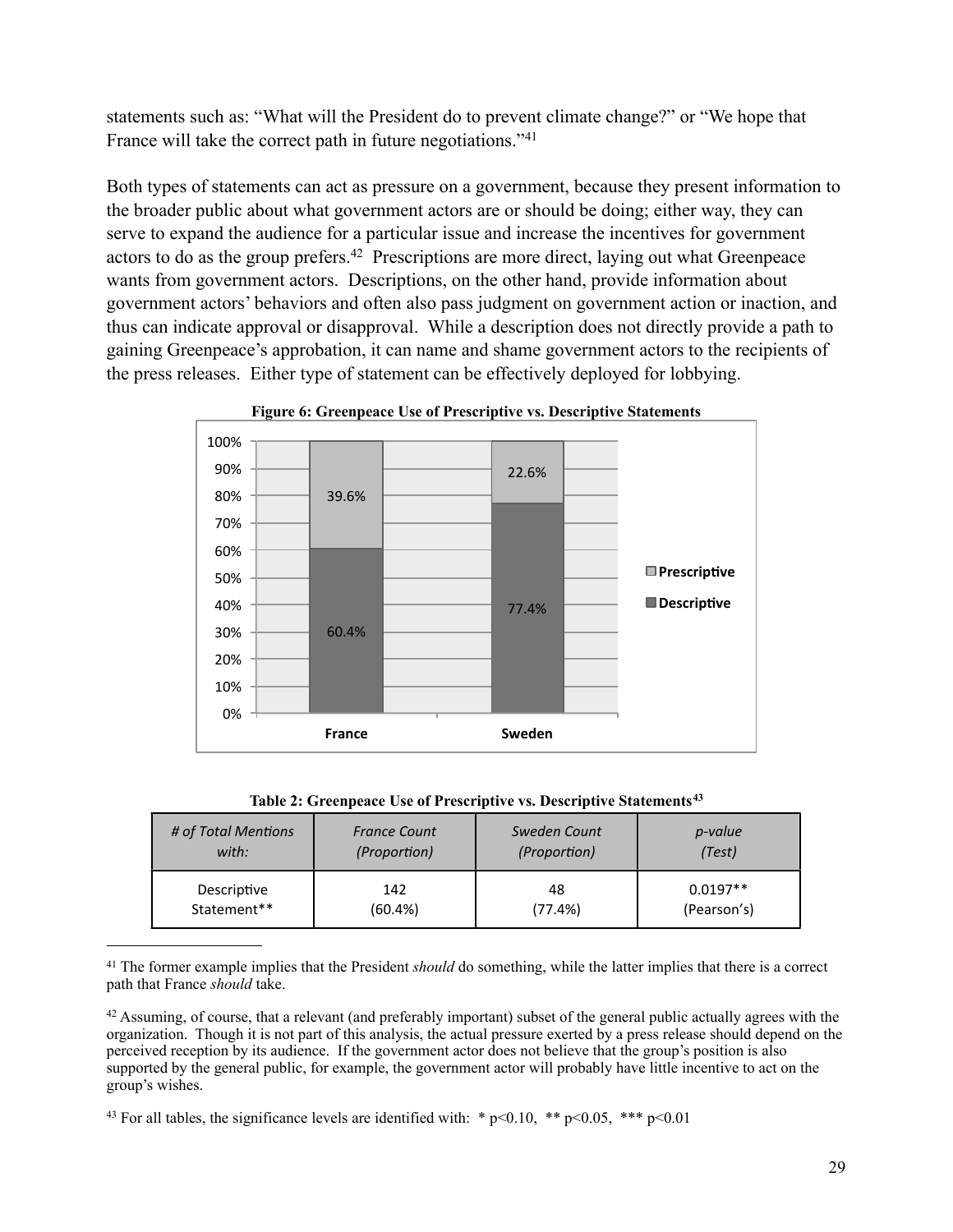| # of Total Mentions | <b>France Count</b> | Sweden Count | <i>p</i> -value |
|---------------------|---------------------|--------------|-----------------|
| with:               | (Proportion)        | (Proportion) | (Test)          |
| Prescriptive        | 93                  | 14           | $0.0197**$      |
| Statement**         | (39.6%)             | (22.6%)      | (Pearson's)     |

Both groups used descriptive statements more often than prescriptive statements. In other words, both were far more likely to describe or report the behavior or actions of particular government actors than they were to lay out particular measures the government actor should take. While both groups have more descriptive than prescriptive statements, the Swedish releases have a significantly higher proportion of descriptive statements than the French releases (see Figure 6). This indicates that Greenpeace Sweden was relatively more likely than Greenpeace France to use description (and judgments) to convey their preferences in press releases, while Greenpeace France was relatively more likely to recommend policy measures to government actors than Greenpeace Sweden.

## *Insurance Against Errors: Tailoring of Prescriptions*

In their prescriptive statements, both Greenpeace branches propose particular solutions or actions that they think should be taken. In other words, they lay out ideas for how the world should be, through the actions of particular government actors, rather than merely describe or judge the world as it is. Not all prescriptive statements are equal, however. Some present much more specific recommendations for government actions than others. A general prescription is one that makes it clear that something should be done about an issue, but does not lay out precisely what path to take; for example, "the government must act quickly to prevent further deforestation in the Congo" is a general prescription; it give a broad goal, but it does not indicate steps needed for achieving it. On the other hand, specific prescriptions make exact recommendations, such as "the French authorities must immediately prevent the unloading of the ship until it has received credible documentation from the Brazilian government that the timber is legal." A specific prescription gives concrete steps to achieve a desired end, while a more general prescription demands only that anything be done to reach some goal.

The analysis of Greenpeace France's and Greenpeace Sweden's press releases shows that there is a statistically significant difference in their usage of general and specific prescriptions. Almost 70% of Greenpeace France's prescriptions are general, while more than 70% of Greenpeace Sweden's prescriptions are specific. In other words, GF is much more likely to make statements calling on their government to do something, without directly articulating what that "something" should be. On the other hand, GS usually directly and concretely identifies specific actions that its government should take, and is much less likely to state a broad goal for government to achieve without saying how it would like the government to achieve it.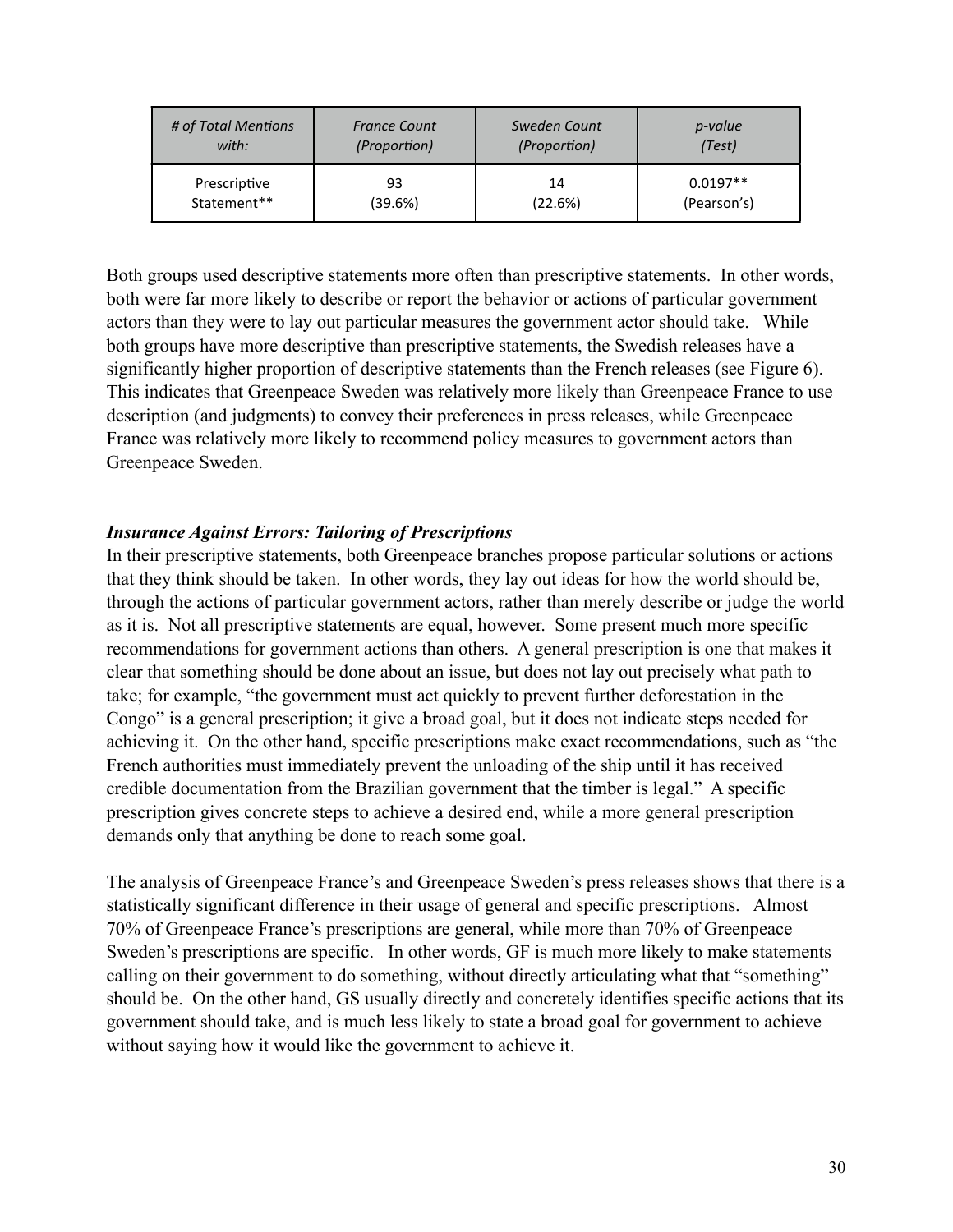

**Figure 7: Greenpeace Use of General vs. Specific Prescriptions**

**Table 3: Greenpeace Use of General vs. Specific Prescriptions**

| # of Total<br><b>PRESCRIPTIVE</b><br>Mentions with: | <b>France Count</b><br>(Proportion) | Sweden Count<br>(Proportion) | p-value<br>(Test) |
|-----------------------------------------------------|-------------------------------------|------------------------------|-------------------|
| General                                             | 63                                  | 4                            | $0.0072***$       |
| Prescription***                                     | (67.7%)                             | (28.6%)                      | (Fisher's)        |
| Specific                                            | 30                                  | 10                           | $0.0072***$       |
| Prescription***                                     | (32.3%)                             | (71.4%)                      | (Fisher's)        |

These findings strongly support the hypothesis that groups faced with low transparency, and therefore greater uncertainty, about the policy-making process should present more general rhetoric, while groups under high transparency can be more specific. Where there is lower transparency in government policy-making, we expect that groups will have more difficulty presenting specifically tailored messages to policy makers; on the other hand, where information is more freely available, it will be easier for groups to more narrowly tailor their prescriptions to specific points and actors in the policy process. The prescriptive statements by both Greenpeace branches indicate that they follow this logic in their rhetorical strategies.

## *Insurance Against Exclusion: Framing of Prescriptions*

Prescriptions can be framed either positively or negatively. A positive prescription is one that points to positive steps that can be taken to achieve a goal. In the press releases, these appear as statements about what a government actor should *start* doing. Negative prescriptions, on the other hand, emphasize actions or policies that a government actor should *stop* doing.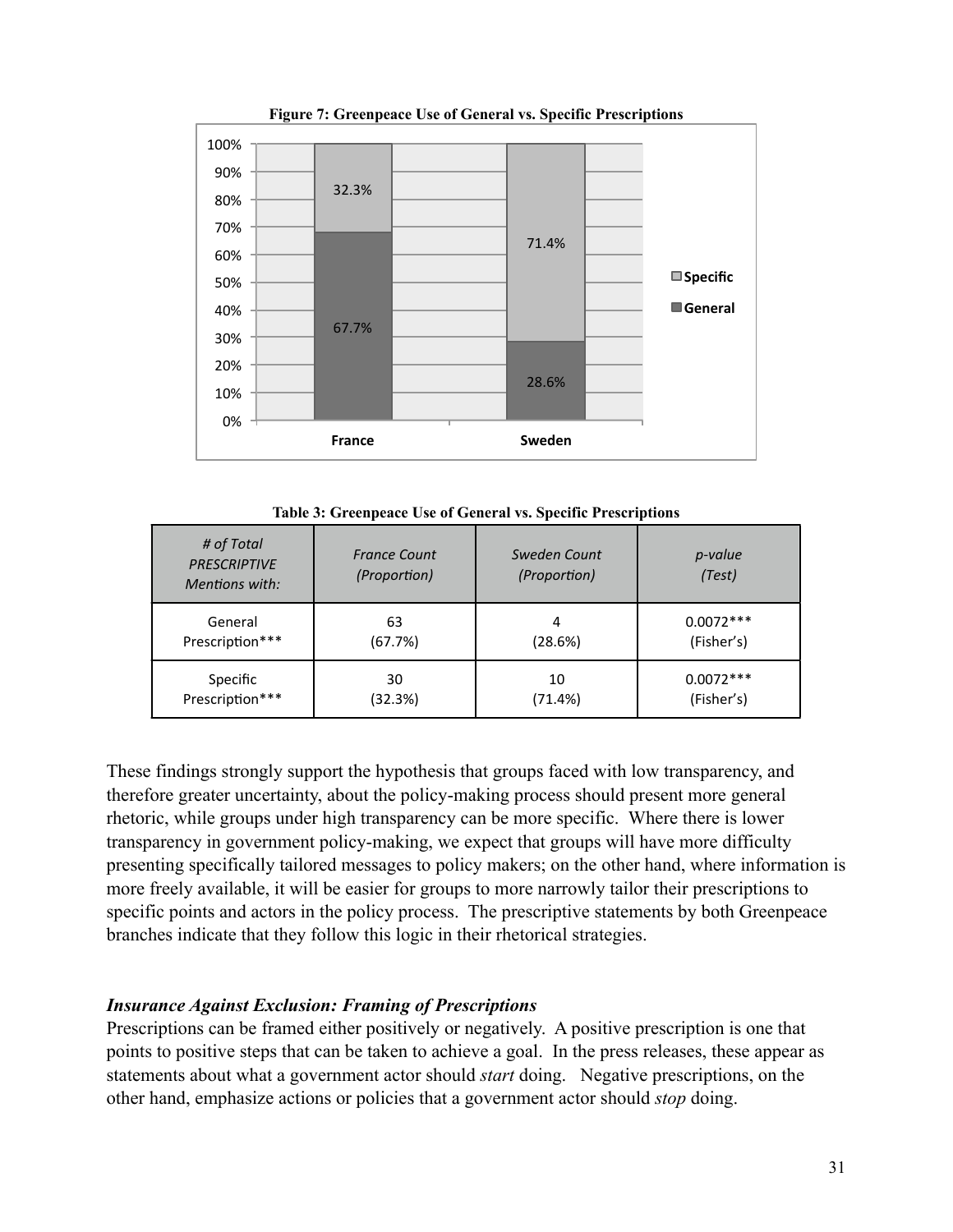There a significant difference in the framing of the prescriptions proposed by each Greenpeace branch. Greenpeace Sweden was much more likely to frame its prescriptions negatively and demand that a government actor should stop doing something (85.7% of its prescriptive statements). In contrast, Greenpeace France was more likely to frame its prescriptions positively and demand that a government actor should start doing something (75.3% of its prescriptive statements).





**Table 4: Greenpeace Use of Positive vs. Negative Prescriptions**

| # of Total<br><b>PRESCRIPTIVE</b><br>Mentions with: | <b>France Count</b><br>(Proportion) | Sweden Count<br>(Proportion) | <i>p-value</i><br>(Test) |
|-----------------------------------------------------|-------------------------------------|------------------------------|--------------------------|
| <b>Negative Framing</b>                             | 23                                  | 12                           | $0.0000***$              |
| $(Stop!)***$                                        | (24.7%)                             | (85.7%)                      | (Pearson's)              |
| <b>Positive Framing</b>                             | 70                                  | (14.3%)                      | $0.0000***$              |
| $(Start!)***$                                       | (75.3%)                             |                              | (Fisher's)               |

For example, Greenpeace Sweden requested that its government stop providing subsidies for biofuels, such as those derived from palm oil, because of their role in deforestation. The prescription highlights what the government is doing wrong. In contrast, Greenpeace France requested that their government begin acting in support of legislation against illegal logging. Thus, the prescriptions presents a path for French government actors to start protecting forests in a variety of ways. As a counterfactual, Greenpeace France could have framed the statements negatively, such as "The government must stop preventing environmental protection through its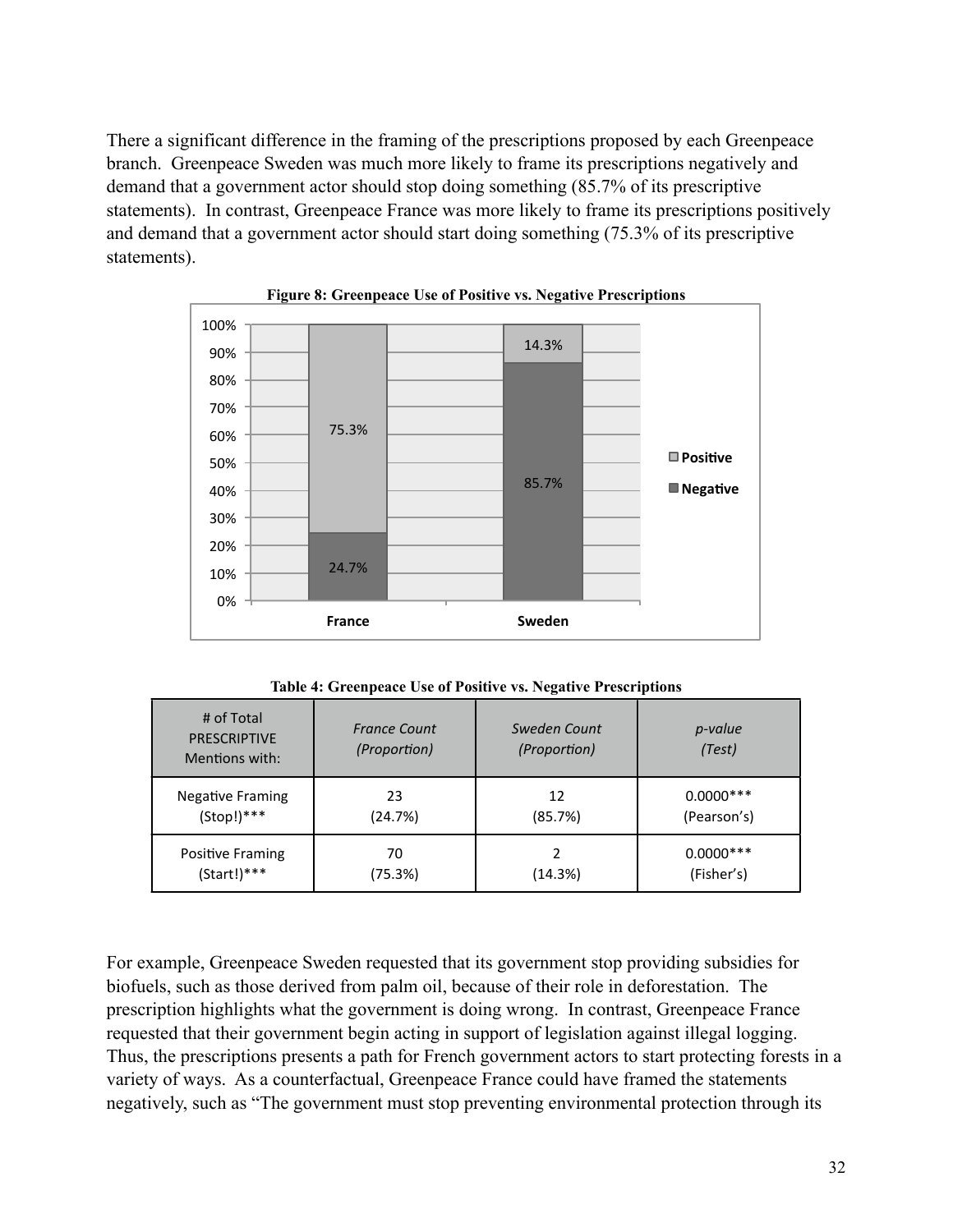inaction!" While some of Greenpeace France's statements did take that more negative form, most did not.

Thus, Greenpeace France frames its forestry policy prescriptions in a much less confrontational way than Greenpeace Sweden. This is a counterintuitive result, since the French political sphere is usually characterized as far more contentious than the Swedish (see, for example, Kitschelt 1986). However, it fits well with the hypothesis that groups under low transparency may need to soften the edges of confrontation to reduce their chances of needlessly alienating government actors.

This does not mean, however, that such groups avoid confrontation completely, as Greenpeace France does perform its particular brand of public demonstrations in France as the other branches do elsewhere. However, more positive framing of its prescriptions indicates that Greenpeace France temper that confrontation when possible.

## *Insurance Against Exclusion: Framing of Descriptions*

At the most basic, descriptive statements can be framed as negative, positive, or neutral. Positive statements directly express approval for a government actor or action, or point out behaviors of government actors that are in line with Greenpeace's own goals and preferences. Conversely, negative statements directly express disapproval or highlight government actions that clash with Greenpeaces' goals and preferences. A neutral statement simply describes a government actor or action, but does not clearly expressing a judgment of it.

The results show that both organizations are equally likely to present negative descriptions of government actors in their press releases: around 40% of each group's descriptions fit this pattern. Given that press releases are intrinsically outsider strategies, with a goal of widening the audience for particular issues, it makes sense that both branches of Greenpeace would use them to point out government actions and political events that displease them. It is also reasonable that the two groups use their press releases in a similar manner when it comes to naming and shaming government actors, since a major component of Greenpeace's international lobbying strategy is put pressure on governments and other actors by calling them out in public.

However, the results show a sharp difference in the two branches usage of neutral and positive descriptions. Greenpeace France is significantly more likely to point out positive behavior on the part of government officials than Greenpeace Sweden. While 31.7% of Greenpeace France's descriptive statements are positively framed, only 4.1% of Greenpeace Sweden's are positive. Instead, Greenpeace Sweden is significantly more likely to use neutral statements, which describe government actors' behavior without a judgmental context. For example, "Several members of parliament took part in a commission" is a neutral frame, whereas the same information could be framed positively by saying "Several members of parliament took steps to protect the environment by actively participating in a commission to solve climate change." Thus, the Swedish releases do not add positive descriptions to the majority of their statements about government actors and actions.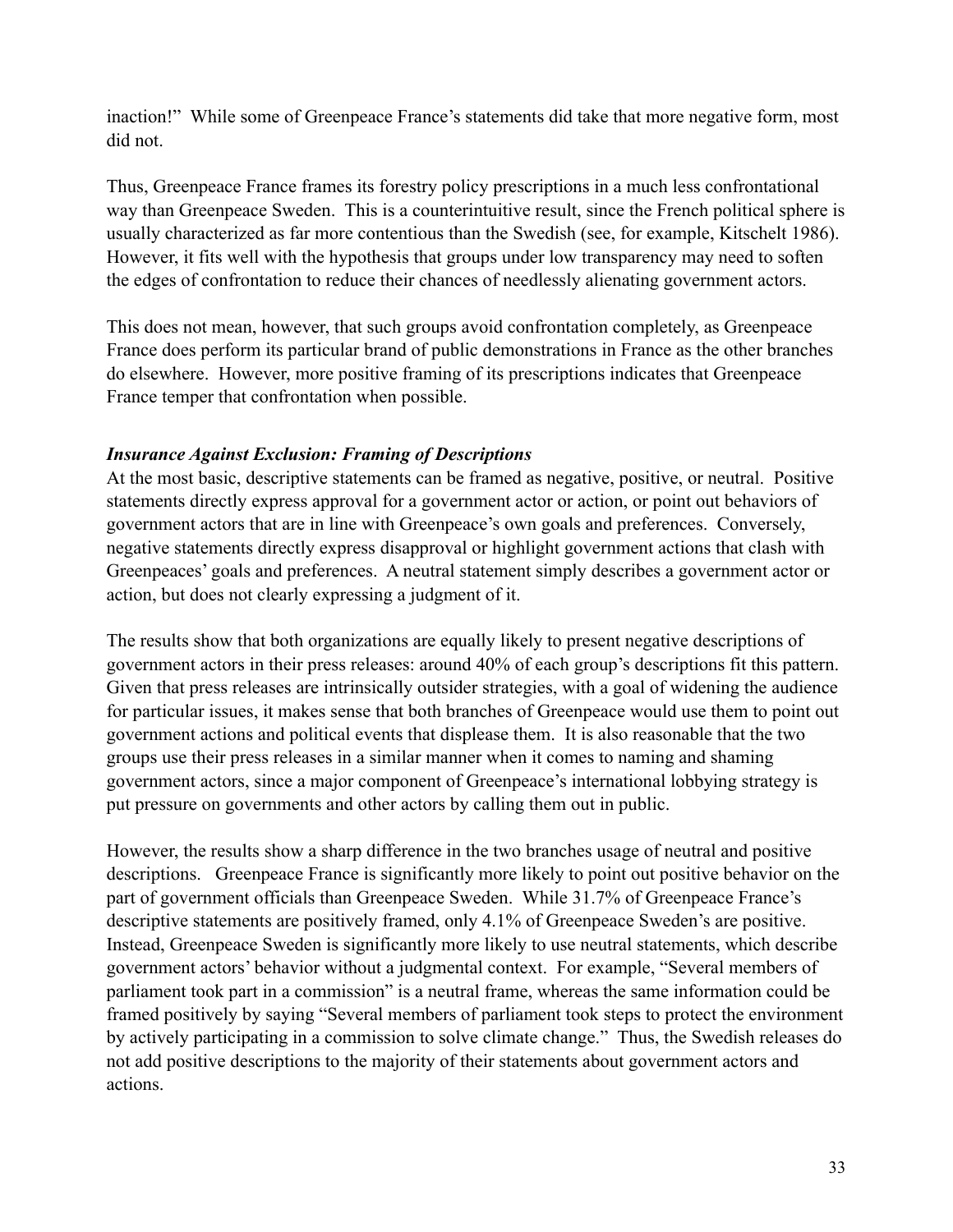This supports the hypothesis that groups under low-transparency must adapt their lobbying strategies to reduce the potential for exclusion, while groups under high-transparency do not. As noted, when groups can be excluded from information about the policy process, they must shift their public lobbying rhetoric to reduce the chances of losing access immediately or in the future. Following this logic, French groups would need to appear somewhat more even-handed with their own government, as their information about the policy process is much more dependent on the goodwill of formal policy makers. Given that press releases are particularly useful for pointing out government failures to incense the public, it is difficult to simply stop pointing those out. Instead, low-transparency groups can temper their confrontational stances by balancing out negative statements with acknowledgements of the good things the government has done. In other words, they can appear more constructive and reasonable if they also indicate where government actors are trying or are succeeding.

On the other hand, high-transparency groups would have less need to placate government officials in their press releases, as their access to policy-making information is not as dependent on government officials. In Sweden, much of that important information is provided automatically and very publicly, which makes it difficult for government actors to shut out individual groups. Thus, Swedish groups have less need to add positive statements to their public lobbying messages, and can instead focus on providing information and judgments that is more likely to motivate their members and their base of support.

This result is also counterintuitive. Conventional wisdom suggests that the French groups should be more confrontational than the Swedish. However, these results show that Greenpeace Sweden was particularly unlikely to use a positive frame in its discussion of government actions, as there are only two examples of such statements. In contrast, Greenpeace France had a much closer balance between its use of negative and positive statements.



**Figure 9: Greenpeace Use of Positive vs. Neutral vs. Negative Descriptions**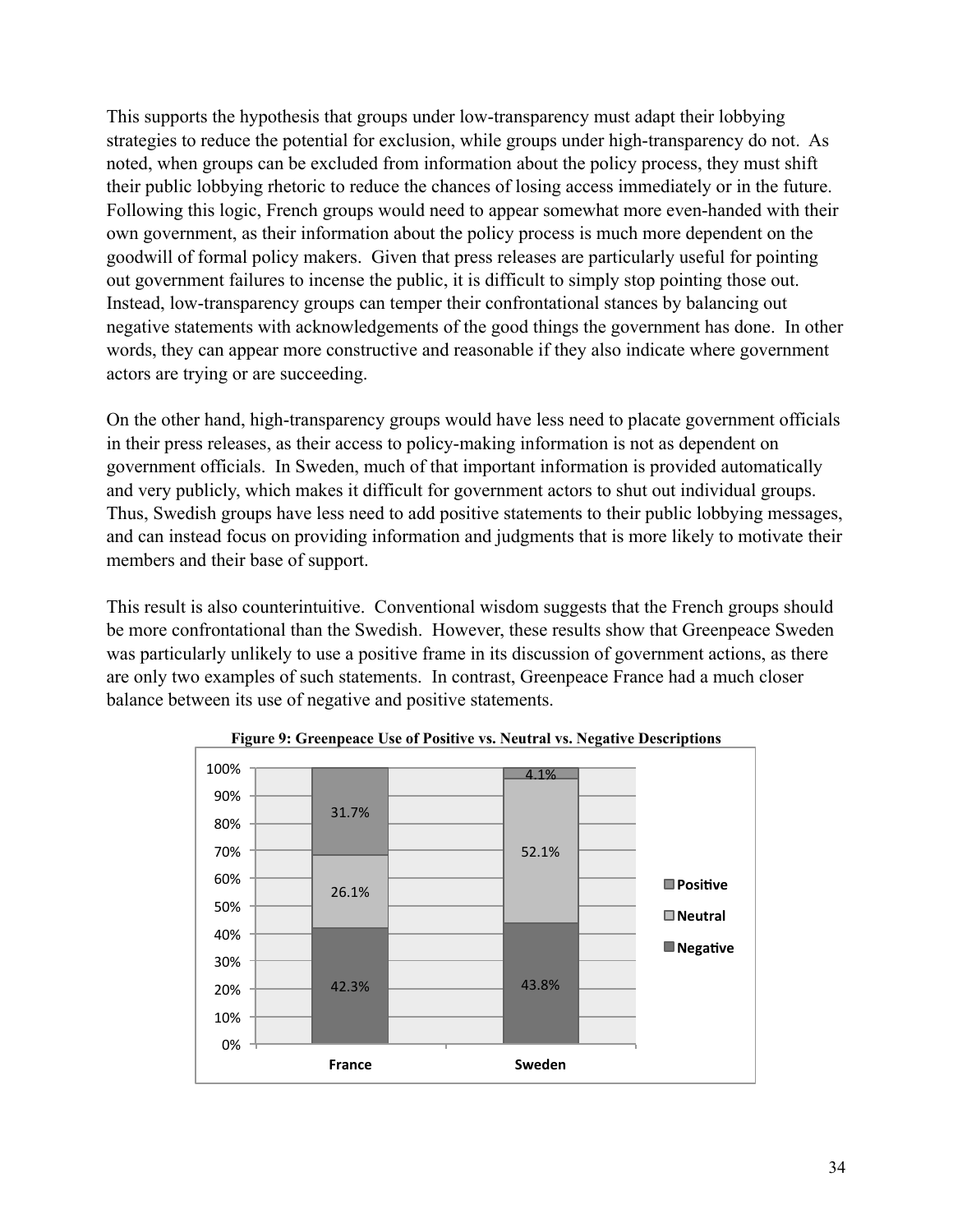| # of Total DESCRIPTIVE | <b>France Count</b> | Sweden Count | <i>p-value</i> |
|------------------------|---------------------|--------------|----------------|
| <b>Mentions with:</b>  | (Proportion)        | (Proportion) | (Test)         |
| Positive Judgment***   | 45                  | 2            | $0.0000***$    |
|                        | (31.7%)             | (4.1%)       | (Fisher's)     |
| Neutral Judgment***    | 37                  | 25           | $0.0017***$    |
|                        | (26.1%)             | (52.1%)      | (Pearson's)    |
| Negative Judgment      | 60                  | 21           | 0.9901         |
|                        | (42.2%)             | (43.8%)      | (Pearson's)    |

**Table 5: Greenpeace Use of Positive vs. Neutral vs. Negative Descriptions**

To complicate the story, I also considered whether these judgments were presented explicitly or implicitly. An explicit judgment uses direct language to express approval or disapproval of particular events or actions being described. Implicit judgments, on the other hand, use language that could be interpreted as more neutral by the reader of the press release. However, I coded statements as implied positive or implied negative if a judgment could be construed from Greenpeace's positions on the subjects in question. For example, the statement "the Minister has committed to policing the certification of the legality of imported timber" is an outwardly neutral statement, but can be coded as implicitly positive, since Greenpeace is against the importation of illegal timber. Similarly, the statement "France would like to permit industries to emit greenhouse gases in the name of forest protection" is also outwardly neutral, but can be coded as implicitly negative, since this action runs counter to Greenpeace's publicly stated preferences.

Both groups have a greater proportion of implicit than explicit judgments. This is in line with what might be expected from press releases in general. Implicit statements make it more likely that the information contained in the press release can be construed as an objective fact by those who are reading it (Jacobs 1999a; Jacobs 1999b). This would likely increase the chances that media outlets will be willing to re-publish the material presented by Greenpeace

That said, Greenpeace France is significantly more likely to make implicit judgments of its owngovernment actors in its press releases than Greenpeace Sweden. As a proportion of all descriptive statements, over 50% of Greenpeace France's are implied, while just under 30% of Greenpeace Sweden's are. However, there is is no significant difference in the proportion of explicit judgments on the part of the two groups. In other words, they are equally likely to come right out and give an explicit opinion about a particular government action or government-related event, but Greenpeace France is more likely to implicitly present its approval or disapproval.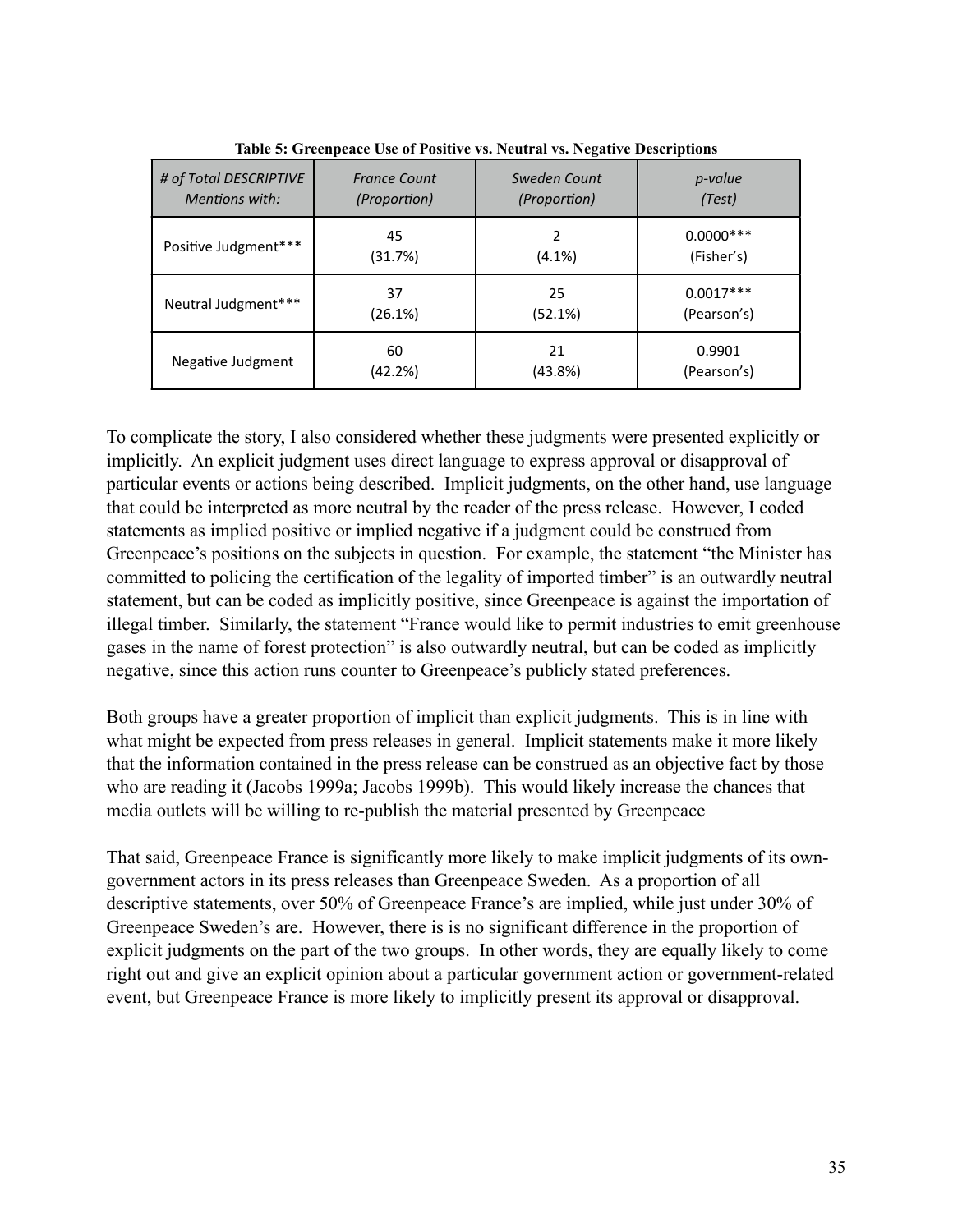

**Figure 10: Greenpeace Use of Implied vs. Explicit vs. Neutral Descriptions**

**Table 6: Greenpeace Use of Implied vs. Explicit vs. Neutral Descriptions**

| # of Total DESCRIPTIVE   | <b>France Count</b> | Sweden Count  | <i>p-value</i> |
|--------------------------|---------------------|---------------|----------------|
| Mentions with:           | (Proportion)        | (Proportion)  | (Test)         |
| Implied Judgment***      | 75                  | 13            | $0.0035***$    |
|                          | (52.8%)             | (27.1%)       | (Pearson's)    |
| Neutral Judgment***      | 37                  | 25            | $0.0017***$    |
|                          | (26.1%)             | (52.1%)       | (Pearson's)    |
| <b>Explicit Judgment</b> | 30<br>(21.1%)       | 10<br>(20.8%) | (Fisher's)     |

By expanding the results for all types of judgments, the reasons for this discrepancy become more clear. There is no significant difference in the proportion of either positive and negative explicit judgments or negative implied judgment on the part of the two organizations. In other words, both organizations are equally likely to suggest disapproval of government actions in their press releases — whether explicitly or implicitly — though Greenpeace Sweden was slightly more likely to make that judgment explicit while Greenpeace France was slightly more likely to make it implicit. And both were equally likely to make an explicitly positive judgment, though this particular type of judgment was fairly rare.

However, where the two differ significantly are in their use of implied positive vs. neutral statements. Greenpeace France was considerably more likely to present descriptions that were implicitly positive, than Greenpeace Sweden which had only one instance of this type of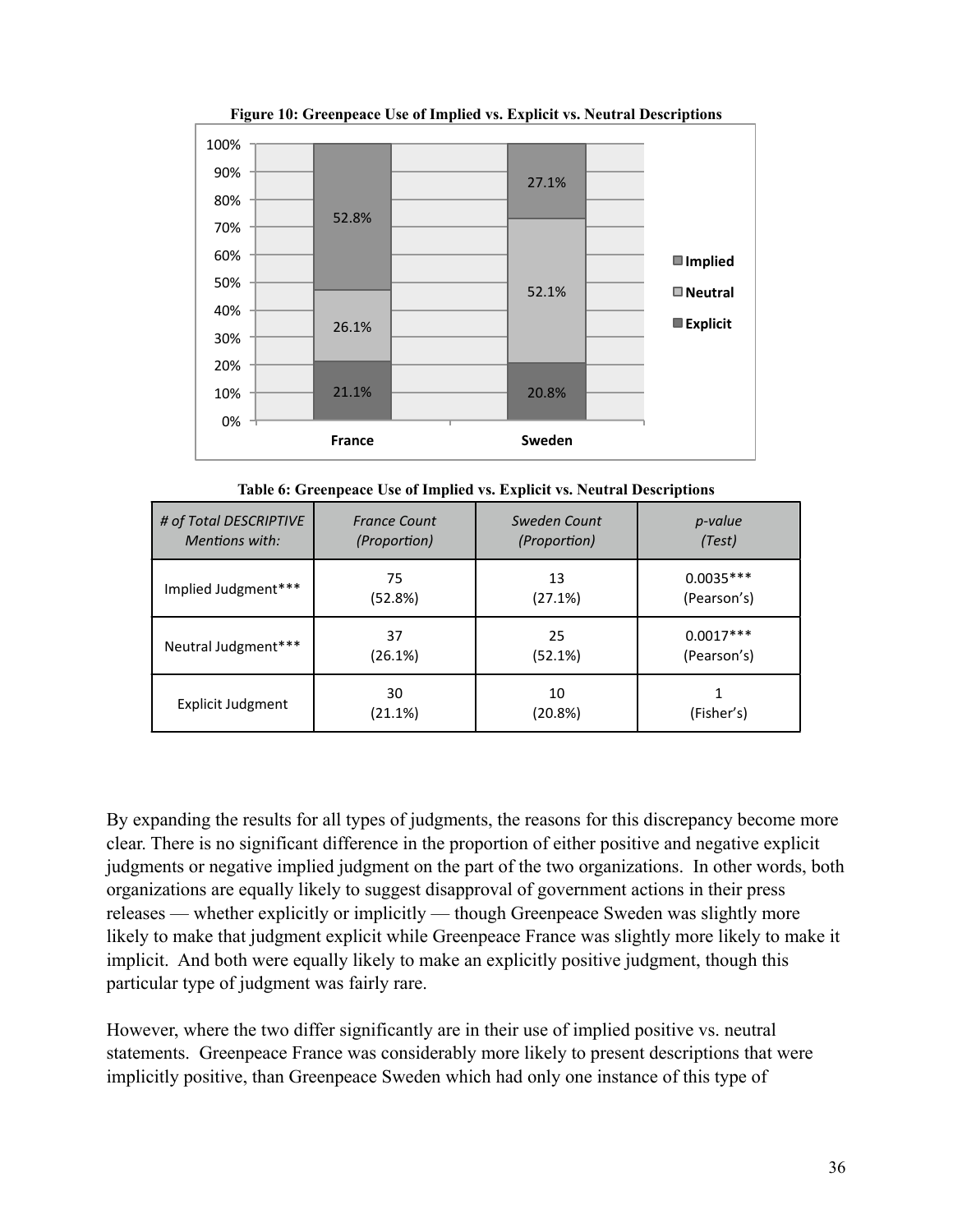descriptive statement. On the other hand, Greenpeace Sweden was significantly more likely to present neutral descriptive statements, with twice as many such statements as Greenpeace France.

These results suggest that Greenpeace France is trying to temper the overall confrontational tone of their releases — by providing positive statements — but at the same time is trying not to reduct the impact of the press releases for pressuring government actors. By using implicitly praising government actors for taking the right actions, Greenpeace France can show that they are reasonable and constructive, while at the same time it can still point out what government could be doing better. A too explicit positive might actually undermine the impact of using the press release as a lobbying tactic.



**Figure 11: Greenpeace use of Implied vs. Explicit Positive and Negative Descriptions**

In sum, the use of descriptive statements supports the hypothesis that Greenpeace France, operating in a low-transparency policy-making environment, will implement its rhetorical lobbying strategies by insuring themselves against exclusion. By balancing negative descriptions with positive ones, the group can show itself to be a more conciliatory and useful partner in the policy sphere. However, the group can still ensure that its public lobbying attempts are not too undermined by this positive spin by keeping those positive descriptions implicit. This suggests that Greenpeace France may need to walk a fine line in its use of rhetorical strategies: both lobbying hard and insuring against exclusion. In contrast, Greenpeace Sweden does not show a similar need to insure against exclusion. Its press releases do not attempt to temper the potential confrontation of its negative statements by adding in positive descriptions as well.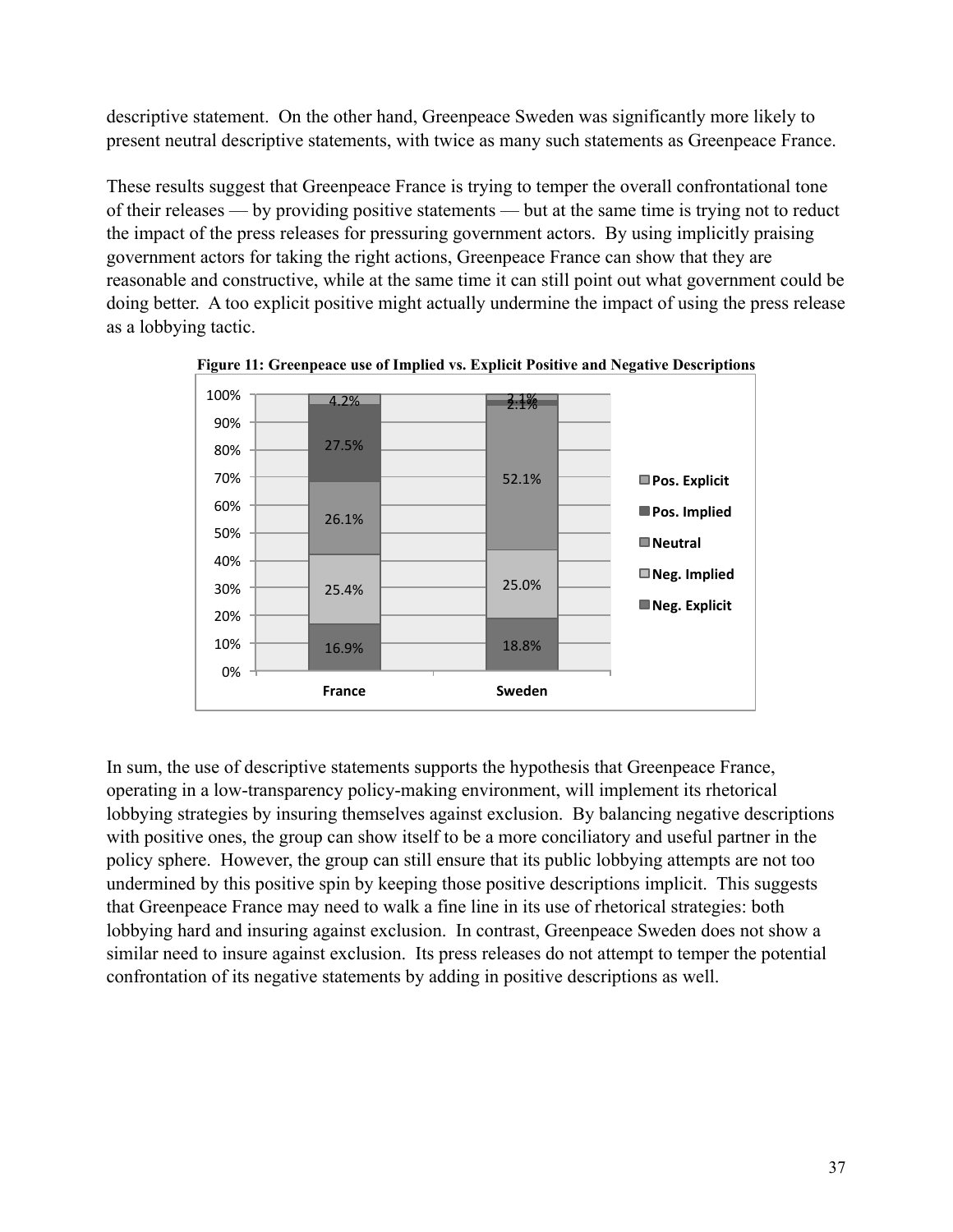| # of Total DESCRIPTIVE | <b>France Count</b> | Sweden Count | p-value     |
|------------------------|---------------------|--------------|-------------|
| <b>Mentions with:</b>  | <i>(Proportion)</i> | (Proportion) | (Test)      |
| Positive Explicit      | 6                   | 1            | 0.6813      |
| Judgment               | (4.2%)              | $(2.1\%)$    | (Fisher's)  |
| Positive Implied       | 39                  | 1            | $0.0001***$ |
| Judgment***            | (27.5%)             | $(2.1\%)$    | (Fisher's)  |
| Neutral Judgment***    | 37                  | 25           | $0.0017***$ |
|                        | (26.1%)             | (52.1%)      | (Pearson's) |
| Negative Implied       | 36                  | 12           | 0.8858      |
| Judgment               | (25.4%)             | (25.0%)      | (Pearson's) |
| Negative Explicit      | 24                  | 9            | 0.8262      |
| Judgment               | (16.9%)             | (18.8%)      | (Fisher's)  |

**Table 7: Greenpeace use of Implied vs. Explicit Positive and Negative Descriptions**

#### **Conclusion**

In conclusion, this content analysis of Greenpeace press releases supports the theory that groups under low-transparency will pursue insurance strategies to mitigate the potential dangers of making lobbying decisions under uncertainty. Greenpeace France, faced with a low-transparency policy process, uses a rhetorical approach which insures against errors by tailoring its governmentfocused prescriptions more generally, reducing the chances of presenting policy in a way that does not fit the requirements of the current policy process. In addition, it insures against exclusion by framing its government-focused prescriptions and descriptions in a less-confrontational way. By presenting more positive prescriptions (suggesting what government should start do, rather than pointing out what it should stop doing), it decreases the chances of alienating government actors on which it depends for discretionary information about the policy process. By balancing out negative descriptions of government actors with positive descriptions, it also helps reduce the confrontational edge of its releases, and increases that chances that it will be seen as a constructive and credible group for policy negotiations.

Greenpeace Sweden, in contrast, does not show such insurance strategies in its press releases. It does not insure against errors in its tailoring of prescriptions, and instead it focuses on specific policy actions that government should take. In addition it does not insure against exclusion, and does not attempt to temper the confrontational edge on its releases. Instead, it presents negatively framed prescriptions, and makes little attempt to present positive descriptions of government actors and actions. In other words, Greenpeace Sweden's releases show little attention to the possibility of either errors or exclusion; this fits with what we should expect within a hightransparency policy-making environment.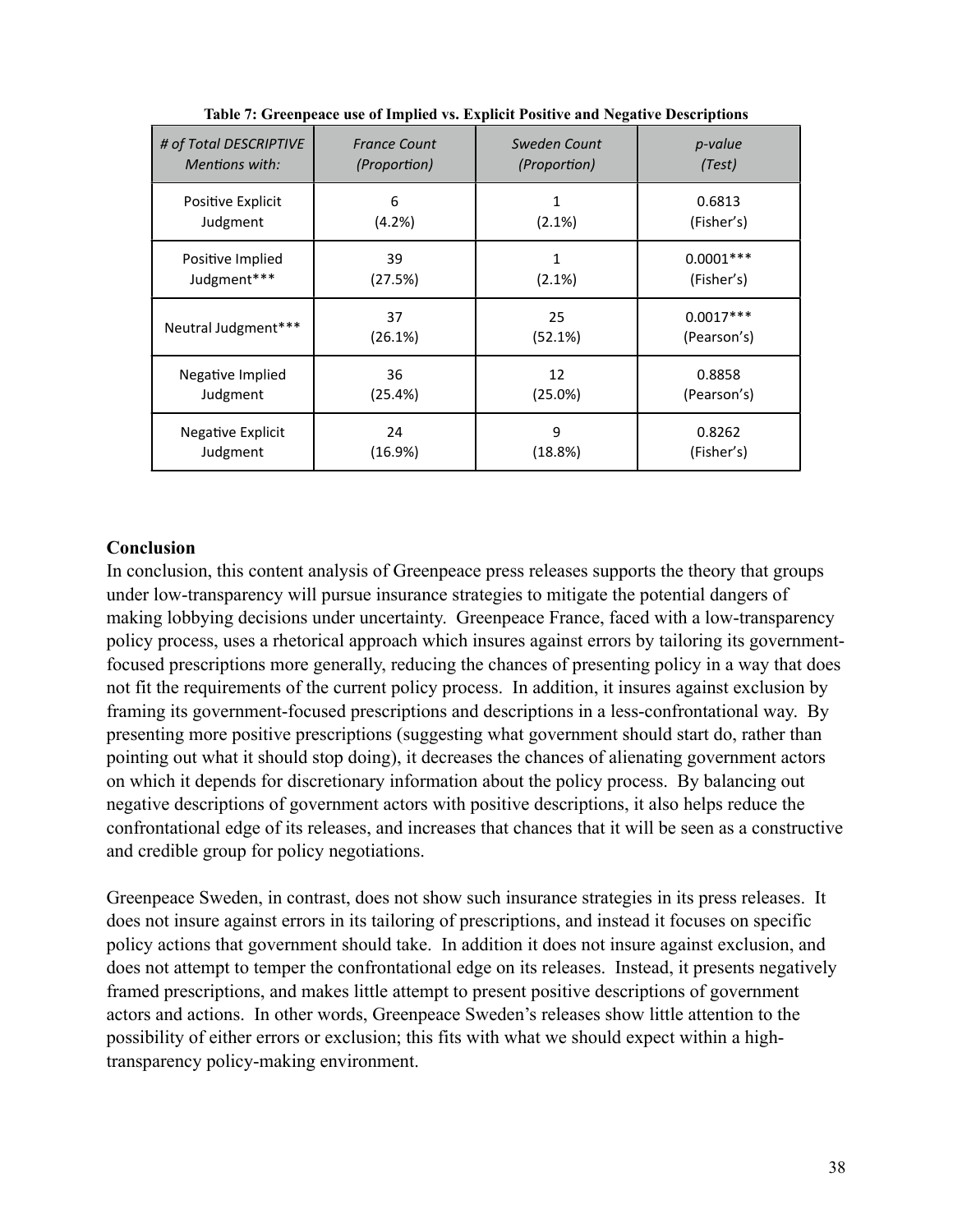The most interesting aspect of these findings is that they contradict the usual view of French and Swedish politics. Generally, French politics and groups are seen to be much more contentious and confrontational, while Swedish politics are seen as far more consensual. However, the press releases of Greenpeace France and Greenpeace Sweden show another side to conventional wisdom. While both groups do use their press releases to pressure government to do things differently in environmental policy, Greenpeace France reduces its confrontational edge in order to decrease the negative ramifications of making lobbying decisions in an uncertain and nontransparent policy process.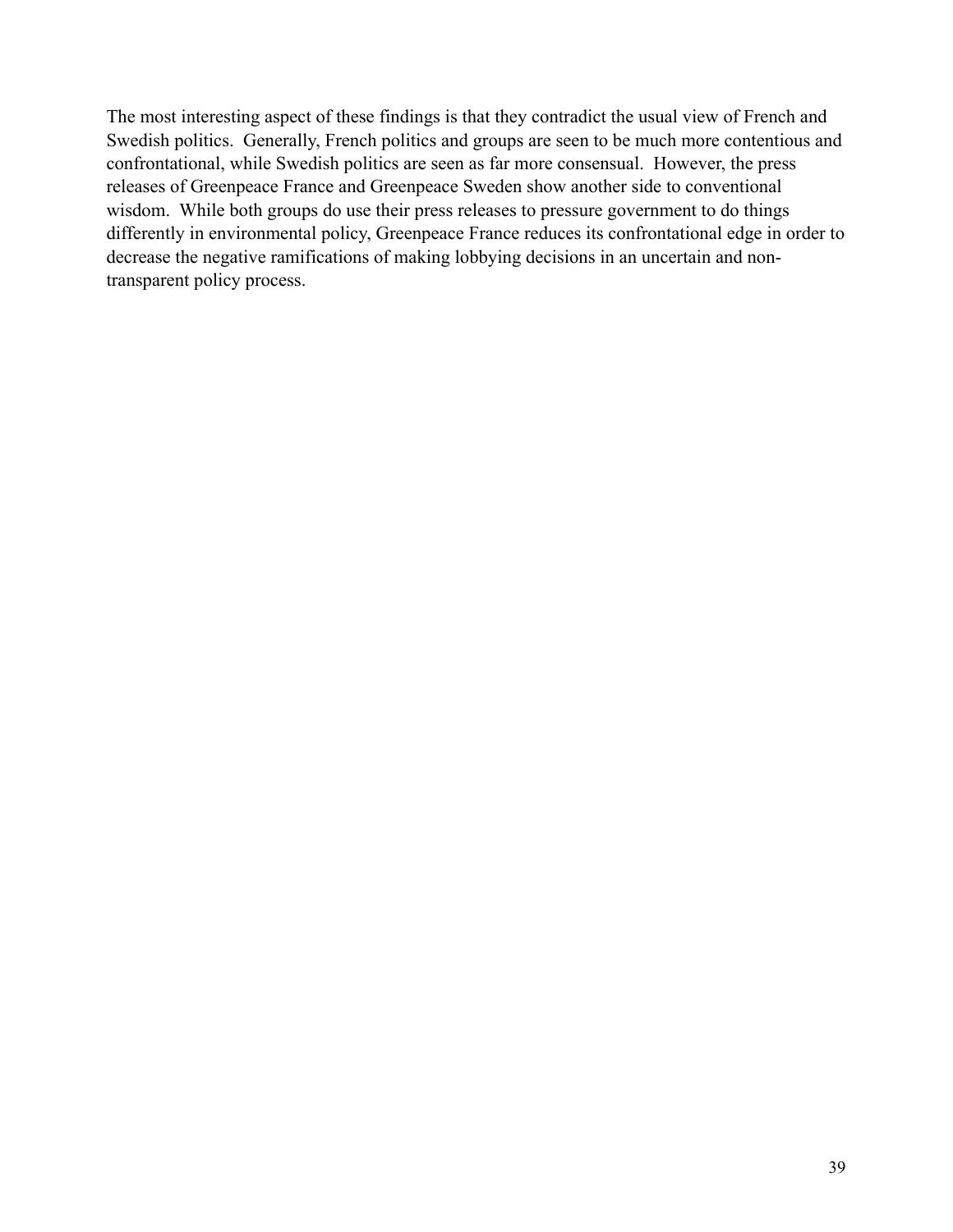#### **Appendix: Characterizing the Transparency Levels of France and Sweden**

#### *Sweden: High Transparency*

Sweden has a parliamentary system of government, which means that much of the policy-making process takes place within the executive; most Swedish bills originate in government (Bergman and Bolin 2011: 269), and regulations are created within executive agencies. While executive branches, in general, tend to be relatively more closed and non-transparent than legislatures (which are usually constructed as deliberative bodies representing the broader public), the Swedish policy-making process has a number of institutions that increase the transparency of the executive, and therefore the transparency of key *early* stages of the policy process.

The most important of these transparency-enhancing institutions are: 1) the systematic creation of commissions to investigate potential policy changes; and 2) the *remiss* or comment process that encourages societal stakeholders<sup>[44](#page-40-0)</sup> to provide their opinions on policy.<sup>45</sup>

Governmental commissions, created by ministers with the approval of the cabinet, are created to investigate new policy initiatives. This is the case particularly for major policy changes and the creation of new laws and public programs, but also for narrow technical policies through to constitutional questions, encompassing the full issue range of government activities (Ruin 1996: 67; Heclo and Madsen 1987: 13; Trägårdh 2007; Premfors 1983; Anton 1969). Heckscher (1958: 166) notes that "practically all important questions which are brought before Parliament have at one time or another been studied in a royal commission, the report of which is made public well ahead of the bill which is presented to Parliament." While not every new policy proposal has to go through a commission, it is widely regarded as an important and common step in the policy process.

Most importantly for groups, the commission process increases policy-making transparency, and provides groups with important actionable information about the policy process. When a commission is created, groups are simultaneously made aware that 1) the agenda has been set for this particular issue, and 2) that a process of information-gathering and deliberation on the subject has begun. This is a crucial point of uncertainty reduction for groups, and it happens very early in the policy-making process, at the very least for big issues. It means that groups know that a particular issue is on the table well before any policy details have been decided. And groups also know that any major policy change, or policy upheaval, will be preceded by such a commission; while smaller proposals may not follow such a path, Swedish groups can be very certain that no

<span id="page-40-0"></span><sup>44</sup> Stakeholders are defined as *any* organization, group, or individual who might have an interest in a particular policy. While state, public, and private organizations are actively solicited for comments, any private individual also has the right to volunteer a comment (Eriksson, Lemne, and Pålsson 1999).

<span id="page-40-1"></span><sup>&</sup>lt;sup>45</sup> These same processes are also used at the implementation stage, in the creation of rules and regulations. Some bills also have stronger consultation requirements written in to them; for instance, the Forestry Act of 1994 stated explicitly that forestry producers would be consulted to determine whether voluntary changes could be implemented before any formal regulations or rules would be considered - an approach characterized as "freedom under responsibility" (Ekelund and Dahlin 1997: 19-20; see also, Hamilton 2004; KSLA 2009).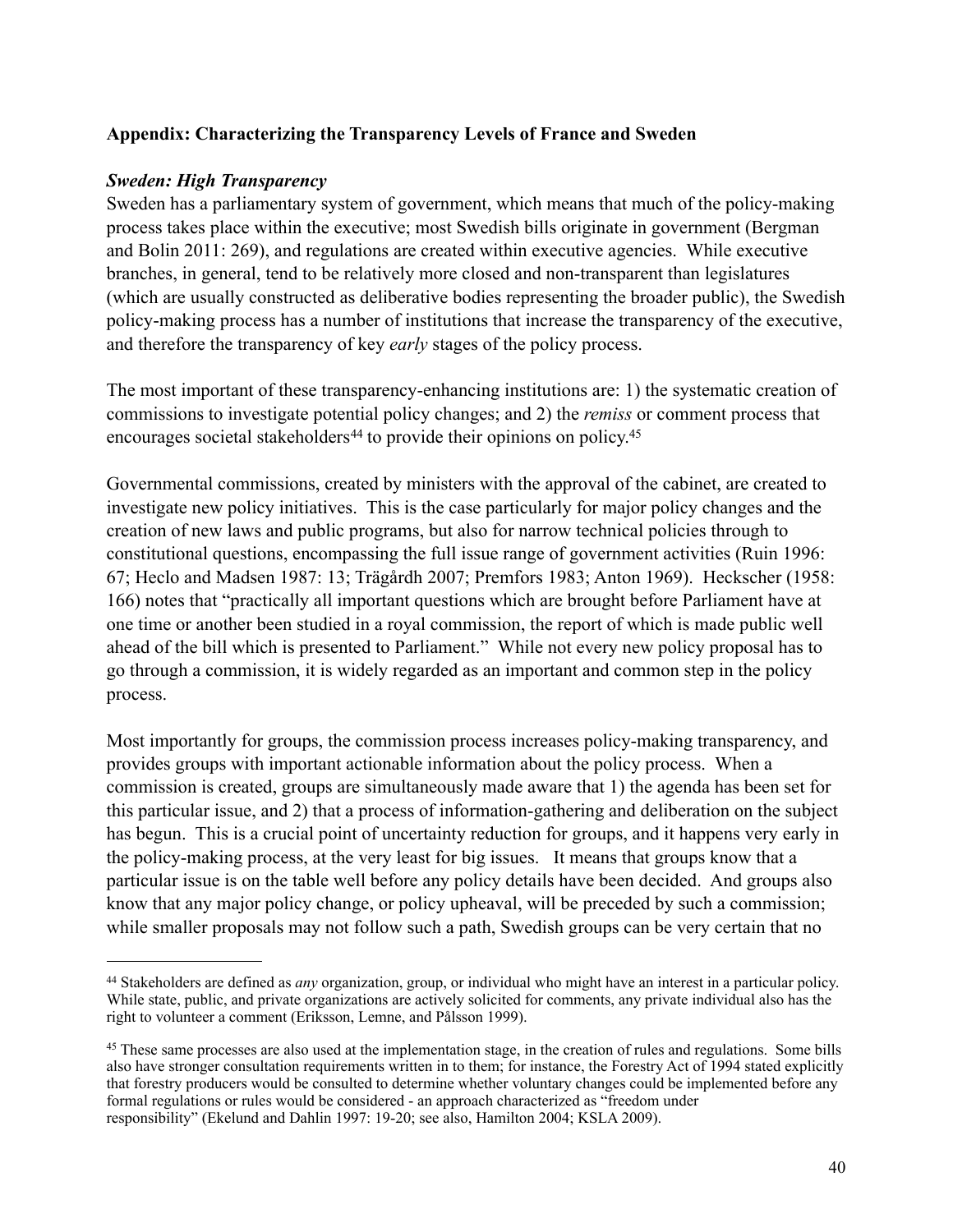fundamental and sweeping changes will be made to their legal environment without finding out about it early in the policy process.

The output of the commission and investigation processes are public reports of policy recommendations to the government. However, before the government uses commission reports to draft its legislative proposals, the Swedish policy-making process requires an additional step. Almost all proposals and commission reports are subject to a process of broad consultations called *remiss* (Heclo and Madsen 1987: 13; Bergman 2004: 214). Specifically, the report recommendations are automatically and directly sent to stakeholders from the ministries, with a request for comments: basically, any organization that a ministers considers likely to be impacted by the decision or interested in the subject is included on the referral list (Arter 1999: 154-155; Premfors 1983: 623). This process of soliciting and considering the comments, suggestions, and critiques of relevant stakeholders in a policy issue is much more "comprehensive, systematic, and public" in Sweden than comment periods undertaken in other countries; indeed, in Sweden, "the referral process is the rule not the exception" (Petersson 1994: 91).<sup>46</sup> In other words, drafts are provided to, and comments are solicited from interests groups *before* government ministries draft the policy proposal that will be presented to the Riksdag.<sup>47</sup> In addition, it is sometimes the case that ministries will send out their own policy proposals for *remiss* comments, perhaps several times, if they feel it is needed or useful. The remiss process ensures that groups will know what the earlier investigations concluded about a particular policy proposal, and it gives groups additional time to decide how to influence ministers before the government finalizes its policy proposals.

It is useful for groups to have a formal means through which to provide their opinions and preferences to government. But it is equally critical as a means of providing information *to* those groups about what is being considered in government. The *remiss* process increases the transparency of the policy-making process. While the commission creation process, and its reports, are made public, the *remiss* process ensures that many societal interests will be *directly contacted* about the specific policy issues that are on the table, *before* government writes its proposals on the subject. Getting this information, and having a comment period for reports and drafts, means that groups have the time to set up any additional lobbying strategies that they would like to pursue, to counteract the decisions of commissions, or merely to preemptively lobby government or the Riksdag on an upcoming bill.

<span id="page-41-0"></span><sup>46</sup> While soliciting comments from societal interests is not strictly required by law, "it is a long-established praxis" (Trägårdh 2007: 264), and it is formally encouraged in the Swedish constitution. Article 7:2 of the Swedish Constitution states, "In preparing Government business the necessary information and opinions shall be obtained from the public authorities concerned. Organisations and private persons shall be afforded an opportunity to express an opinion as necessary" (Sveriges Riksdag 2005b). In other words, the government has discretion over whether or not to give organizations a chance to provide comment, but by force of tradition this discretion is more limited. It is generally expected that most reports will be sent for comments.

<span id="page-41-1"></span><sup>&</sup>lt;sup>47</sup> While the remiss system, and the commissions that precede it, are critical in Swedish policy-making, they have both been relatively understudied, though the remiss process has been even less researched than the commissions (Trägårdh 2007: 265; Eriksson, Lemne, and Pålsson 1999: 7, 108).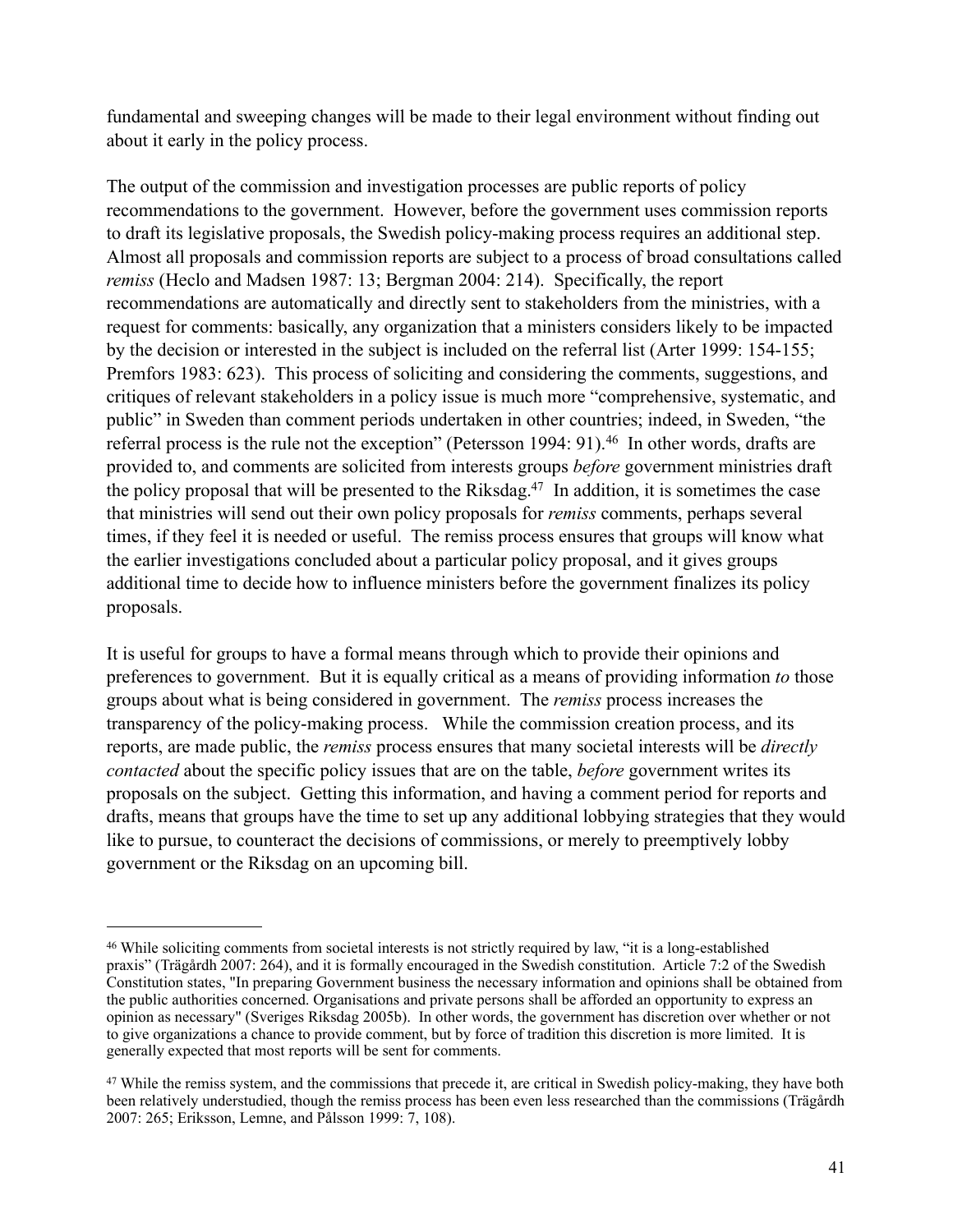The commission and remiss procedures are often characterized as the most important influence institutions in Swedish policy-making, providing external groups with a method of influencing policy outcomes (Olsen 1982: 230). However, Olsen's (1982) interviews with leaders of interest organizations also makes it clear that groups do not necessarily feel that their comments and proposals are heard by those in government. Indeed, particularly for those groups not aligned with parties in power, groups may feel that these procedures do not give them any "real leverage on political decision making," meaning that the Swedish system is more a system of "elaborate communication" than a system of "influence" (Olsen 1982: 221). What the system does, however, is provide information about what is going on in the policy process so that groups can determine the best way for them to accomplish their goals. As one representative of the Swedish Retailers' Federation (*Sveriges köpmannaförbund*) stated:

We want to maintain these procedures [remiss, commissions, etc.] because they give us a broad perspective on current problems and ideas of how to go about influencing the government in other ways. But as direct influence procedures themselves, they are relatively worthless (quoted in Olsen 1982: 221).

In other words, groups get *information* from these procedures that allows them to formulate their lobbying strategies. If they are able to exert influence from within these institutions, that is a positive benefit, but the institutions do not guarantee it; instead, the institutions guarantee actionable information.

In short, a close look at the policy elaboration stage in Sweden shows that groups can count on fore-warning for most, if not all, policy changes considered by the government. Groups are actively consulted on most instances of policy formulation, suggesting that groups can play a decisive role in public policy (Arter 1999: 159). But, as I have argued here, a critical aspect of this consultation is not simply that groups might be able to exert influence through these formal channels, but that it provides groups with early and reliable information about the policy process. In particular, the commission and *remiss* procedures release information to the public about what government is planning to address, and how it is thinking about addressing it, *in advance* of any final decision being made. Groups can take part in the formal procedures, but this early, systematic, and essentially non-discretionary information release makes it possible for them to *select their own preferred strategies* for exerting pressure on government officials.

This practice of policy-making through systematic consultation means that there is an *early* release of information; information about what is on the table and being considered is released *before* it is finalized by government and agencies[.48](#page-42-0) These institutions also mean that there is less discretion for policy-makers over whether or not to disseminate information about the policy process; information is given out, to a wide array of potential stakeholders (those interested or with a stake in a particular policy issue). This means that groups can anticipate being informed of current

<span id="page-42-0"></span><sup>48</sup> The consultation alone is not the full story. While groups are able to exert some influence over policy outcomes through these consultations, many feel that their participation in these institutions *do not* reliably affect outcomes, as discussed later in this chapter. Thus, most groups still need to construct lobbying strategies beyond participation in these consultations. The critical element, I argue, is that these systematic consultations *release information* about the policy process and what is under consideration to all groups. These groups can take part in the consultations, but are also able to construct other lobbying strategies using the information released.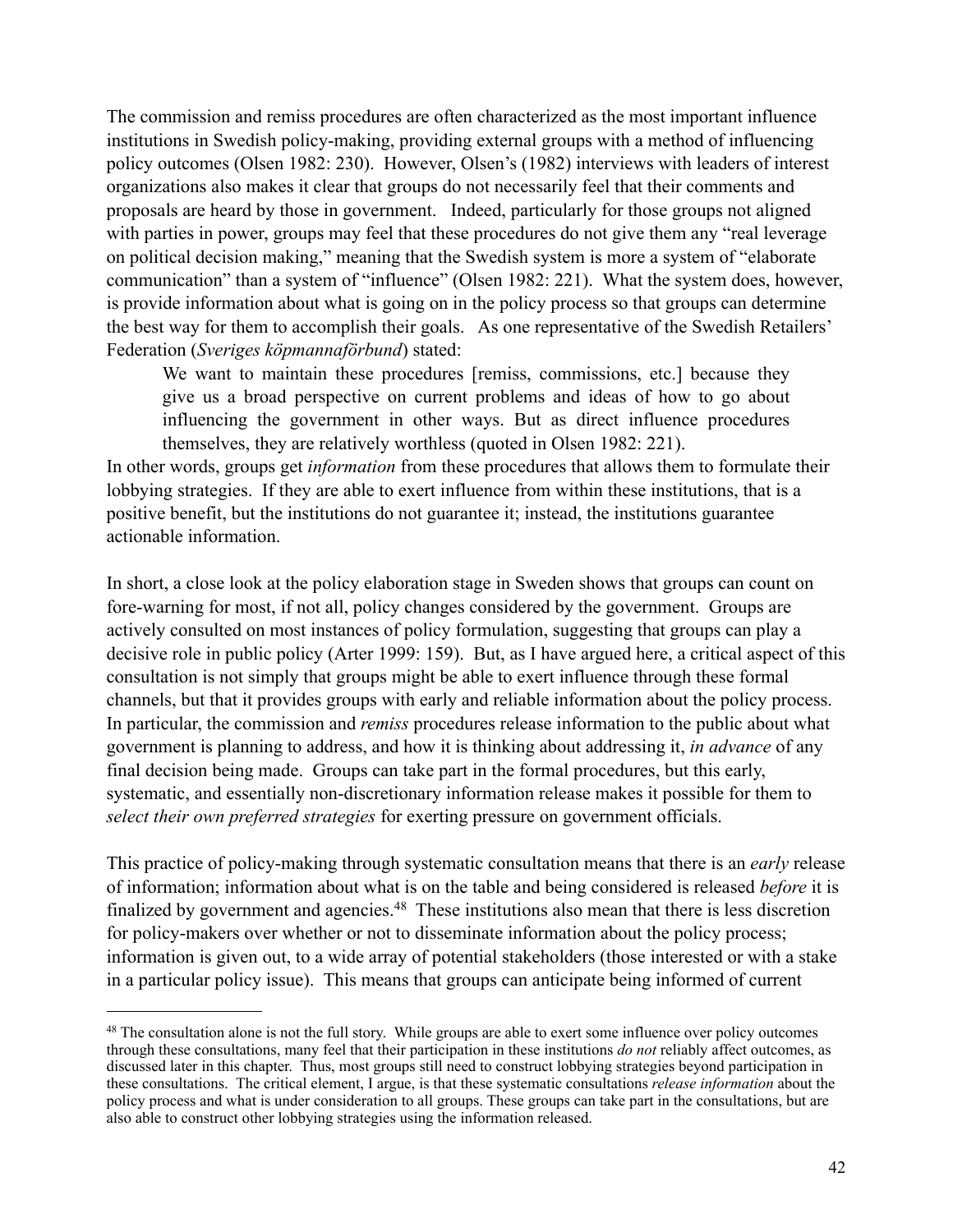policy-making while it is still being elaborated, and thus can construct a lobbying strategy to push for their interests.

In the end, groups who face the policy-making process in Sweden can have very high levels of certainty that they have very good information about the policy issues on the table. Groups, then, should be confident that they can build their lobbying strategies with the actionable information released for any particular policy issue, without the need for insurance strategies to mitigate potential surprises. The Swedish policy-making process, for groups, is very transparent.

## *France: Low Transparency*

The internal workings of the French policy-making process are relatively opaque and uncertain. There are few requirements for systematic releases of information about the policy process, particularly during the earliest stages of the policy process; instead, information is divulged largely at the discretion of policy makers[.49](#page-43-0) To make matters worse for interest groups who hope to influence policy outcomes, the process of policy making itself is highly changeable, depending on the desires and interests of current political actors. All of this plays out in an environment that has generally been fairly closed and secretive with its information, where even formal actors in the policy process may not have information about what others are doing and deciding. Thus, the French policy-making process is relatively non-transparent for the interest groups that face it.

Broadly, France is usually characterized as a strong state, due to its political centralization and powerful administrative apparatus, which generally dominates the policy process and can be relatively closed to influence by private actors (Kriesi, et al., 1995; Gaffney 2003).<sup>50</sup> This view is reinforced by the constitutional strength of the executive branch over the relatively weak parliament (Thiébault 2003; Knapp and Wright 2006). Much important policy making begins in the executive branch, where policy agendas are set and policy alternatives are specified and elaborated. Policy making does take place in the parliament, through debate and amendments, but the majority of bills passed through parliament begin as government bills (Thiébault 2003). In addition, the executive has tended to dominate the formulation of regulations and the implementation process at the national level, though the actual on-the-ground implementation may be carried out in a more decentralized manner by local and regional government actors.

However, the executive branch can be internally divided and balkanized, complicating the lines of responsibility and power over particular policy outcomes (Ashford 1982; Hayward and Wright 2002). Even when the prime minister and the president are of the same party, it may not be clear

<span id="page-43-0"></span><sup>&</sup>lt;sup>49</sup> In some cases, even where certain types of information releases are required under law, the timing of those remain at the discretion of policy makers. For example, see below for a discussion of certain consultation practices during elaboration which are required, yet do not necessarily release information about the policy process in a timely manner.

<span id="page-43-1"></span><sup>&</sup>lt;sup>50</sup> Though it is generally perceived as a closed system, groups still have at least some opportunities for influence, and thus still have an incentive to organize and lobby (Duyvendak 1995; Grossman and Saurugger 2006: 134)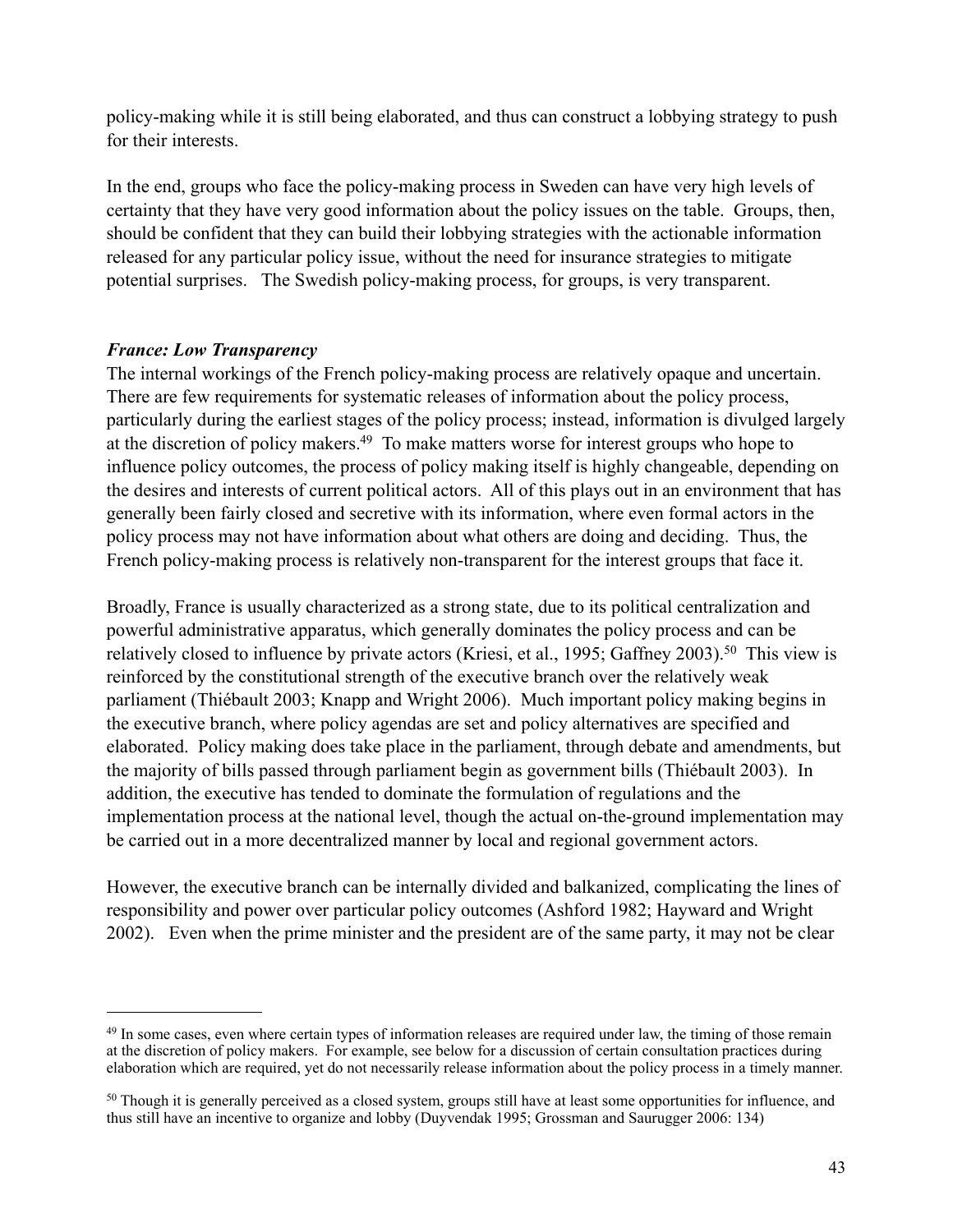who is holding the reins about a particular policy issue;<sup>51</sup> nor is it always evident which actors within a particular ministry may be most active in elaborating particular policy proposals. Indeed, multiple executive actors can compete against each other over policy production, even when they do not have the power to check each other; for instance, line ministers can compete with the prime minister's aides over policy elaboration on the same policy issue (Hayward and Wright 2002). Thus, the pathways of policy-making may not be clear or permanent for a particular policy area, and the 'normal' procedures for policy-making can easily be overridden by competing policy makers[.52](#page-44-1)

While the dominant, yet balkanized, executive branch creates institutional uncertainty about the policy-making process, these difficulties are compounded by a general lack of transparency, particularly during the earliest stages of policy making. There are few requirements for disclosure to interest groups and societal stakeholders in the French system. Indeed, even parliamentarians may not be able to discover what is being considered in the executive branch (Le Men 1984). Instead, it is entirely possible that groups will not know what the executive is considering until a written proposal of law has been deposed on the parliament's agenda, and even then the groups have to keep a close eye on this agenda to ensure that they don't miss something important. Such last-minute surprises mean that groups can be limited to lobbying on amendments and votes within the parliament, as they effectively missed the framing of the agenda and the elaboration of policy within the ministry; in other words, they may need to lobby fairly late in the game, when options they care most about may be off the table and difficult to reinstate.

Nevertheless, low transparency does not mean that groups *never* get information about the policymaking process. Indeed, many groups are reasonably frequently consulted by policy makers about current policy proposals (Hall 2006: 8-10; Le Picard, Adler, and Bouvier 2000: 67-8). When groups *are* given access to the elaboration process, they tend to be groups that are deemed "worthy" and are seen as "trusted social partners" (Hayward 1982: 117, 120).

However, the government has broad discretionary control over information releases, and thus groups are very much dependent on the government, and its good will, for information. Within this context, the groups can get information from policy makers, but they can never be certain at any one time that they have all the information they need. In other words, uncertainty does not require a complete information blackout. Rather groups in France can sometimes get information and sometimes not, but they cannot be sure which of the two states they are in.

<span id="page-44-0"></span><sup>51</sup> As Knapp and Wright (2006: 112) point out, "in practice … the president controls as much or as little of policymaking as he wishes;" to emphasize this point, they quote Mitterand's 1983 observation that "it is up to the president to decide which policies should be decided by the president."

<span id="page-44-1"></span> $52$  For example, the president can make policy announcements to lock in ministers and prime minister without giving them advance warning; and the prime minister and his aides can override the ministers in the same way (Knapp and Wright 2006).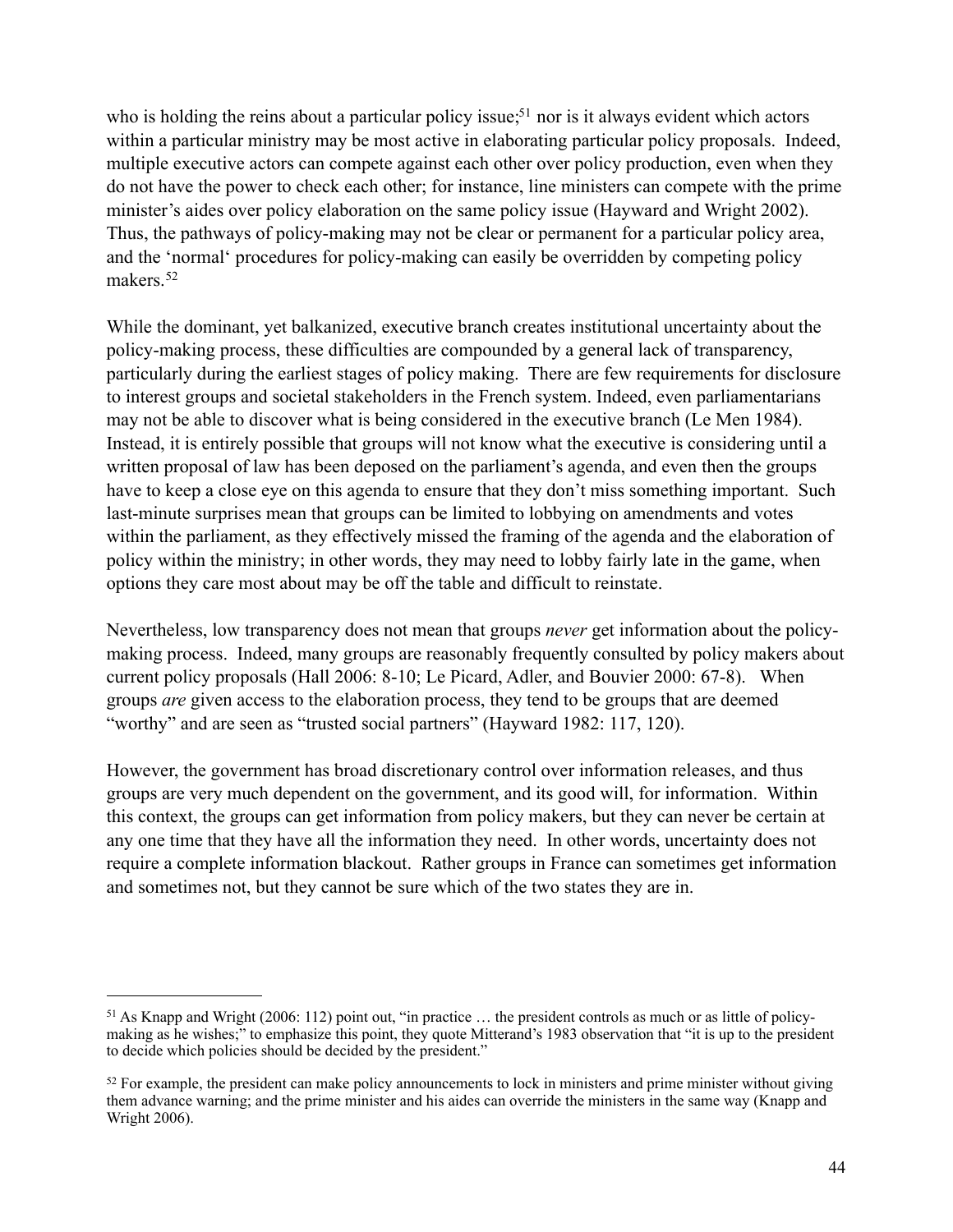The French government has a great deal of discretion over information about the policy process. While executive actors *can* release information about the current policy issues being discussed and elaborated, they have little obligation to do so *early* in the process. That said, ministers and their staff often do consult with groups about the legislation they are considering, but they are under no obligation to consult all groups who might have an interest in it; instead the minister decides *which groups* it wants to give information to and it decides *which information* it wants to give to or receive from those groups.

If a group is lucky enough to be consulted early in the elaboration process, then it will have a reasonable amount of information with which to construct its lobbying plan. However, if a group is not lucky enough to be consulted early, and the government has not decided to publicly provide information about its agenda, the groups will have to gather information about the policy process in other ways. Their primary line of attack will be to try to get discretionary information about the policy process from their allies in government. For instance, a group can try to contact its actual and potential allies within government ministries. However, the balkanized nature of the French executive means that one group's allies may not have access to information about the policy process being carried out in a different ministry. Though ministry staff and officials need to coordinate their policy making with other relevant ministries, they may not do so very early in the process. Thus, by the time a group's allies in government have information about what is going on, it may be fairly late in the elaboration process.

Even within ministries, there is a great reluctance to share information. Though ministries are required to coordinate with each other, to ensure that all policy areas potentially affected by a bill have a chance to comment on new policy proposals, this communication does not necessarily take place in a timely manner. The actors within ministries who are tasked with actually researching and writing particular bills engage in "turf wars" to maintain their own control over policy creation; thus there may be:

deliberate as well as inadvertent denials of information to other parts of the same ministry as a way of protecting oneself from intrusion by others [and] such uncommunicative practices are much more evident when we move to interorganizational communication, or lack of it. This behavior takes place both horizontally and vertically (Hayward and Wright 2002: 17).

In short, those who are actually putting together policy proposals exert their discretion over information as much as they can, sometimes refusing to provide information even to other political actors in the executive branch.

The implications of this behavior for groups is fairly large. Even if a group has favorable access to one set of policy makers within the executive branch, they may not get information about the full range of policies currently under consideration in government. Their allies can give them information about what they are doing, but may not have any information to provide about what everyone else is considering. Thus, even groups who have easy access to parts of the executive are likely to be surprised by the output of the executive branch as a whole.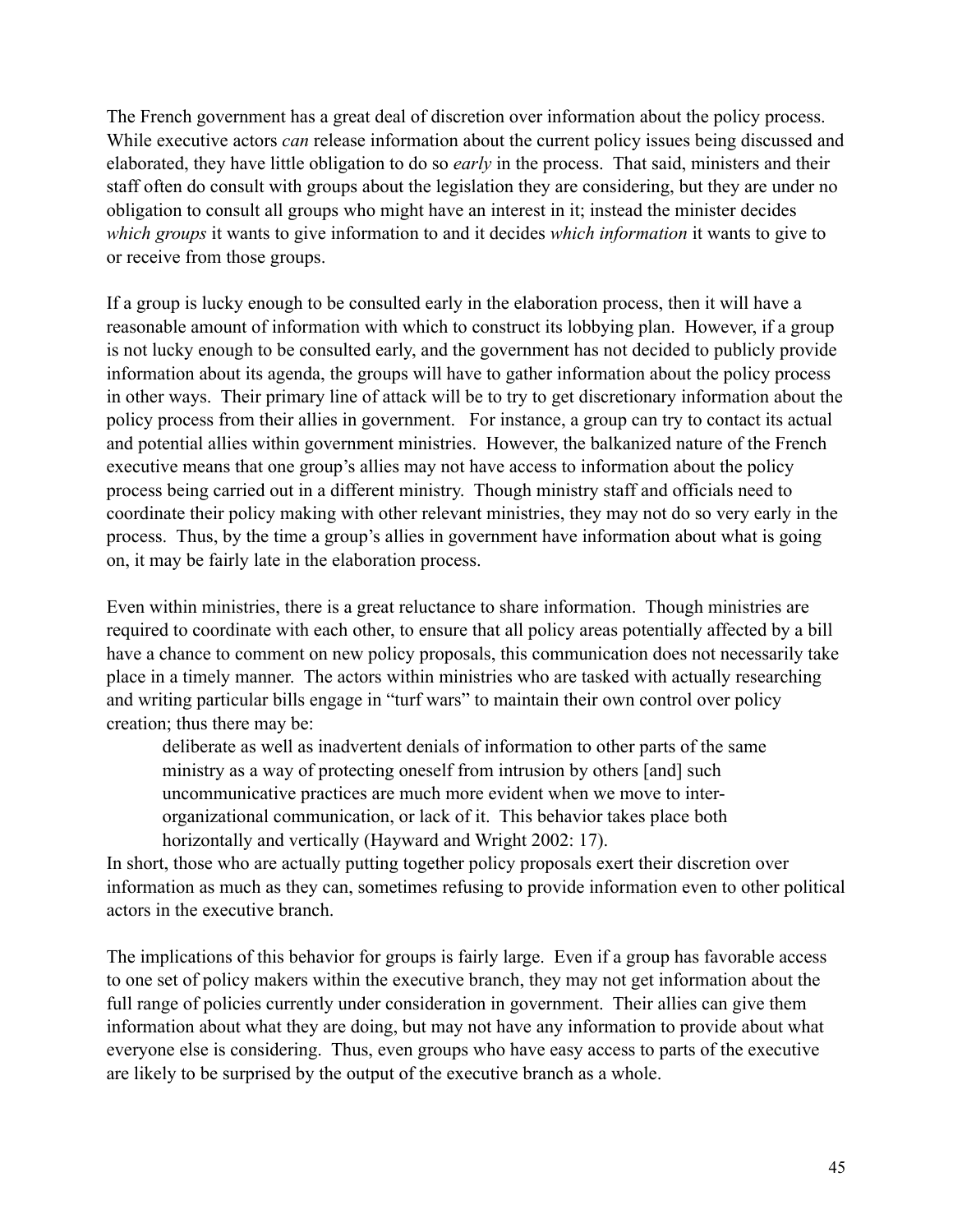In addition, there are also several types of *formal* consultations that take place within the French government. One type is the *mandatory* consultation commissions that have been set up in various policy areas (Lallement 2006:54). While this may sound, in theory, like a useful and systematic method of gathering information about the policy process, in practice these mandatory commissions have no guarantee of seeing ministry bills until they are essentially complete (Wilson 1983: 900).<sup>53</sup> The commissions have little formal policy-making power (Dion 1972: 186; Wilson 1993), and only some groups are given access to them (Mény 1989: 95-6) Thus, while taking part in a mandatory commission may give groups information about a bill *before* it is deposed in parliament, it may not be much before that moment and may be after the bill is fully elaborated by ministers and their staff, and even may be after it has been formally approved by the full cabinet in the Council of Ministers[.54](#page-46-1)

Another type of formal consultations are the large-scale ad-hoc commissions that are occasionally created by government actors (Boy 2010). These tend to be called together before the government decides to take on a particular policy issue, and effectively act to provide recommendations for what the government *should* do. Clearly, knowing about such a consultation or commission would give groups an early heads up about the government's agenda. However, there is little guarantee that the government actually plans to pursue any of the recommendations proffered by the commissions; nor is it guaranteed that the government actually plans to take up the issues on the policy agenda. Indeed, groups can invest a great deal of resources into participating in such consultations, and in the end, find that the resources were essentially wasted.

Thus, there *are* methods and means for gathering information about the elaboration process in France. However, there are *no early systematic* ways of gathering information about the policy process. Government actors can decide at their own discretion whether they will release information by discussing and consulting with groups, and they can also decides which groups they will talk to. While there are mandatory commissions for some policy issues, which ensures some systematic release of policy information from government, these are not necessarily *early* releases of information, and can come fairly late in the elaboration process. Thus, the elaboration process for groups can be very uncertain; they may get information in time to put together a lobbying action, but they may not. And groups may not be able to tell whether they are missing information because there is no relevant policy going through the process, or whether they are missing information because policy-makers are simply not giving it to them.

<span id="page-46-0"></span><sup>53</sup> Wilson (1983: 900) gives the example of a group's representative who took part in "a committee meeting one day to discuss a proposed measure and then saw it printed the next day in the *Journal Officiel* suggesting that the decision was made and the measure sent to the printer before the committee even met."

<span id="page-46-1"></span><sup>54</sup> As Wilson notes, instead of providing groups with useful information and influence, these commissions "serve to enhance the ability of government to make policy on its own while preserving the guise of consulting affected interests" (Wilson 1993: 121)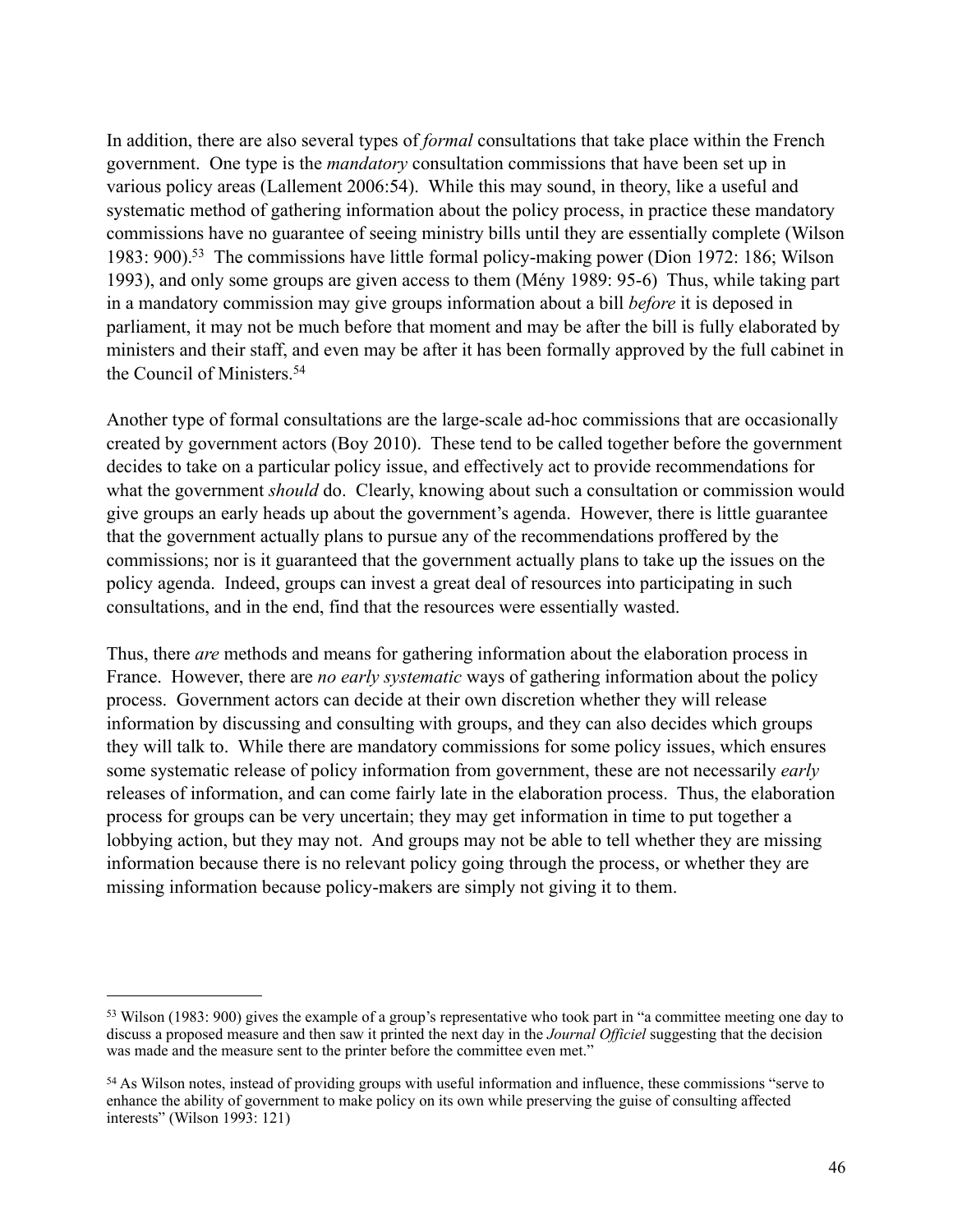As this discussion indicates, information about the elaboration stage is released very much at the discretion of policy makers. Indeed, even when there are formal legal requirements that standing consultative committees be given a chance to inspect proposals and provide advice on them, government policy makers have every right to provide those proposals when they have already completed and finalized the elaboration process. Thus, the one systematic way that groups might get information about the elaboration process takes place at the very end of the elaboration stage, when it can be far too late for groups to act on any information they might acquire.

This means that early, actionable information, is generally only available at the discretion of policy makers. Some discretionary information is doled out directly from policy makers to groups, such as through ad hoc consultations, whether formal or informal. However, groups may also need to seek out discretionary information from potential allies in government. The problem, however, is that the French executive is very balkanized both within and across its ministries. While ministers and their staffs must eventually coordinate amongst themselves, one ministry may elaborate their proposal fully before discussing it with another. Thus, even if a group has a strong ally in one part of government who *wants* to tell the group about all policy issues that might affect it, that ally may not have full information about all the issues on the table in other ministries. Thus, the balkanized nature of the French executive also serves to reduce the transparency for French interest groups. In short, groups face a relatively non-transparent elaboration process.

In conclusion, the policy-making process in France is relatively non-transparent. While groups can, and do, get information about the policy process, it is not provided systematically at the earliest points in the policy-making process. Instead, early information about what is going on in the policy process is generally only available at the discretion of policy makers. Thus, a particular policy issue is sometimes dealt with in a way that gives interest groups actionable information; however, there is no guarantee that actionable information will be provided in *every* case. Even if groups are not always informed late about policy or are not always surprised, there is always the chance that they may be. Any one group may miss out on important information on policy they care about, even those groups who may be regularly given good information when government actors think to call them.

So, even though the later stages of the policy process tend to be reasonably transparent — such as the decision stage in parliament, or the on-the-ground implementation stage in regional and local governments — groups may not have the opportunity to lobby effectively at the critical agenda setting and elaboration stages for policy, nor for the elaboration of rules and regulations. Groups, then, must pursue their lobbying strategies in a state of uncertainty. They must make decisions about how to lobby, even though they cannot be sure that they, in fact, know what is being deliberated or decided within the policy-making process.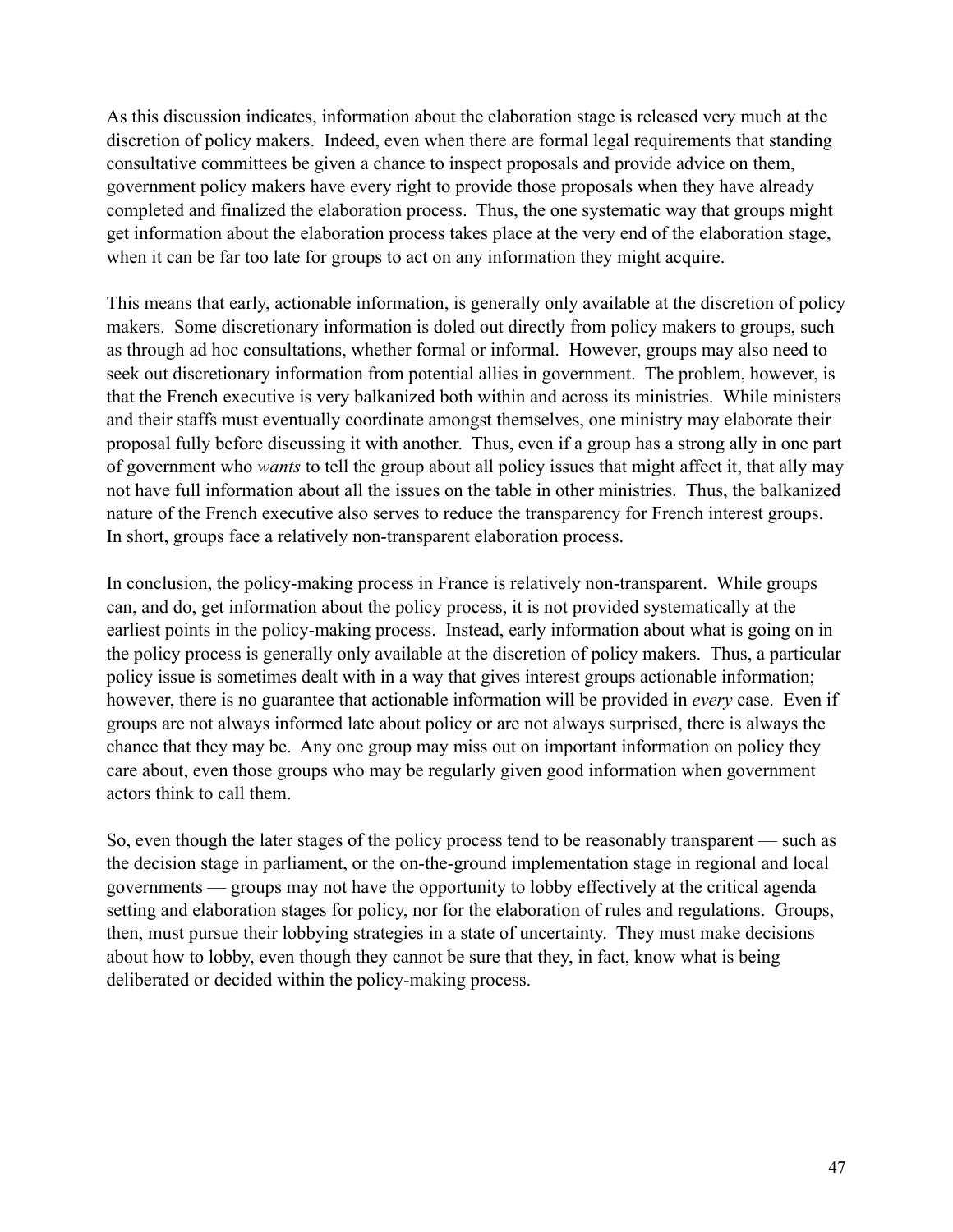#### **References**

- Agresti, Alan. 2002. *Categorical Data Analysis*, 2nd edition. Wiley-Interscience, Hoboken, New Jersey.
- Ainsworth, Scott, and Itai Sened. 1994. The Role of Lobbyists: Entrepreneurs with Two Audiences. *American Journal of Political Science* 37(3). 834-866.
- Andres, Gary J. 2009. *Lobbying Reconsidered: Under the Influence*. Series: Real Politics in America. Pearson Longman, New York.
- Anton, Thomas J. 1969. Policy-Making and Political Culture in Sweden. Scandinavian Political Studies 4(A4, Jan.). 88-102.
- Aronoff, Craig E. 1976. Predictors of Success in Placing Releases in Newspapers. *Public Relations Review* 2(4). 43-57.
- Arter, David. 1999. *Scandinavian Politics Today.* Manchester University Press, Manchester.
- Ashford, Douglas E. 1982. *Policy and Politics in France: Living With Uncertainty*. Temple University Press, Philadelphia.
- Auger, Pierre, and Jean-Luc Ferrante. 2004. *Greenpeace: Controverses autour d'une ONG qui dérange*. Éditions La Plage, Sète, France.
- Austen-Smith, David. 1993. Information and Influence: Lobbying for Agendas and Votes. *American Journal of Political Science* 37(3). 799-833.
- Austen-Smith, David, and John R. Wright. 1992. Competitive Lobbying for a Legislator's Vote. *Social Choice and Welfare* 9. 229-257.
- Bakir, Vian. 2006. Policy Agenda Setting and Risk Communication: Greenpeace, Shell, and Issues of Trust. *The Harvard International Journal of Press/Politics* 11(3). 67-88.
- Baron, David P. 2000. Legislative Organization with Informational Committees. *American Journal of Political Science* 44(3). 485-505.
- Baumgartner, Frank R., Jeffrey M. Berry, Marie Hojnacki, David C. Kimball, and Beth L. Leech. 2009. *Lobbying and Policy Change: Who Wins, Who Loses, and Why.* The University of Chicago Press, Chicago.
- Bennedsen, Morten, and Sven E. Feldmann. 1999. *Legislative Structure, Incentives and Informational Lobbying.* Working Paper No. 99.22. Irving B. Harris Graduate School of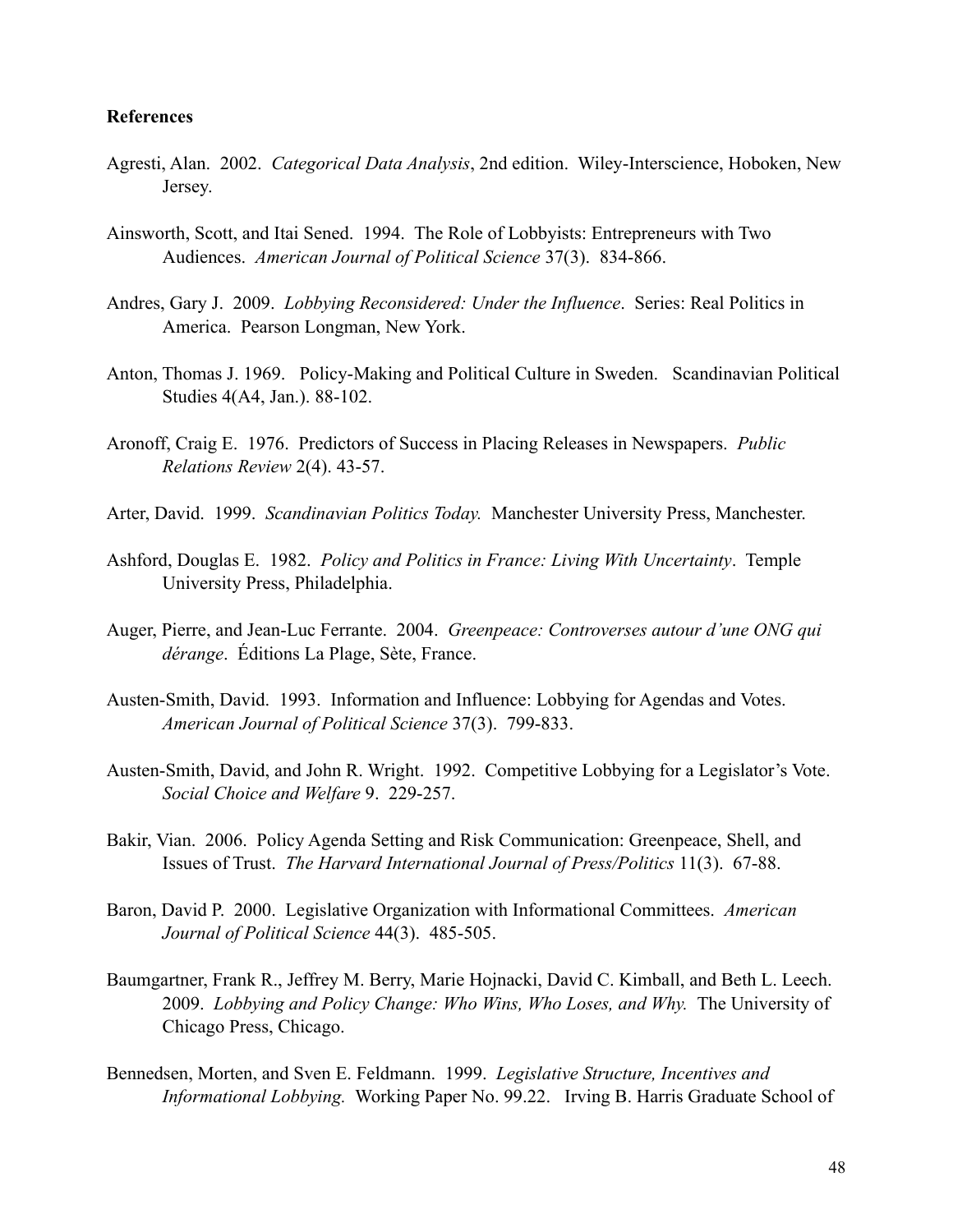Public Policy Studies, The University of Chicago.

- Bennedsen, Morten, and Sven E. Feldmann. 2002b. Lobbying and Legislative Organization: The Effect of the Vote of Confidence Procedure. *Business and Politics* 4(2). 187-203.
- Bergman, Torbjörn. 2004. Sweden: Democratic Reforms and Partisan Decline in an Emerging Separation-of-Powers System. *Scandinavian Political Studies* 27(2). 203-225.
- Bergman, Torbjörn, and Niklas Bolin. 2011. Swedish Democracy: Crumbling Political Parties, a Feeble Riksdag, and Technocratic Power Holders? In, Torbjörn Bergman and Kaare Strøm, eds., *The Madisonian Turn: Political Parties and Parliamentary Democracy in Nordic Europe.* The University of Michigan Press, Ann Arbor. 251-293.

Blalock, Herbert M. 1979. *Social Statistics*, Revised 2nd edition. McGraw Hill, New York.

- Bouwen, Pieter. 2002. Corporate Lobbying in the European Union: The Logic of Access. *Journal of European Public Policy* 9(3). 365-390.
- Bouwen, Pieter. 2004. Exchanging access goods for access: A Comparative study of business lobbying in the European Union institutions. *European Journal of Political Research* 43. 337-369.
- Boy, Daniel. 2010. Le Grenelle de L'Environnement: Une Novation Politique? *Revue française d'administration publique* 2(134). 313-324.
- Bradley, Robert B. 1980. Motivations in Legislative Information Use. *Legislative Studies Quarterly* 5(3, Aug.). 393-406.
- Broscheid, Andreas, and David Coen. 2003. Insider and Outsider Lobbying of the European Commission: An Informational Model of Forum Politics. *European Union Politics* 4(2). 165-189.
- Broscheid, Andreas, and David Coen. 2007. Lobbying activity and fora creation in the EU: Empirically exploring the nature of the policy good. *Journal of European Public Policy* 14(3). 346-365.
- Browne, William P. 1998. *Groups, Interests, and U.S. Public Policy.* Georgetown University Press, Washington, D.C.
- Burstein, Paul, and C. Elizabeth Hirsh. 2007. Interest Organizations, Information, and Policy Innovation in the U.S. Congress. *Sociological Forum* 22 (2, Jun.). 174-199.

Carley, Kathleen. 1993. Coding Choices for Textual Analysis: A Comparison of Content Analysis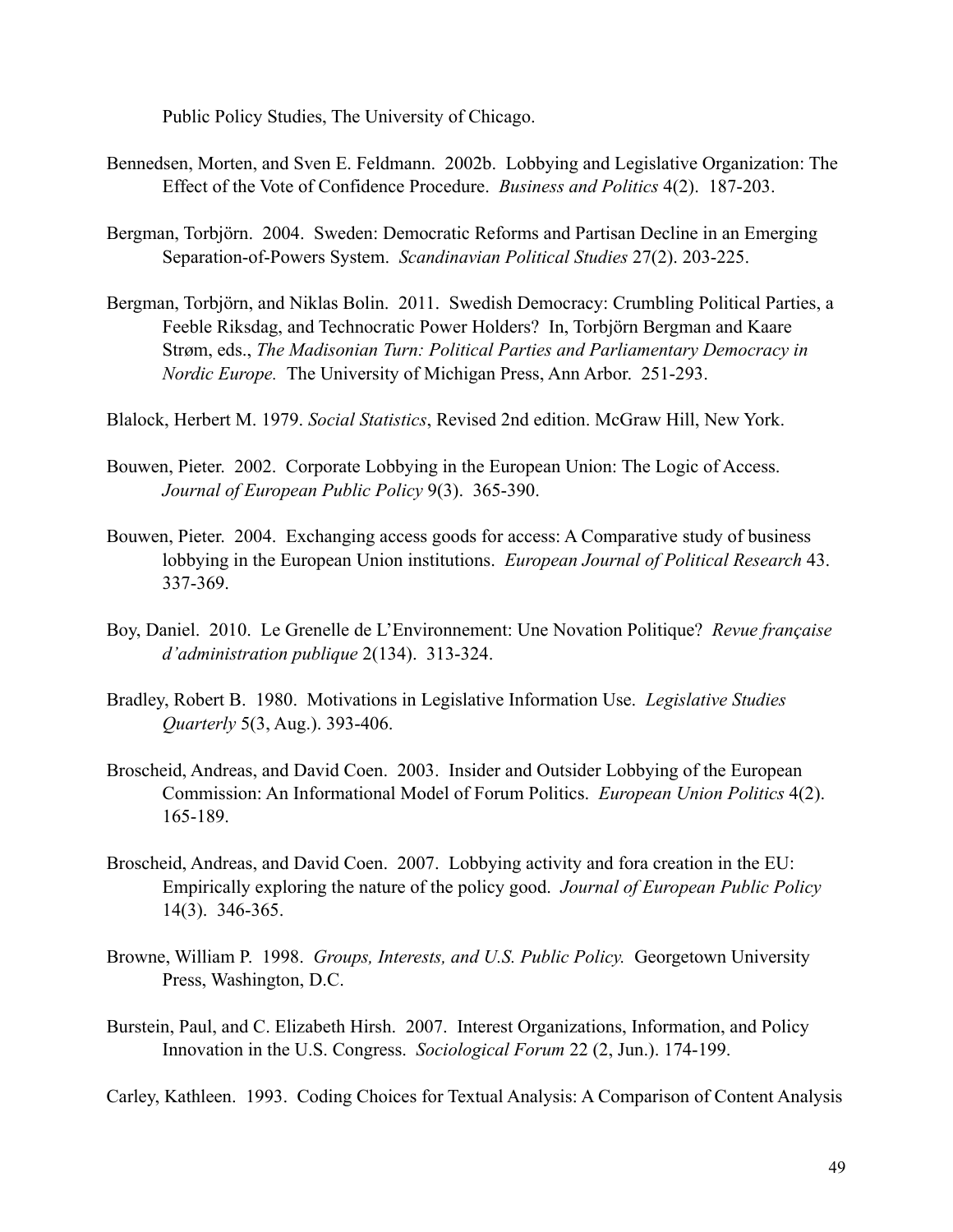and Map Analysis. Sociological Methodology 23. 75-126.

- Chalmers, Adam William. 2011. Interests, Influence, and Information: Comparing the Influence of Interest Groups in the European Union. *Journal of European Integration* 33(4). 471-486.
- Constantelos, John. 2004. The Europeanization of interest group politics in Italy: business associations in Rome and the regions. *Journal of European Public Policy* 11(6, Dec.). 1020-1040.
- Curtin, Deirdre, and Albert Jacob Meijer. 2006. Does transparency strengthen legitimacy? A critical analysis of European Union policy documents. *Information Polity* 11. 109-122.
- Dahm, Matthias, and Nicolás Porteiro. 2008. Informational Lobbying under the Shadow of Political Pressure. *Social Choice and Welfare* 30. 531-559.
- Dallal, Gerard E. 2000. Contingency Tables. *The Little Handbook of Statistical Practice.* Last modified July 16, 2008. <http://www.jerrydallal.com/LHSP/ctab.htm>
- DeGregorio, Christine. 2009. Calling out the Troops: Interest Groups, Press Releases, and Policy Promotion through Speech. *Politics & Policy* 37(3). 463-48.
- Dion, Léon. 1972. *Société et Politique: La Vie des Groupes. Tome Second. Dynamique de la Société Libérale*. Les Presses de l'Université Laval, Québec, Canada.
- Duyvendak, Jan Willem. 1995. *The Power of Politics: New Social Movements in France.*  Westview Press, Boulder.
- Ekelund, Hans, and Carl-Gustaf Dahlin. 1997. *Development of the Swedish Forests and Forest Policy during the last 100 years.* Skogsstyrelsen (National Board of Forestry), Jönköping.
- Eriksson, Lars-Erik, Marja Lemne, Inger Pålsson. 1999. *Demokrati på remiss*. Demokratiutredningens skrift nr 30. SOU 1999:144.
- Faucheux, Sylvie, and Géraldine Froger. 1995. Decision-making under environmental uncertainty. *Ecological Economics* 15: 29-42.

Felgenhauer, Mike. 2010. Transparency and special interests. *Economics Letters* 106. 4-7.

FNE (*France Nature Environnement*). 2010. Agriculture : grosse déception sur la loi de modernisation. Communiqué de presse, Mardi 12 Janvier 2010. [http://www.fne.asso.fr/](http://www.fne.asso.fr/fr/agriculture-grosse-deception-sur-la-loi-de-modernisation.html?cmp_id=33&news_id=1495) [fr/agriculture-grosse-deception-sur-la-loi-de-modernisation.html?](http://www.fne.asso.fr/fr/agriculture-grosse-deception-sur-la-loi-de-modernisation.html?cmp_id=33&news_id=1495) [cmp\\_id=33&news\\_id=1495](http://www.fne.asso.fr/fr/agriculture-grosse-deception-sur-la-loi-de-modernisation.html?cmp_id=33&news_id=1495) and [http://www.fne.asso.fr/com/cp\\_en\\_pdf\\_2/cp-120110.pdf](http://www.fne.asso.fr/com/cp_en_pdf_2/cp-120110.pdf)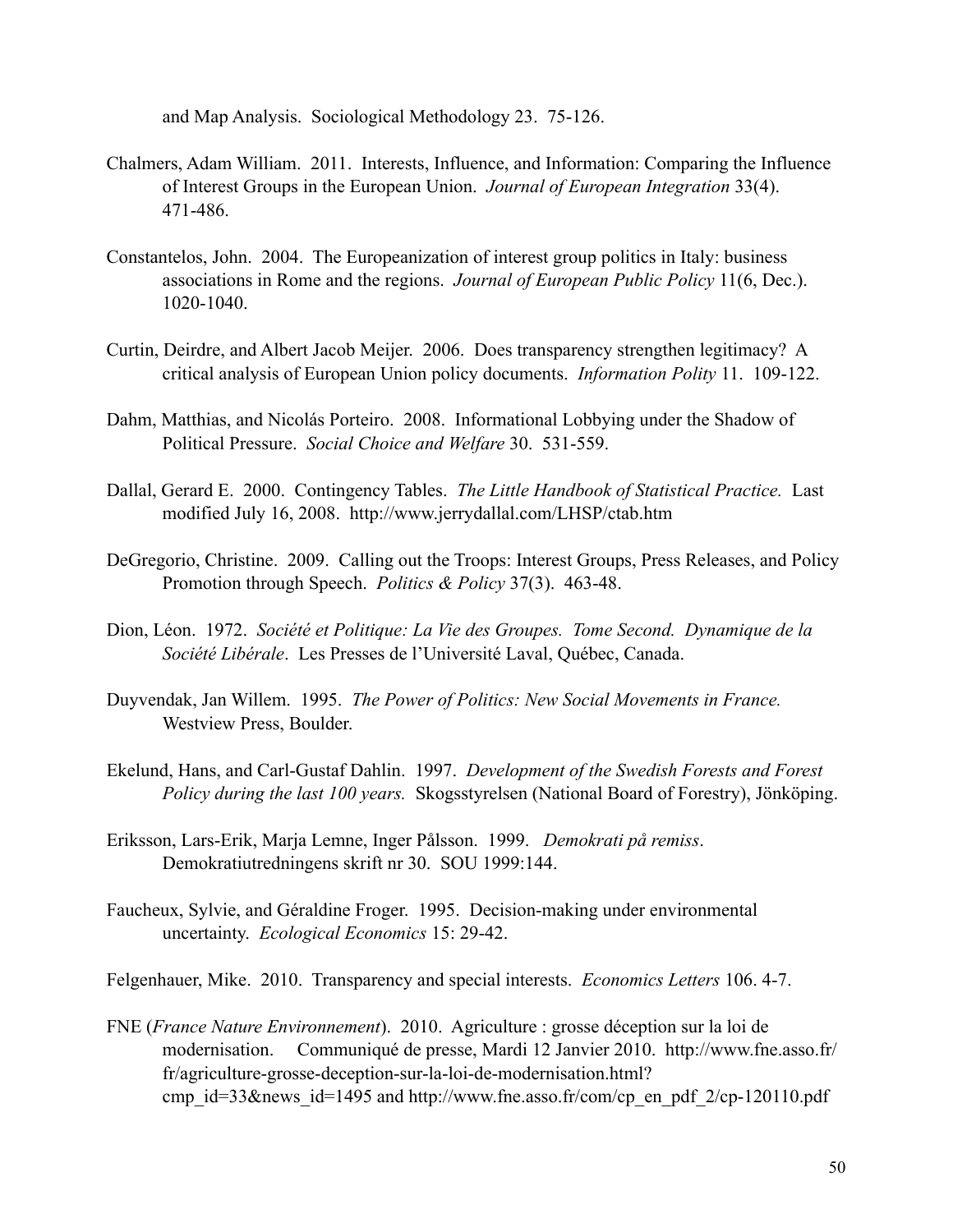Fox, Justin. 2007. Governmental transparency and policymaking. *Public Choice* 131. 23-44.

- Frankel, Maurice. 2001. Freedom of Information: Some International Characteristics. Paper presented at the "Transparency in Europe" seminar, organized by the Dutch Ministry of the Interior and Kingdom Affairs, The Hague, February 2001. [http://www.cfoi.org.uk/pdf/](http://www.cfoi.org.uk/pdf/amsterdam.pdf) [amsterdam.pdf](http://www.cfoi.org.uk/pdf/amsterdam.pdf).
- Gaffney, John. 2003. The French Fifth Republic as an Opportunity Structure: A Neo-institutional and Cultural Approach to the Study of Leadership Politics. *Political Studies* 51. 686-705.
- Gailmard, Sean. 2009. Discretion Rather than Rules: Choice of Instruments to Control Bureaucratic Policy Making. *Political Analysis* 17. 25-44.
- Gersen, Jacob E., and Anne Joseph O'Connell. 2008. Deadlines in Administrative Law. *University of Pennsylvania Law Review* 156(4). 923-990.
- Gersen, Jacob E., and Anne Joseph O'Connell. 2009. Hiding in Plain Sight? Timing and Transparency in the Administrative State. *The University of Chicago Law Review* 76 (3). 1157-1214.
- Gong, Min, Jonathan Baron, and Howard Kunreuther. 2009. Group cooperation under uncertainty. *Journal of Risk and Uncertainty* 29. 251-270.
- Gosseries, Axel. 2006. Democracy and Transparency. In, Debate: Transparency. *Swiss Political Science Review* 12(3). 83-90.
- Green, Rebecca R. 1991. The profession's models of information: A cognitive linguistic analysis. *Journal of Documentation* 47(2). 130-148.
- Grimmer, Justin Ryan. 2010. *Representational Style: The Central Role of Communication in Representation*. Ph.D. Thesis. Department of Government, Harvard University, Cambridge Massachusetts.
- Grossman, Emiliano, and Sabine Saurugger. 2006. *Les groupes d'intérêt: Action collective et stratégies de représentation.* Armand Colin, Paris.
- Grossman, Gene M., and Elhanan Helpman. 2001. *Special Interest Politics.* The MIT Press, Cambridge, MA, and London.
- Hall, Peter A. 2006. Introduction: The Politics of Social Change in France. In, Culpepper, Pepper D., Peter A. Hall, and Bruno Palier, eds., *Changing France: The Politics that Markets Make.* Palgrave MacMillan, Basingstoke and New York. 1-26.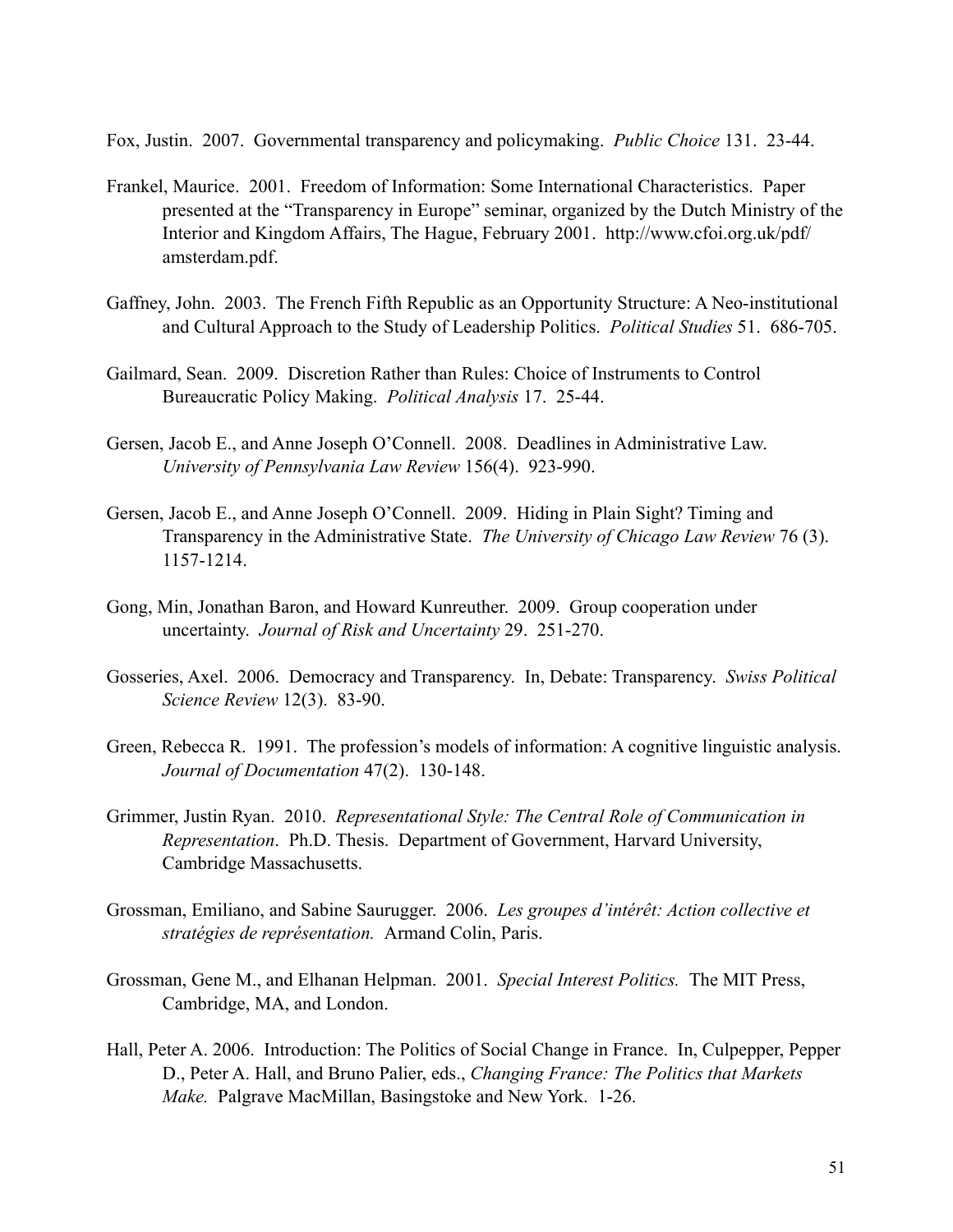- Hamilton, H. 2004. *Lessons Learnt from the Evolution of Forest Policy in Sweden in the Last 150 Years.* A report prepared for the project Lessons Learnt on Sustainable Forest Management in Africa. A joint iniative of the Royal Swedish Academy of Agriculture and Forestry (KSLA), the African Forest Research Network (AFORNET) at the African Academy of Sciences (AAS), and the Food and Agriculture Organization of the United Nations (FAO). Accessed July 11, 2011. [http://afforum.org/component/docman/](http://afforum.org/component/docman/doc_download/14-forest-policy-in-sweden) [doc\\_download/14-forest-policy-in-sweden](http://afforum.org/component/docman/doc_download/14-forest-policy-in-sweden)
- Hansen, John Mark. 1991. *Gaining access : Congress and the farm lobby, 1919-1981.* University of Chicago Press, Chicago.
- Hayward, Jack. 1982. Mobilising Private Interests in the Service of Public Ambitions: The Salient Element in the Dual French Policy Style. In Jeremy Richardson, ed., *Policy Styles in Western Europe*. George Allen and Unwin, London: 111-140.
- Hayward, Jack, and Vincent Wright. 2002. *Governing from the Centre: Core Executive Coordination in France.* Oxford University Press, Oxford.
- Heberlig, Eric S. 2005. Getting to Know You and Getting Your Vote: Lobbyists' Uncertainty and the Contacting of Legislators. *Political Research Quarterly* 58(3). 511-520.
- Heckscher, Gunnar. 1958. Interest Groups in Sweden. In, Henry W. Ehrmann, ed., Interest Groups on Four Continents. University of Pittsburgh Press, Pittsburgh. 154-72.
- Heclo, Hugh, and Henrik Madsen. 1987. *Policy and Politics in Sweden: Principled Pragmatism*. Temple University Press, Philadelphia.
- Heitshusen, Valerie. 2000. Interest Group Lobbying and U.S. House Decentralization: Linking Informational Focus to Committee Hearing Appearances. *Political Research Quarterly* 53(1). 151-176.
- Hirshleifer, Jack, and John G. Riley. 1979. The Analytics of Uncertainty and Information -- An Expository Survey. *Journal of Economic Literature* 17(4, Dec.). 1375-1421.
- Horton, Nicholas J., and Ken Kleinman. 2011. *Using R for Data Management, Statistical Analysis, and Graphics.* CRC Press, Boca Raton, Florida.
- Jacobs, Geert. 1999a. Self-reference in press releases. *Journal of Pragmatics* 31. 219-242.
- Jacobs, Geert. 1999b. *Preformulating the news: An analysis of the metapragmatics of press releases.* John Benjamins Publishing Company, Amsterdam and Philadelphia.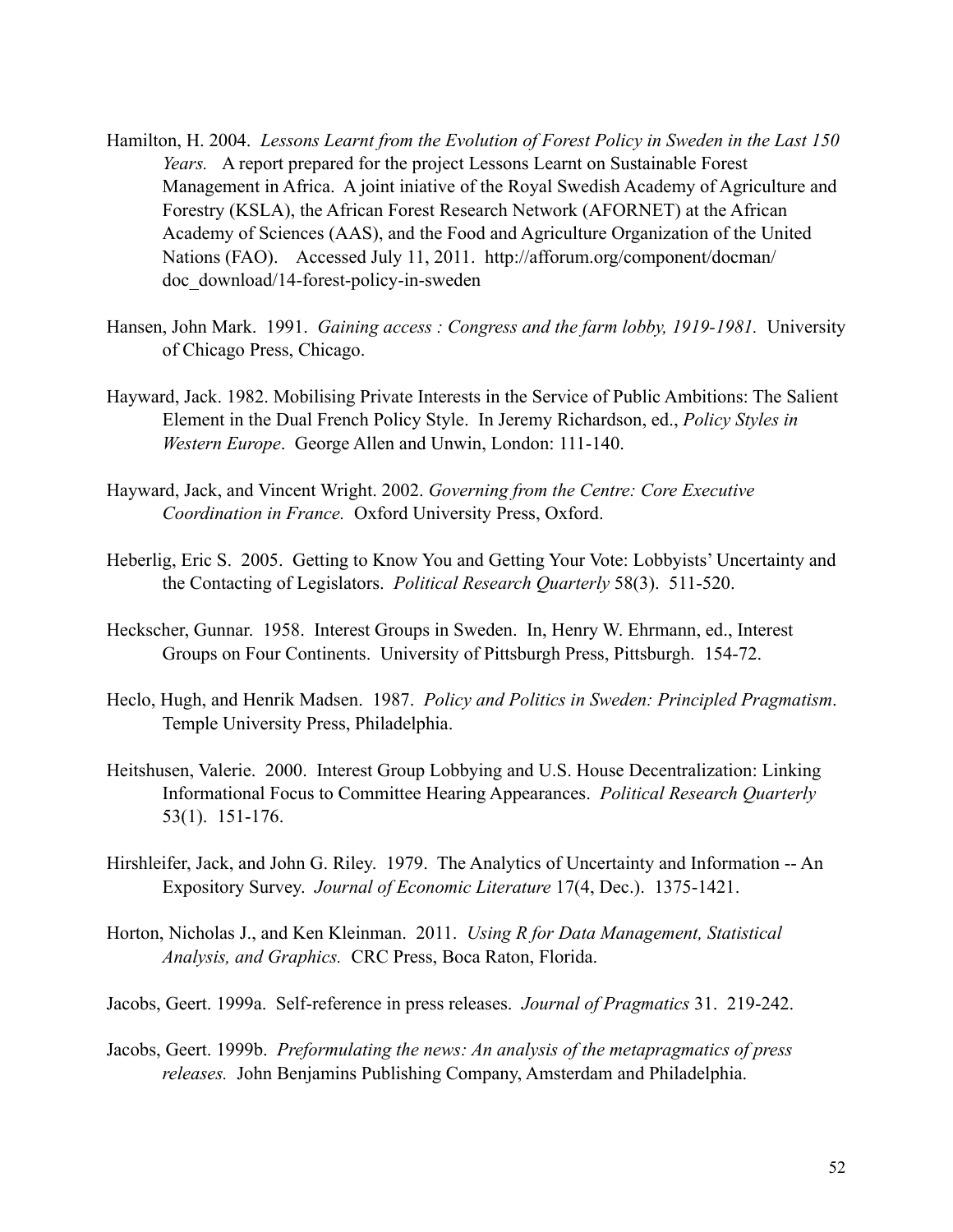- Kersh, Rogan. 2007. Lobbyists and the Provision of Political Information. In, Burdett Loomis and Allan Cigler, eds., *Interest Group Politics*, 7th edition. Congressional Quarterly Press, Washington, D.C.
- Kierkegaard, Sylvia. 2009. Open access to public documents More secrecy, less transparency! *Computer Law & Security Review* 25. 3-27.
- Kitschelt, Herbert P. 1986. Political Opportunity Structures and Political Protest: Anti-Nuclear Movements in Four Democracies. *British Journal of Political Science* 16(1, Jan.). 57-85.
- Klüver, Heike. 2009. *Lobbying in the European Union: The power of information*. Paper prepared for presentation at the 5th ECPR General Conference, Potsdam, September 10-12, 2009.
- Knapp, Andrew, and Vincent Wright. 2006. *The Government and Politics of France*, 5th edition. Routledge, London.
- Kollman, Ken. 1998. *Outside Lobbying: Public Opinion and Interest Group Strategies.* Princeton University Press, Princeton.
- Krehbiel, Keith. 1991. *Information and Legislative Organization.* University of Michigan Press, Ann Arbor.
- Kriesi, Hanspeter, Ruud Koopmans, Jan Willem Duyvendak, and Marco G. Giugni. 1995. *New Social Movements in Western Europe: A Comparative Analysis*. University of Minnesota Press, Minneapolis.
- Krippendorff, Klaus. 2004. *Content Analysis: An Introduction to its Methodology,* second edition. Sage Publications, Thousand Oaks and London.
- KSLA (Royal Swedish Academy of Agriculture and Forestry). 2009. *The Swedish Forestry Model.* Royal Swedish Academy of Agriculture and Forestry, Stockholm. Accessed July 11, 2011. *[http://www.skogsstyrelsen.se/Global/myndigheten/Skog%20och%20miljo/](http://www.skogsstyrelsen.se/Global/myndigheten/Skog%20och%20miljo/ENGLISH/retrieve_file.pdf) [ENGLISH/retrieve\\_file.pdf](http://www.skogsstyrelsen.se/Global/myndigheten/Skog%20och%20miljo/ENGLISH/retrieve_file.pdf)*
- Lallement, Michel. 2006. New Patterns of Industrial Relations and Political Action since the 1980s. In, Culpepper, Pepper D., Peter A. Hall, and Bruno Palier, eds., *Changing France: The Politics that Markets Make.* Palgrave MacMillan, Basingstoke and New York. 50-79.
- Laver, Michael, and Kenneth A. Shepsle. 1996. *Making and Breaking Governments: Cabinets and Legislatures in Parliamentary Democracies.* Cambridge University Press, Cambridge.
- Le Men, Jean-François. 1984. *L'information du Parlement français*. Notes et Études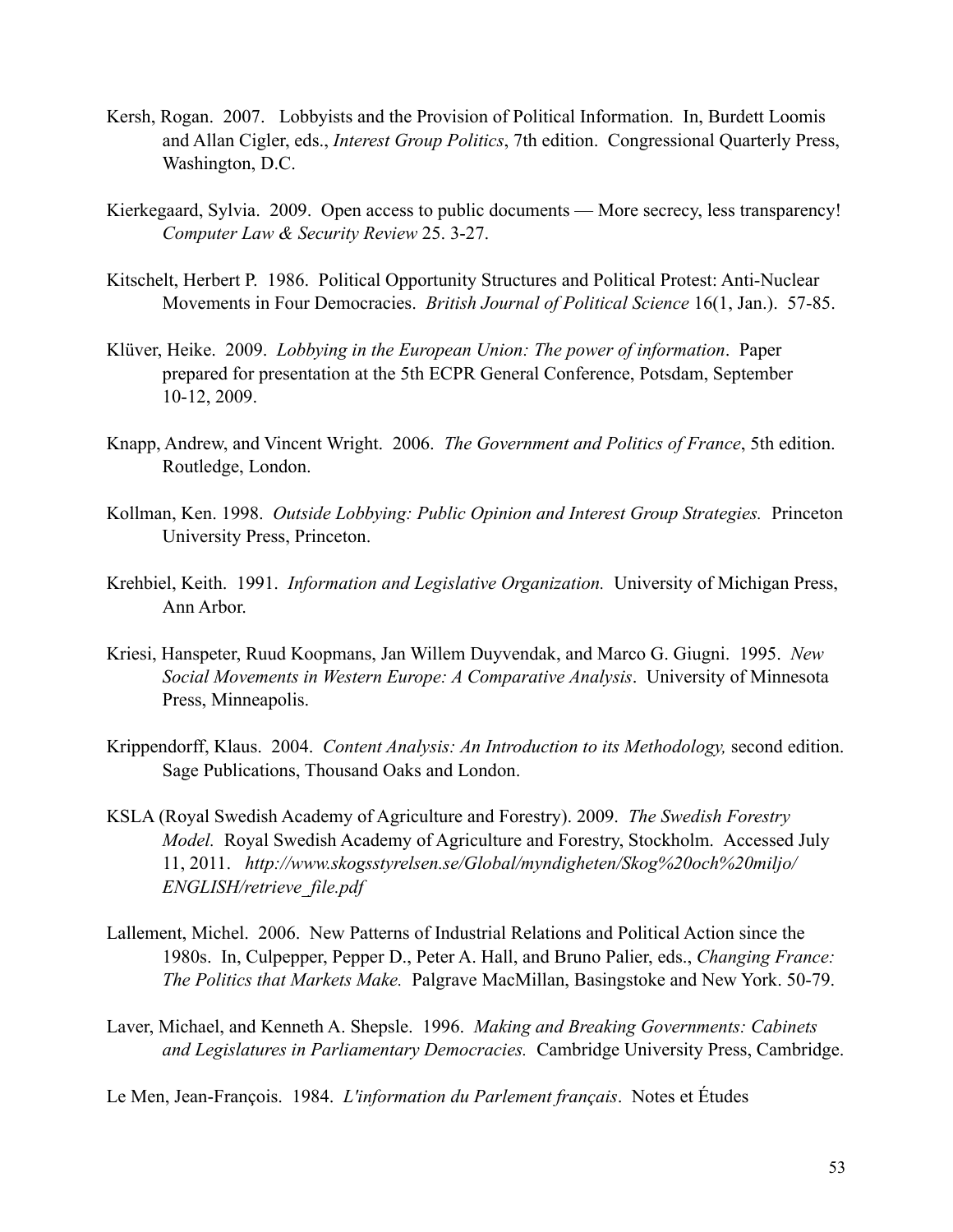Documentaires 4758. La Documentations française, Paris.

- Le Picard, Olivier, Christophe Adler, and Nicolas Bouvier. 200. *Lobbying: Les Regles du Jeu*. Editions d'Organisation, Paris.
- Levy, Gilat. 2007. Decision Making in Committees: Transparency, Reputation, and Voting Rules. *American Economic Review* 97(1). 150-168.
- Licht, Jenny de Fine. 2011. Do we really want to know? The potentially negative effect of transparency in decision making on perceived legitimacy. *Scandinavian Political Studies*  34(3). 183-201.
- Lindstedt, Catharina, and Daniel Naurin. 2010. Transparency is not Enough: Making Transparency Effective in Reducing Corruption. *International Political Science Review* 31(3). 301-322.
- Loomis, Burdett, and Allan Cigler. 2002. Introduction: The changing nature of interest group politics. In, Burdett Loomis and Allan Cigler, eds., *Interest Group Politics*, 6th edition. Congressional Quarterly Press, Washington, D.C. 1-33.
- Lupia, Arthur. 2003. Delegation and its Perils. In, Kaare Strøm, Wolfgang C. Müller, and Torbjörn Bergman, *Delegation and Accountability in Parliamentary Democracies*. Oxford University Press, Oxford. 33-54.
- Mattson, Ingvar, and Kaare Strøm. 1995. Parliamentary Committees. In, Herberg Döring, ed., *Parliaments and Majority Rule in Western Europe.* St. Martin's Press, New York, and Campus Verlag, Frankfurt.
- McCubbins, Mathew D., Roger G. Noll, and Barry R. Weingast. 1987. Administrative Procedures as Instruments of Political Control. *Journal of Law, Economics, and Organization* 3(2). 243-277.
- McCubbins, Mathew D., Roger G. Noll, and Barry R. Weingast. 1989. Structure and Process, Politics and Policy: Administrative Arrangements and the Political Control of Agencies. *Virginia Law Review* 75(2). 431-482.
- McKenna, C. J. 1986. *The Economics of Uncertainty*. Wheatsheaf Books, Brighton.
- Mény, Yves. 1989. Interest Groups and Politics in the Fifth Republic. In, Paul Godt, ed., *Policy-Making in France: From de Gaulle to Mitterrand*. Pinter Publishers, London and New York. 91-101.

Milbrath, Lester W. 1960. Lobbying as a Communication Process. *The Public Opinion Quarterly*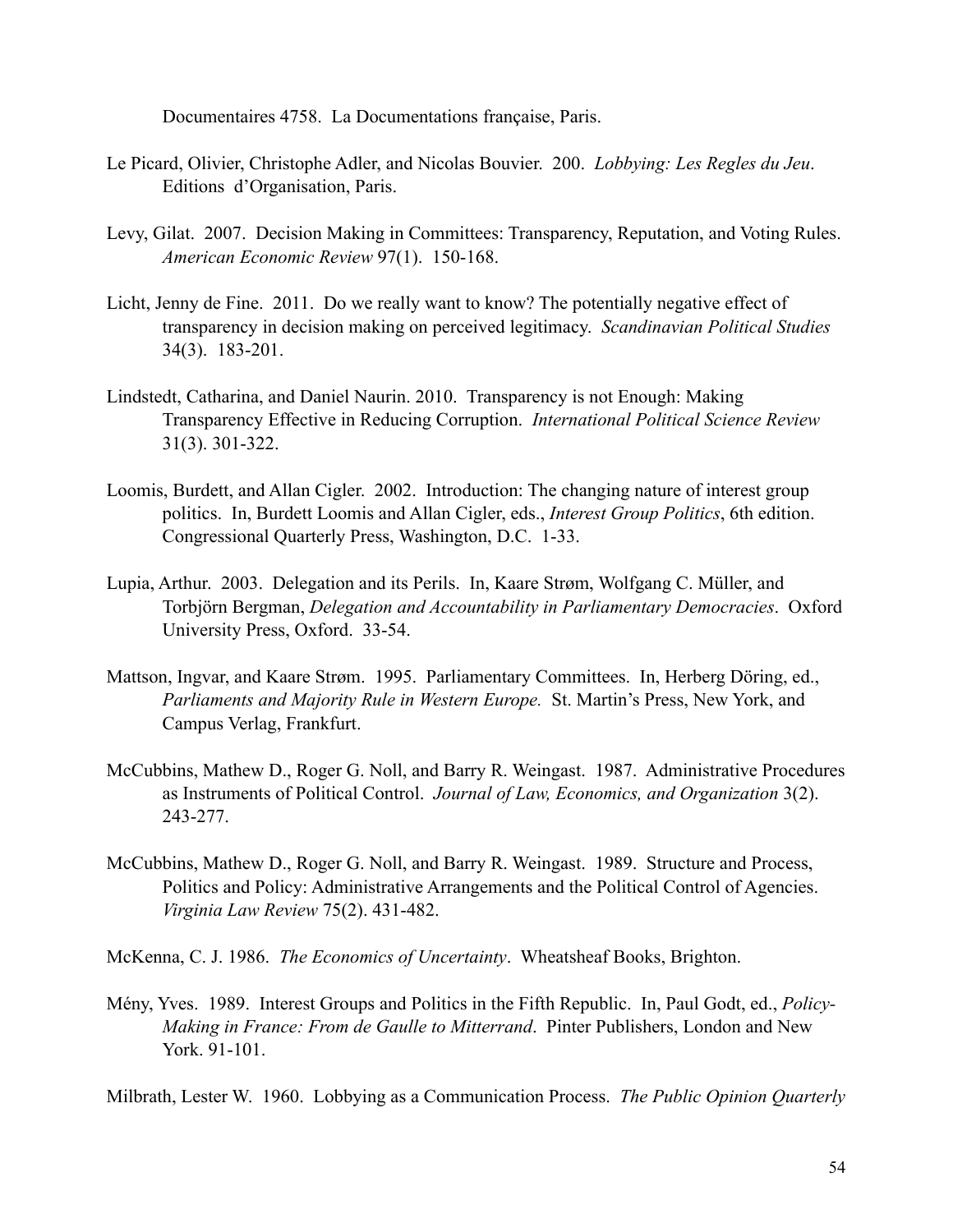24(1). 32-53.

- Naurin, Daniel. 2006. Transparency, Publicity, Accountability The missing links. In, Debate: Transparency. *Swiss Political Science Review* 12(3). 90-98.
- Neuendorf, Kimberly A. 2002. *The Content Analysis Guidebook*. Sage Publications, Thousand Oaks.
- Olsen, Marvin E. 1982. *Participatory Pluralism: Political Participation and Influence in the United States and Sweden*. Nelson-Hall, Chicago.
- Petersson, Olof. 1994. *Swedish Government and Politics,* translated by Frank Gabriel Perry. Fritzes, Stockholm.
- Potters, Jan, and Frans van Winden. 1990. Modelling Political Pressure as Transmission of Information. *European Journal of Political Economy* 6. 61-88.
- Prat, Andrea. 2005. The Wrong Kind of Transparency. *American Economic Review* 95(3). 862-877.
- Premfors, Rune. 1981. National Policy Styles and Higher Education in France, Sweden, and the United Kingdom. *European Journal of Education* 16 (2). 253-262.
- Premfors, Rune. 1983. Governmental Commissions in Sweden. *American Behavioral Scientist* 26(5). 623-642.
- R Development Core Team. 2011. *R: A language and environment for statistical computing.* [Computer Software]. R Foundation for Statistical Computing, Vienna, Austria. Available from [http://www.R-project.org/](http://www.R-project.org).
- Rasmusen, Eric. 1993. Lobbying when the decisionmaker can acquire independent information. *Public Choice* 77. 889-913.
- Riffe, Daniel, Stephen Lacy, and Frederick G. Fico. 2005. *Analyzing Media Messages: Using Quantitative Content Analysis in Research*, 2nd edition. Routledge, New York.
- Ringe, Nils. 2010. *Who decides, and how? Preferences, uncertainty, and policy choice in the European Parliament.* Oxford University Press, Oxford and New York.
- Ron, James, Howard Ramos, and Kathleen Rodgers. 2005. Transnational Information Politics: NGO Human Rights Reporting, 1986-2000. International Studies Quarterly 49. 557-587.

Ruin, Olof. 1996. Sweden: From Stability to Instability? In Jean Blondel and Maurizio Cotta,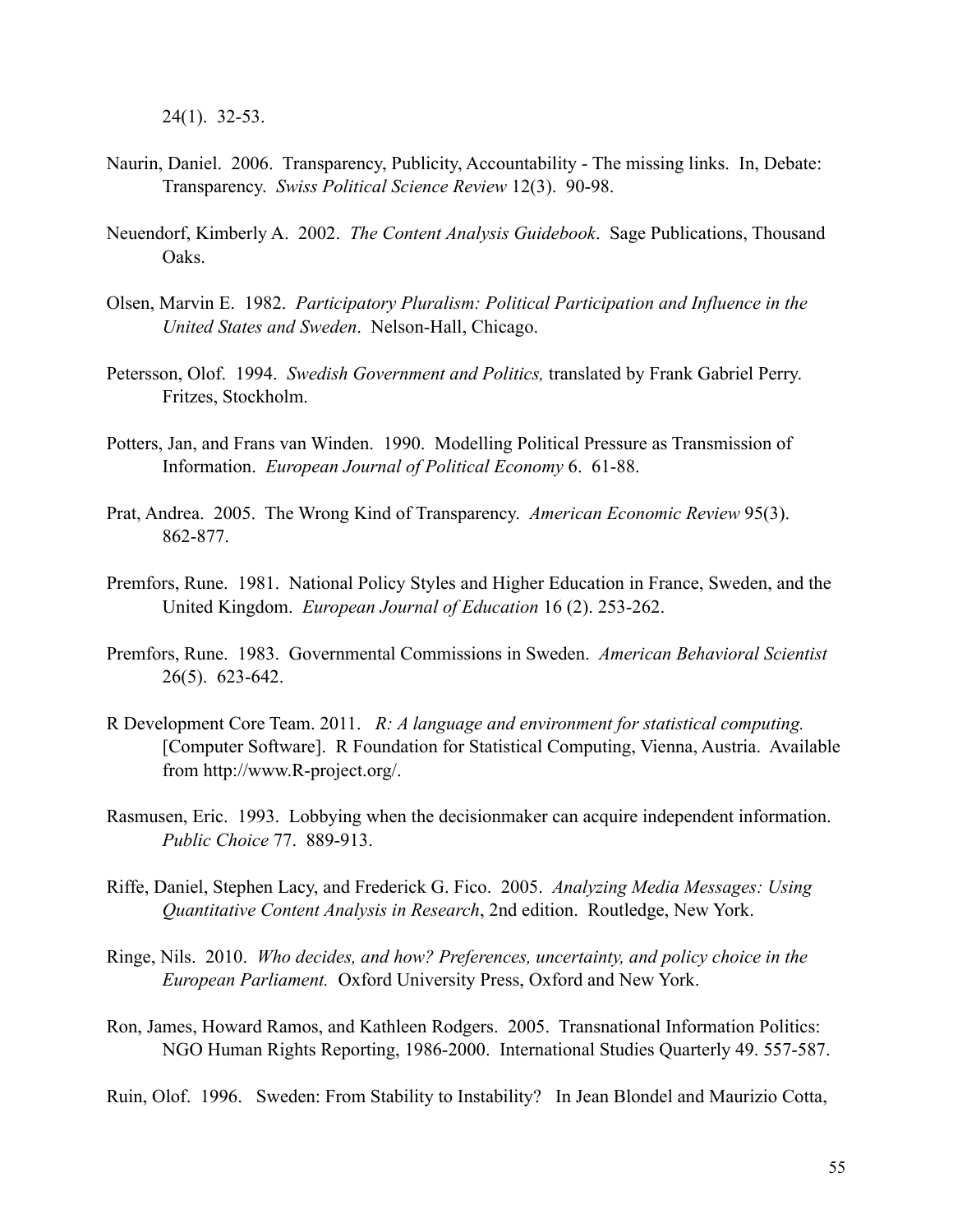eds., *Party and Government: An Inquiry into the Relationship between Governments and Supporting Parties in Liberal Democracies*. St. Martin's Press, New York: 61-77.

- Sabatier, Paul, and David Whiteman. 1985. Legislative Decision Making and Substantive Policy Information: Models of Information Flow. *Legislative Studies Quarterly* 10(3). 395-421.
- Salisbury, Robert H. 1990. The Paradox of Interest Groups in Washington: More Groups, Less Clout. In, Anthony King, ed., *The New American Political System,* 2nd version. The AEI Press, Washington, D.C. 203-230.
- Saunders, Clare. 2009. It's not just structural. Social Movements are not homogenous responses to structural features, but networks shaped by organisational strategies and status. *Sociological Research Online* 14 (1). <http://www.socresonline.org.uk/14/1/4.html>
- Schattschneider, Elmer Eric. 1960. *The Semi-sovereign People: A Realist's View of Democracy in America.* Holt, Rinehart, and Winston, New York.
- Shepsle, Kenneth A. 2010. *Analyzing Politics: Rationality, Behavior, and Institutions,* 2nd edition. W. W. Norton and Company, New York and London.
- Sleurs, Kim, and Geert Jacobs. 2005. Beyond preformulation: an ethnographic perspective on press releases. *Journal of Pragmatics* 37. 1251-1273.
- Stasavage, David. 2004. Open-Door or Closed-Door? Transparency in Domestic and International Bargaining. *International Organization* 58. 667-703.
- Strøm, Kaare. 2000. Delegation and accountability in parliamentary democracies. *European Journal of Political Research* 37. 261-289.
- Strøm, Kaare. 2003. Parliamentary Democracy and Delegation. In, Kaare Strøm, Wolfgang C. Müller, and Torbjörn Bergman, *Delegation and Accountability in Parliamentary Democracies*. Oxford University Press, Oxford. 55-106.
- Strøm, Kaare, Wolfgang C. Müller, and Daniel Markham Smith. 2010. Parliamentary Control of Coalition Governments. *Annual Review of Political Science* 13. 517-35.
- Sveriges Riksdag. 2005b. Chapter 7: The Work of Government. The Constitution: The Instrument of Government. Accessed August 23, 2009. [http://www.riksdagen.se/templates/](http://www.riksdagen.se/templates/R_PageExtended____6324.aspx) R\_PageExtended 6324.aspx.
- Thiébault, Jean-Louis. 2003. France: Delegation and Accountability in the Fifth Republic. In, Kaare Strøm, Wolfgang C. Müller, and Torbjörn Bergman, eds., *Delegation and Accountability in Parliamentary Democracies*. Oxford University Press, Oxford: 323-346.